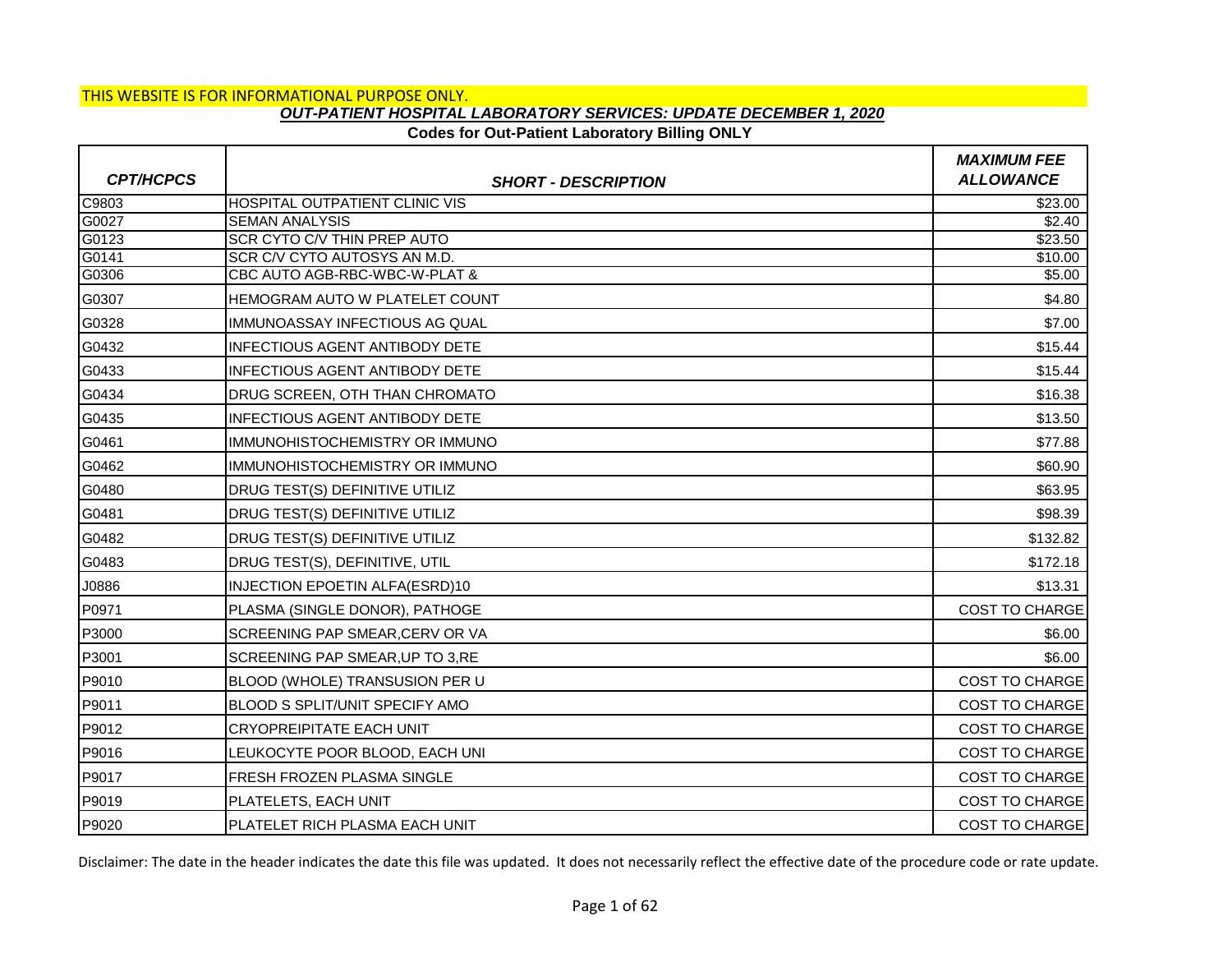## **Codes for Out-Patient Laboratory Billing ONLY**

| <b>CPT/HCPCS</b> | <b>SHORT - DESCRIPTION</b>       | <b>MAXIMUM FEE</b><br><b>ALLOWANCE</b> |
|------------------|----------------------------------|----------------------------------------|
| P9021            | RED BLOOD CELLS EACH UNIT        | <b>COST TO CHARGE</b>                  |
| P9022            | RED BLOOD CELLS, WASHED EACH U   | COST TO CHARGE                         |
| P9023            | PLASMA POOLED, MULTIPLE, DONOR F | <b>COST TO CHARGE</b>                  |
| P9031            | PLATELETS LEUK RED.EACH UNIT     | <b>COST TO CHARGE</b>                  |
| P9032            | PLATELETS IRRADIATED EACH UNIT   | COST TO CHARGE                         |
| P9033            | PLATELETS, LEUKOCYTES IRRADIATE  | <b>COST TO CHARGE</b>                  |
| P9034            | PLATELETS, PHERESIS, EACH UNIT   | <b>COST TO CHARGE</b>                  |
| P9035            | PLATELETS, PHERESIS, LEUKOCYTES  | <b>COST TO CHARGE</b>                  |
| P9036            | PLATELETS, PHERESIS, IRRADIATED  | <b>COST TO CHARGE</b>                  |
| P9037            | PLATELETS, PHERESIS, LEUK.RE.IRR | <b>COST TO CHARGE</b>                  |
| P9038            | RED BL.CELL, IRRADIATED EACH UN  | COST TO CHARGE                         |
| P9039            | RED BL.CELL DEGLYCEROLIZED EAC   | <b>COST TO CHARGE</b>                  |
| P9040            | RED BL.CELLS, LEUK, RE IRR, EACH | <b>COST TO CHARGE</b>                  |
| P9041            | INFUSION, ALBUMIN, 5% 50ML       | COST TO CHARGE                         |
| P9043            | INFUSION, PLASMA PROTEIN FRACTI  | <b>COST TO CHARGE</b>                  |
| P9044            | PLASMA, CRYOPRECIPITATE REDUCED  | <b>COST TO CHARGE</b>                  |
| P9045            | INFUSION, ALBUMIN (HUMAN), 5%,   | COST TO CHARGE                         |
| P9046            | INFUSION, ALBUMIN(HUMAN), 25%,   | <b>COST TO CHARGE</b>                  |
| P9047            | INFUSION, ALBUMIN (HUMAN), 25%   | <b>COST TO CHARGE</b>                  |
| P9051            | WHOLE BLOOD OR RED BLOOD CELLS   | COST TO CHARGE                         |
| P9052            | PLATELETS, HLA-MATCHED LEUKOCY   | <b>COST TO CHARGE</b>                  |
| P9053            | PLATELETS, PHERESIS, LEUKOCYTE   | <b>COST TO CHARGE</b>                  |
| P9056            | WHOLE BLOOD, LEUKOCYTES REDUCE   | COST TO CHARGE                         |
| P9058            | RED BLOOD CELLS, LEUKOCYTES RE   | <b>COST TO CHARGE</b>                  |
| P9060            | FRESH FROZEN PLASMA, DONOR RET   | \$61.08                                |
| P9070            | PLASMA, POOLED MULTIPLE DONOR,   | <b>COST TO CHARGE</b>                  |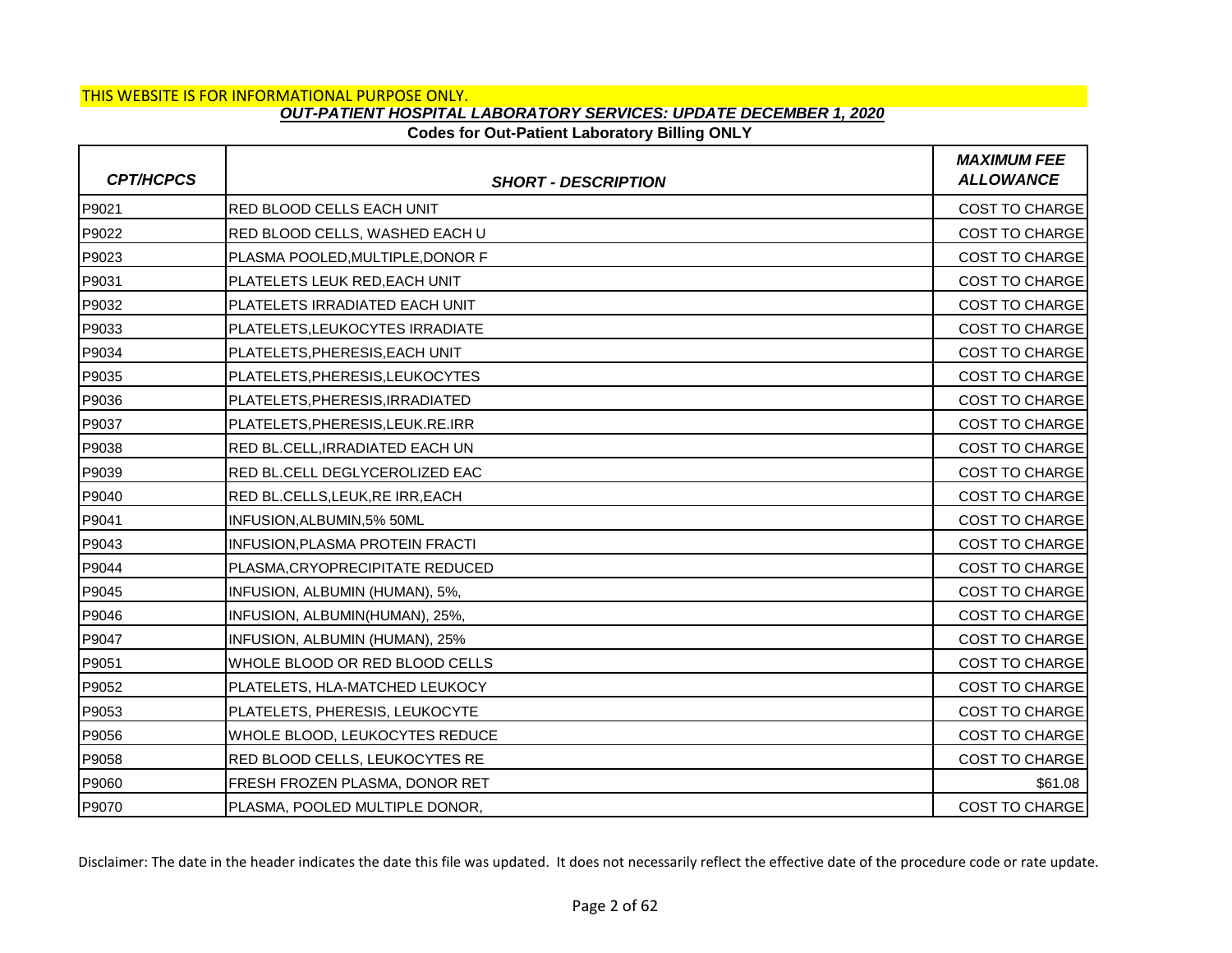# **Codes for Out-Patient Laboratory Billing ONLY**

| <b>CPT/HCPCS</b> | <b>SHORT - DESCRIPTION</b>            | <b>MAXIMUM FEE</b><br><b>ALLOWANCE</b> |
|------------------|---------------------------------------|----------------------------------------|
| P9071            | PLASMA (SINGLE DONOR), PATHOGE        | <b>COST TO CHARGE</b>                  |
| P9073            | PLATELETS, PHERESIS, PATHOGEN-        | <b>COST TO CHARGE</b>                  |
| P9604            | TRAVEL ALL.1 WAY, PROR. TRIP CHA      | \$10.00                                |
| Q0111            | WET MOUNT, PREP OF VAG.CERVICAL       | \$2.40                                 |
| Q0112            | ALL POTASSIUM HYDROXIDE PREPAR        | \$2.40                                 |
| Q0113            | PINWORM EXAMINATION                   | \$5.10                                 |
| Q0114            | <b>FERN TEST</b>                      | \$9.60                                 |
| Q0115            | POST-COITAL DIRECT, QUAL EX VAG       | \$12.33                                |
| Q4081            | INJECTION, EPOETIN ALFA 100 U         | \$1.33                                 |
| U0001            | CDC 2019 NOVEL CORONAVIRUS(201        | \$35.92                                |
| U0002            | 2019-NCOV CORONAVIRUS, SARS-CO        | \$51.33                                |
| U0003            | <b>INFECTIOUS AGENT DETECTION BY</b>  | \$100.00                               |
| U0004            | <b>INFECTIOUS AGENT DETECTION BY</b>  | \$100.00                               |
| 36415            | <b>VENIPUNCTURE MULTIPLE PATIENTS</b> | \$1.80                                 |
| 36416            | COLLECTION OF CAPILLARY BLOOD         | \$1.80                                 |
| 36430            | TRANSFUSION,BLOOD/BLOOD COMPON        | \$13.00                                |
| 36440            | <b>BLOOD TRANSFUSION SERVICE</b>      | \$30.00                                |
| 36450            | <b>EXCHANGE TRANSFUSION SERVICE</b>   | \$100.80                               |
| 36455            | <b>EXCHANGE TRANSFUSION SERVICE</b>   | \$98.53                                |
| 36460            | TRANSFUSION SERVICE, FETAL            | \$151.00                               |
| 36516            | THERAPEUTIC APHERESIS EXT SEL         | \$49.00                                |
| 80047            | BASIC METABOLIC PANEL (CALCIUM        | \$9.23                                 |
| 80048            | <b>BASIC METABOLIC PANEL</b>          | \$9.30                                 |
| 80050            | <b>GENERAL HEALTH SCREEN PANEL</b>    | \$36.00                                |
| 80051            | ELECTROLYTE PANEL                     | \$5.90                                 |
| 80053            | <b>COMP METABOLIC PANEL</b>           | \$10.50                                |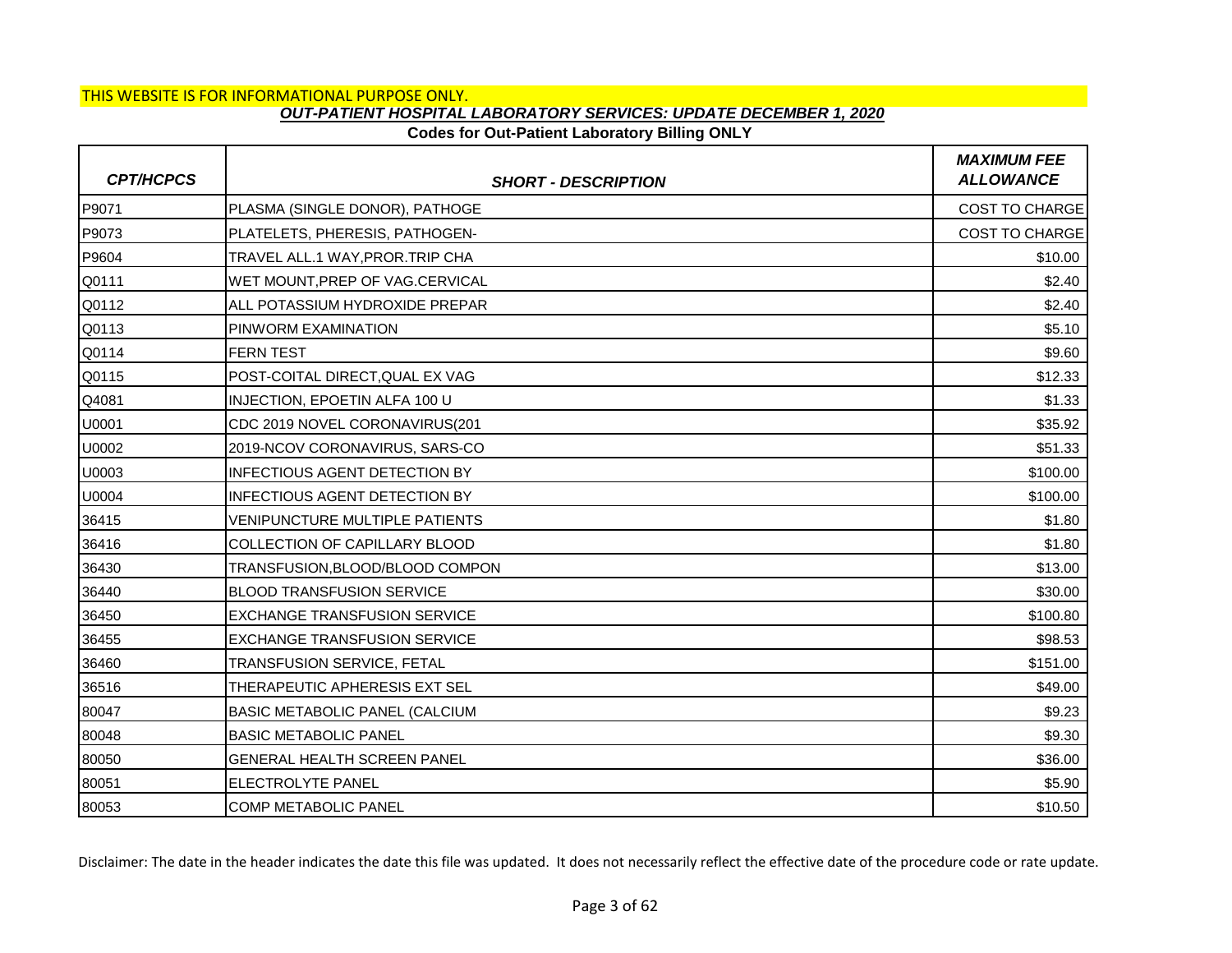# **Codes for Out-Patient Laboratory Billing ONLY**

| <b>CPT/HCPCS</b> | <b>SHORT - DESCRIPTION</b>            | <b>MAXIMUM FEE</b><br><b>ALLOWANCE</b> |
|------------------|---------------------------------------|----------------------------------------|
| 80055            | <b>OBSTETRIC PROFILE</b>              | \$15.00                                |
| 80061            | <b>LIPID PROFILE</b>                  | \$15.00                                |
| 80069            | <b>RENAL FUNCTION PANEL</b>           | \$9.60                                 |
| 80074            | <b>ACUTE HEPATITIS PANEL</b>          | \$30.00                                |
| 80076            | <b>HEPATIC FUNCTION PANEL</b>         | \$7.00                                 |
| 80081            | <b>BLOOD TEST PANEL FOR OBSTETRIC</b> | \$59.89                                |
| 80145            | MEASUREMENT OF ADALIMUMAB             | \$30.86                                |
| 80150            | <b>AMIKACIN</b>                       | \$15.00                                |
| 80155            | <b>CAFFEINE LEVEL</b>                 | \$15.52                                |
| 80156            | CARBAMAZEPINE                         | \$15.90                                |
| 80157            | CARBAMAZEPINE:FREE                    | \$10.00                                |
| 80158            | <b>CYCLOSPORINE</b>                   | \$20.00                                |
| 80159            | <b>CLOZAPINE LEVEL</b>                | \$16.12                                |
| 80162            | <b>DIGOXIN</b>                        | \$15.00                                |
| 80163            | <b>DIGOXIN LEVEL</b>                  | \$10.62                                |
| 80164            | DIPROPYLACETIC ACID (VALPROIC         | \$10.00                                |
| 80165            | VALPROIC ACID LEVEL                   | \$10.83                                |
| 80168            | <b>ETHOSUXIMIDE</b>                   | \$18.00                                |
| 80169            | <b>EVEROLIMUS LEVEL</b>               | \$15.07                                |
| 80170            | <b>GENTAMICIN</b>                     | \$12.60                                |
| 80171            | <b>GABAPENTIN LEVEL</b>               | \$11.58                                |
| 80173            | <b>HALOPERIDOL</b>                    | \$16.10                                |
| 80175            | <b>LAMOTRIGINE LEVEL</b>              | \$14.54                                |
| 80176            | <b>LIDOCAINE</b>                      | \$18.00                                |
| 80177            | LEVETIRACETAM LEVEL                   | \$14.54                                |
| 80178            | <b>LITHIUM</b>                        | \$9.00                                 |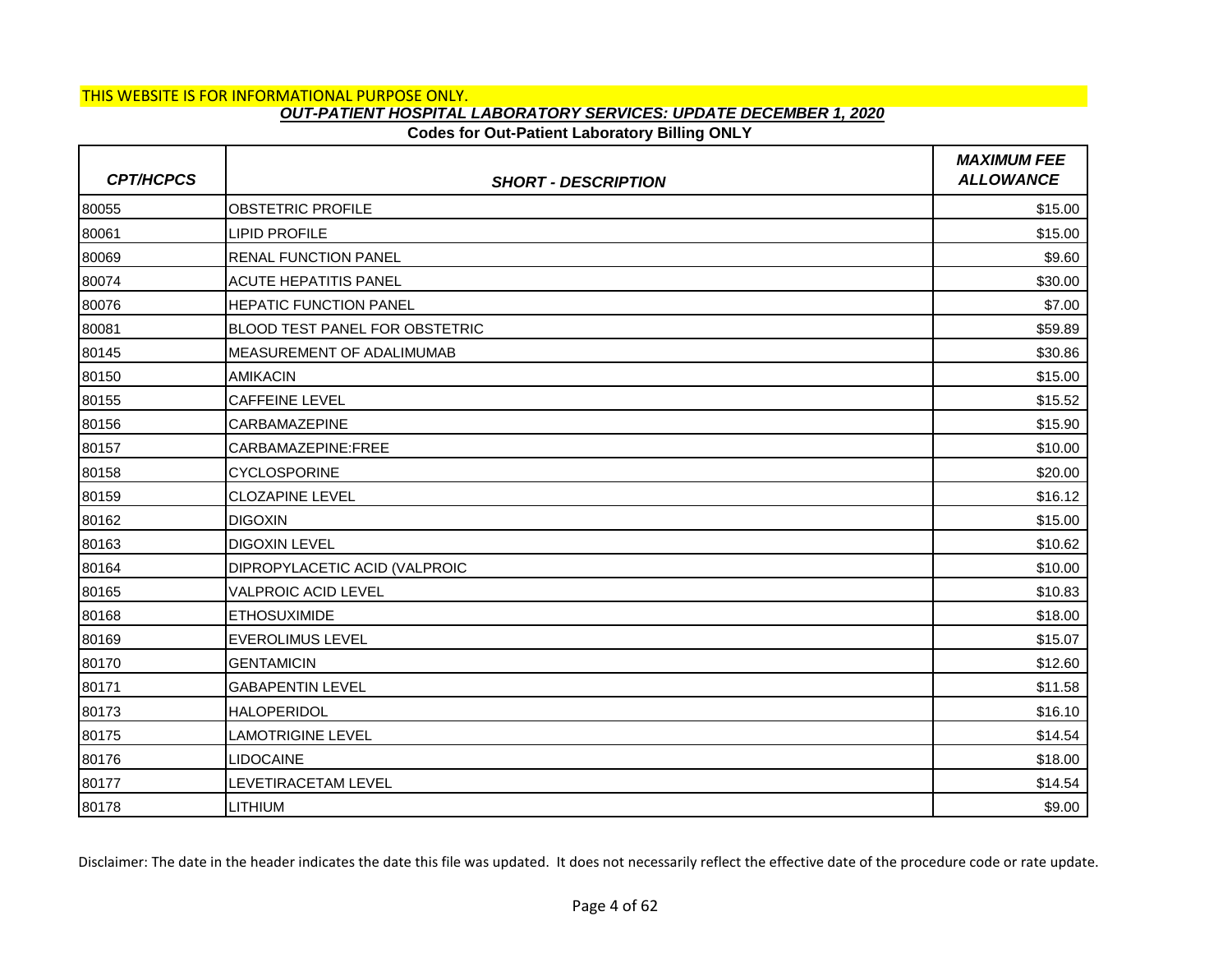## **Codes for Out-Patient Laboratory Billing ONLY**

| <b>CPT/HCPCS</b> | <b>SHORT - DESCRIPTION</b>       | <b>MAXIMUM FEE</b><br><b>ALLOWANCE</b> |
|------------------|----------------------------------|----------------------------------------|
| 80180            | MYCOPHENOLATE (MYCOPHENOLIC AC   | \$14.44                                |
| 80183            | <b>OXCARBAZEPINE LEVEL</b>       | \$14.54                                |
| 80184            | PHENOBARBITAL                    | \$12.80                                |
| 80185            | PHENYTOIN: TOTAL                 | \$14.65                                |
| 80186            | PHENOIN, FREE                    | \$15.02                                |
| 80187            | MEASUREMENT OF POSACONAZOLE      | \$21.69                                |
| 80188            | <b>PRIMIDONE</b>                 | \$20.00                                |
| 80190            | <b>PROCAINAMIDE</b>              | \$15.00                                |
| 80192            | PROCAINAMIDE, WITH METABOLITES   | \$15.00                                |
| 80194            | <b>QUINIDINE</b>                 | \$15.00                                |
| 80195            | <b>SIROLIMYS</b>                 | \$14.98                                |
| 80197            | <b>TACROLIMUS</b>                | \$15.00                                |
| 80198            | <b>THEOPHYLLINE</b>              | \$15.00                                |
| 80199            | <b>TIAGABINE LEVEL</b>           | \$19.82                                |
| 80200            | <b>TOBRAMYCIN</b>                | \$12.60                                |
| 80201            | <b>TROPRIAMATE</b>               | \$12.00                                |
| 80202            | <b>VANCOMYCIN</b>                | \$12.00                                |
| 80203            | <b>ZONISAMIDE LEVEL</b>          | \$14.54                                |
| 80230            | MEASUREMENT OF INFLIXIMAB        | \$30.86                                |
| 80235            | <b>MEASUREMENT OF LACOSAMIDE</b> | \$21.69                                |
| 80280            | MEASUREMENT OF VEDOLIZUMAB       | \$30.86                                |
| 80285            | MEASUREMENT OF VORICONAZOLE      | \$21.69                                |
| 80299            | QUANT.DRUG NOT ELSEWHERE SPECI   | \$10.80                                |
| 80305            | TESTING FOR PRESENCE OF DRUG     | \$10.08                                |
| 80306            | TESTING FOR PRESENCE OF DRUG     | \$21.58                                |
| 80307            | TESTING FOR PRESENCE OF DRUG     | \$49.71                                |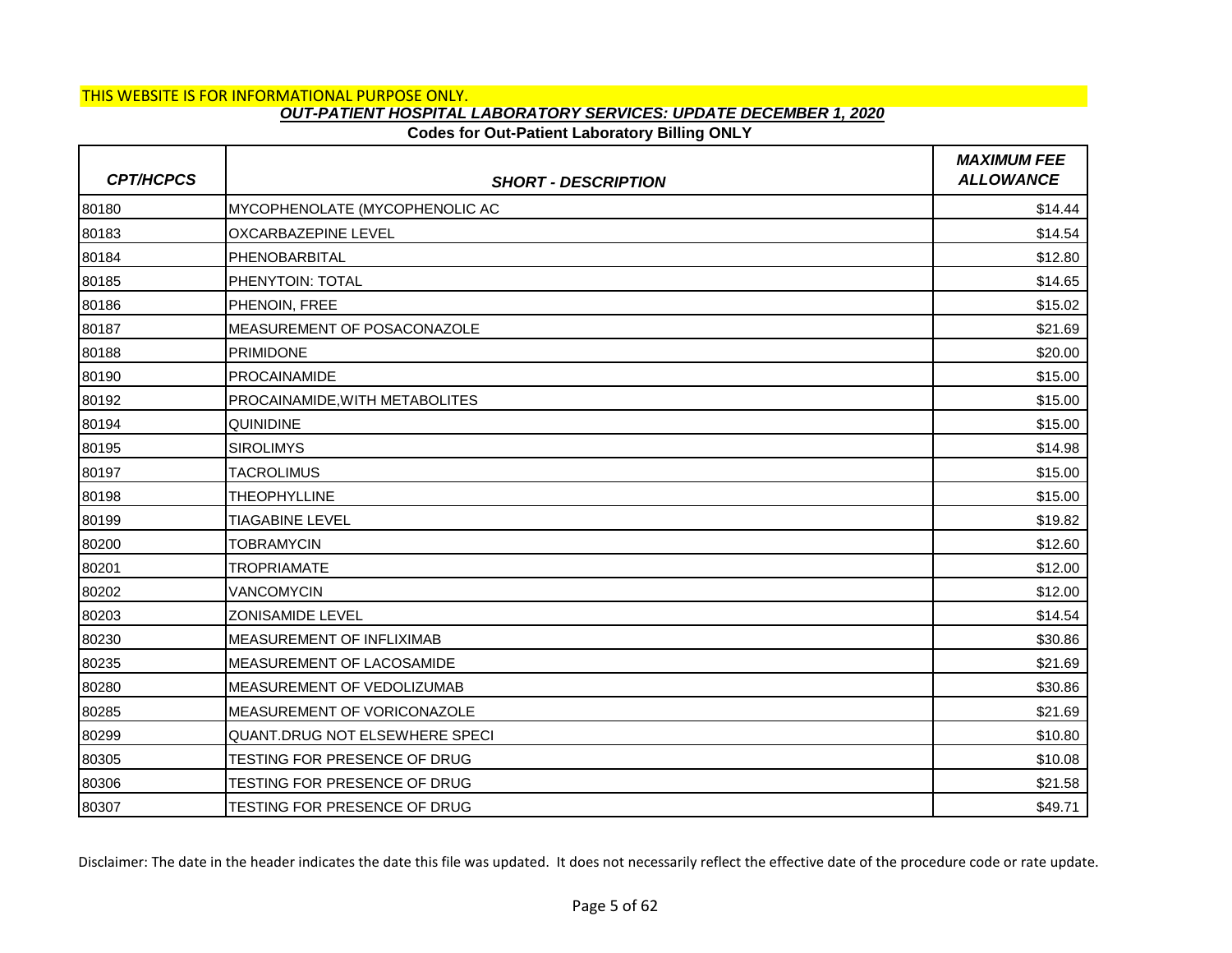### **Codes for Out-Patient Laboratory Billing ONLY**

| <b>CPT/HCPCS</b> | <b>SHORT - DESCRIPTION</b>    | <b>MAXIMUM FEE</b><br><b>ALLOWANCE</b> |
|------------------|-------------------------------|----------------------------------------|
| 80320            | ALCOHOLS LEVELS               | COST TO CHARGE                         |
| 80321            | ALCOHOLS LEVELS               | <b>COST TO CHARGE</b>                  |
| 80322            | ALCOHOLS LEVELS               | <b>COST TO CHARGE</b>                  |
| 80323            | <b>ALKALOIDS LEVELS</b>       | <b>COST TO CHARGE</b>                  |
| 80324            | AMPHETAMINES LEVELS           | <b>COST TO CHARGE</b>                  |
| 80325            | AMPHETAMINES LEVELS           | <b>COST TO CHARGE</b>                  |
| 80326            | <b>AMPHETAMINES LEVELS</b>    | <b>COST TO CHARGE</b>                  |
| 80327            | ANABOLIC STEROIDS LEVELS      | <b>COST TO CHARGE</b>                  |
| 80328            | ANABOLIC STEROIDS LEVELS      | <b>COST TO CHARGE</b>                  |
| 80329            | <b>ANALGESICS LEVELS</b>      | <b>COST TO CHARGE</b>                  |
| 80330            | <b>ANALGESICS LEVELS</b>      | COST TO CHARGE                         |
| 80331            | <b>ANALGESICS LEVELS</b>      | <b>COST TO CHARGE</b>                  |
| 80332            | ANTIDEPRESSANTS LEVELS        | <b>COST TO CHARGE</b>                  |
| 80333            | ANTIDEPRESSANTS LEVELS        | COST TO CHARGE                         |
| 80334            | <b>ANTIDEPRESSANTS LEVELS</b> | <b>COST TO CHARGE</b>                  |
| 80335            | <b>ANTIDEPRESSANTS LEVELS</b> | <b>COST TO CHARGE</b>                  |
| 80336            | ANTIDEPRESSANTS LEVELS        | COST TO CHARGE                         |
| 80337            | <b>ANTIDEPRESSANTS LEVELS</b> | <b>COST TO CHARGE</b>                  |
| 80338            | ANTIDEPRESSANTS LEVELS        | <b>COST TO CHARGE</b>                  |
| 80339            | <b>ANTIEPILEPTICS LEVELS</b>  | <b>COST TO CHARGE</b>                  |
| 80340            | <b>ANTIEPILEPTICS LEVELS</b>  | <b>COST TO CHARGE</b>                  |
| 80341            | <b>ANTIEPILEPTICS LEVELS</b>  | <b>COST TO CHARGE</b>                  |
| 80342            | <b>ANTIPSYCHOTICS LEVELS</b>  | <b>COST TO CHARGE</b>                  |
| 80343            | <b>ANTIPSYCHOTICS LEVELS</b>  | <b>COST TO CHARGE</b>                  |
| 80344            | <b>ANTIPSYCHOTICS LEVELS</b>  | COST TO CHARGE                         |
| 80345            | <b>BARBITURATES LEVELS</b>    | <b>COST TO CHARGE</b>                  |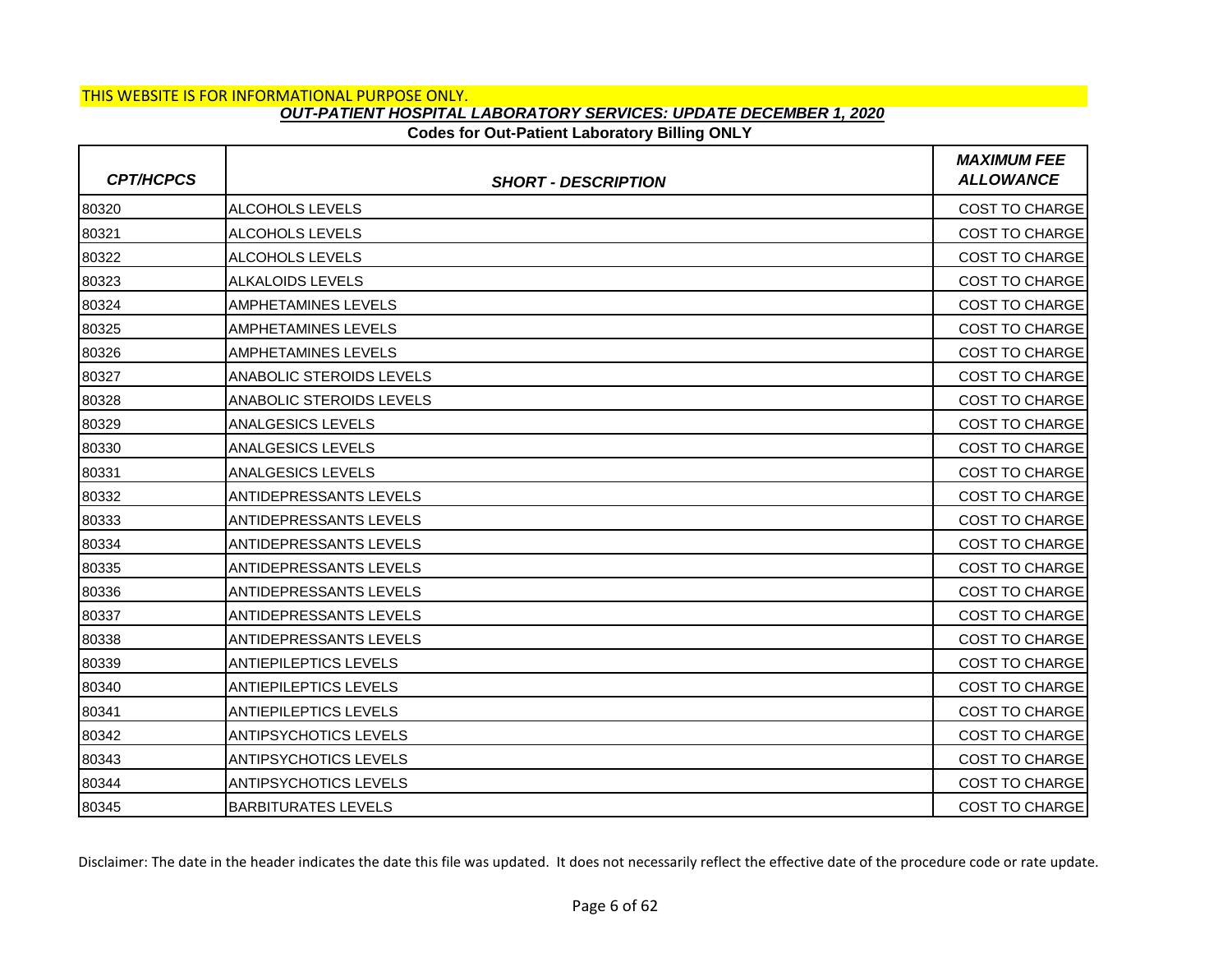### **Codes for Out-Patient Laboratory Billing ONLY**

| <b>CPT/HCPCS</b> | <b>SHORT - DESCRIPTION</b>     | <b>MAXIMUM FEE</b><br><b>ALLOWANCE</b> |
|------------------|--------------------------------|----------------------------------------|
| 80346            | BENZODIAZEPINES LEVELS         | COST TO CHARGE                         |
| 80347            | BENZODIAZEPINES LEVELS         | <b>COST TO CHARGE</b>                  |
| 80348            | <b>BUPRENORPHINE LEVEL</b>     | <b>COST TO CHARGE</b>                  |
| 80349            | <b>CANNABINOIDS LEVELS</b>     | <b>COST TO CHARGE</b>                  |
| 80350            | <b>CANNABINOIDS LEVELS</b>     | <b>COST TO CHARGE</b>                  |
| 80351            | <b>CANNABINOIDS LEVELS</b>     | <b>COST TO CHARGE</b>                  |
| 80352            | <b>CANNABINOIDS LEVELS</b>     | <b>COST TO CHARGE</b>                  |
| 80353            | <b>COCAINE LEVEL</b>           | <b>COST TO CHARGE</b>                  |
| 80354            | FENTANYL LEVEL                 | <b>COST TO CHARGE</b>                  |
| 80355            | GABAPENTIN LEVEL NON-BLOOD     | <b>COST TO CHARGE</b>                  |
| 80356            | HEROIN METABOLITE LEVEL        | COST TO CHARGE                         |
| 80357            | KETAMINE AND NORKETAMINE LEVEL | <b>COST TO CHARGE</b>                  |
| 80358            | METHADONE LEVEL                | <b>COST TO CHARGE</b>                  |
| 80359            | METHYLENEDIOXYAMPHETAMINES LEV | COST TO CHARGE                         |
| 80360            | <b>METHYLPHENIDATE LEVEL</b>   | <b>COST TO CHARGE</b>                  |
| 80361            | <b>OPIATES LEVELS</b>          | <b>COST TO CHARGE</b>                  |
| 80362            | OPIOIDS LEVELS                 | COST TO CHARGE                         |
| 80363            | OPIOIDS LEVELS                 | <b>COST TO CHARGE</b>                  |
| 80364            | OPIOIDS LEVELS                 | <b>COST TO CHARGE</b>                  |
| 80365            | <b>OXYCODONE LEVELS</b>        | COST TO CHARGE                         |
| 80366            | PREGABALIN LEVEL               | <b>COST TO CHARGE</b>                  |
| 80367            | PROPOXYPHENE LEVEL             | <b>COST TO CHARGE</b>                  |
| 80368            | SEDATIVE HYPNOTICS (NON-BENZOD | <b>COST TO CHARGE</b>                  |
| 80369            | SKELETAL MUSCLE RELAXANTS LEVE | <b>COST TO CHARGE</b>                  |
| 80370            | SKELETAL MUSCLE RELAXANTS LEVE | COST TO CHARGE                         |
| 80371            | SYNTHETIC STIMULANTS LEVELS    | <b>COST TO CHARGE</b>                  |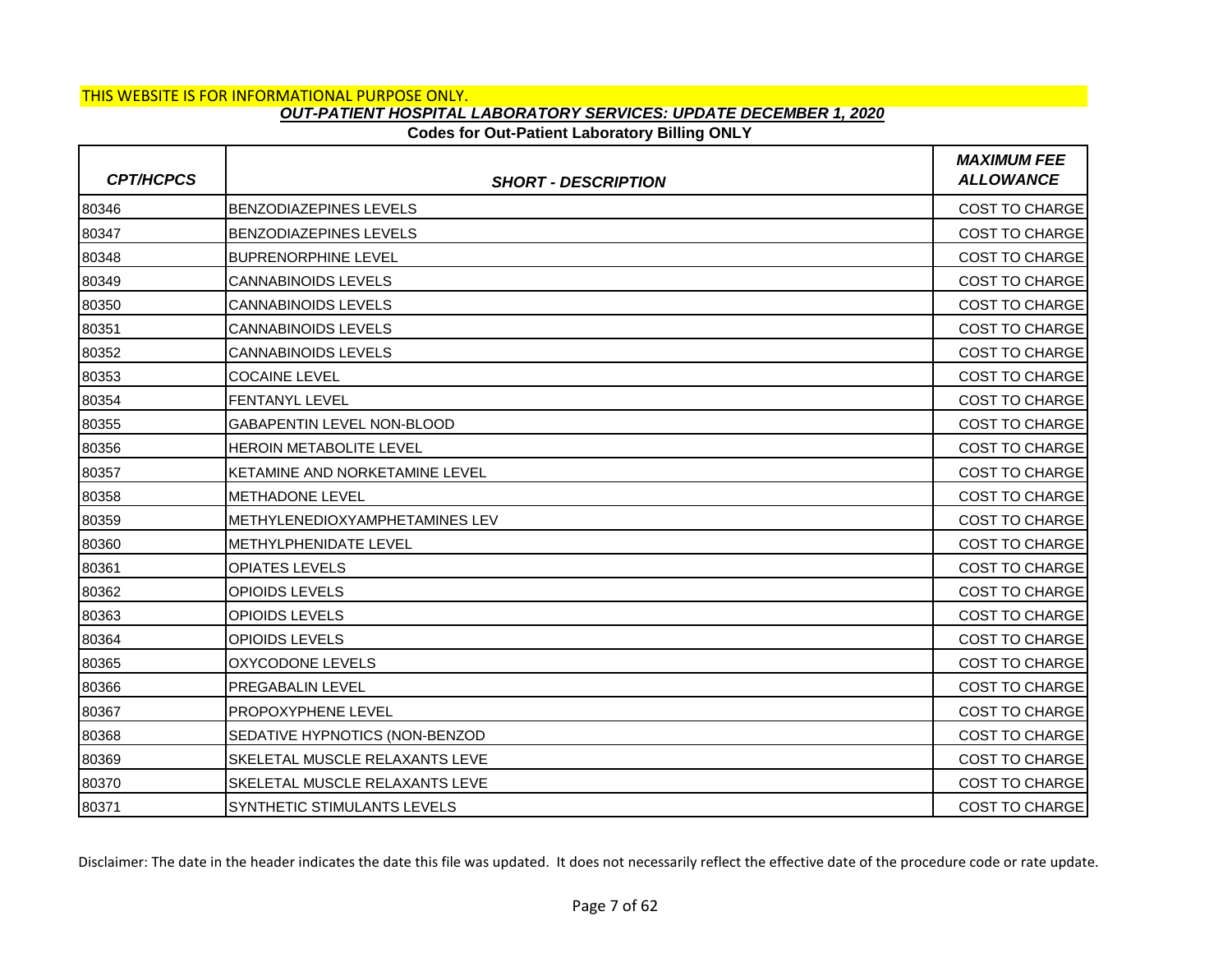## **Codes for Out-Patient Laboratory Billing ONLY**

| <b>CPT/HCPCS</b> | <b>SHORT - DESCRIPTION</b>            | <b>MAXIMUM FEE</b><br><b>ALLOWANCE</b> |
|------------------|---------------------------------------|----------------------------------------|
| 80372            | TAPENTADOL LEVEL                      | <b>COST TO CHARGE</b>                  |
| 80373            | TRAMADOL LEVEL                        | <b>COST TO CHARGE</b>                  |
| 80374            | STEREOISOMER (ENANTIOMER) DRUG        | <b>COST TO CHARGE</b>                  |
| 80375            | DRUGS OR SUBSTANCES MEASUREMEN        | <b>COST TO CHARGE</b>                  |
| 80376            | DRUGS OR SUBSTANCES MEASUREMEN        | <b>COST TO CHARGE</b>                  |
| 80377            | DRUGS OR SUBSTANCES MEASUREMEN        | <b>COST TO CHARGE</b>                  |
| 80400            | ACTH STIM PANEL:FOR ADRENAL IN        | \$34.00                                |
| 80402            | ACTH STIM.P.: 21 HYDROXYLASE DE       | \$96.00                                |
| 80406            | ACTH STIM.P.: 3 BETA-HYDRO.DEF.       | \$98.00                                |
| 80408            | ALDOST:SUPP.EVAL.PANEL                | \$130.00                               |
| 80410            | CALCIUM-PENTAGASTRIN-STIM.PANE        | \$102.00                               |
| 80412            | CORTICOTROPIC REL.HORMONE PANE        | <b>COST TO CHARGE</b>                  |
| 80414            | CHDRIONIC GONADOTROPHIN PANEL         | \$61.00                                |
| 80415            | CHORIONIC GONAD.P.ESTRADIOL RE        | \$50.00                                |
| 80416            | RENAL VEIN RENIN STIM.P.CAPTOP        | \$150.00                               |
| 80417            | PERIPHERAL VEIN RENIN STIM.P.C        | \$50.00                                |
| 80418            | COMB.RAPIAD ANTERIOR PIT. PANE        | COST TO CHARGE                         |
| 80420            | DEXAMETHASONE SUPP. PANEL, 48         | \$74.00                                |
| 80422            | <b>GLUCAGON TOLERANCE PANEL:INSUL</b> | \$45.00                                |
| 80424            | GLUCAGON TOLERANCE PANEL: PHEOC       | \$33.00                                |
| 80426            | GONADO.REL.HORMONE STIM.PANEL         | \$130.00                               |
| 80428            | <b>GROWTH HOR.STIM.P.ARGININE INF</b> | \$60.00                                |
| 80430            | GROWTH.HORMONE SUPP.P.GLUCOSE         | \$73.00                                |
| 80432            | INSULIN-IN.C-PEPTIDE SUPP.PANE        | \$125.00                               |
| 80434            | INS.TOLERANCE PANEL: ACTH INSUF       | \$100.00                               |
| 80435            | INS.TOLERANCE PANEL: GROWTH HOR       | \$95.00                                |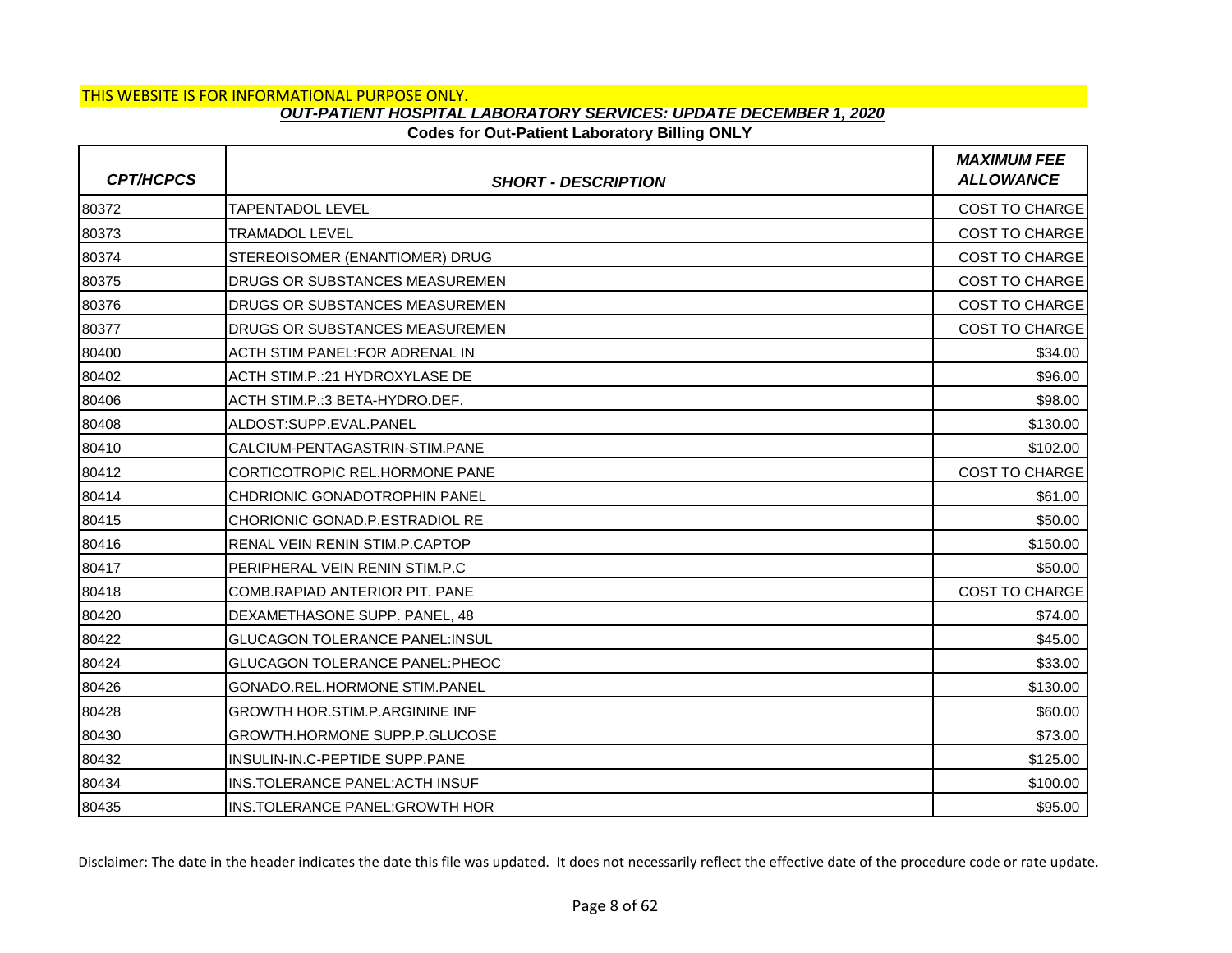## **Codes for Out-Patient Laboratory Billing ONLY**

| <b>CPT/HCPCS</b> | <b>SHORT - DESCRIPTION</b>           | <b>MAXIMUM FEE</b><br><b>ALLOWANCE</b> |
|------------------|--------------------------------------|----------------------------------------|
| 80436            | <b>METYRAPONE PANEL</b>              | \$75.00                                |
| 80438            | THYROTROPIN REL.HORMONE ONE HO       | \$50.00                                |
| 80439            | THYROTROPIN REL.HORMONE 2 HRS        | \$74.27                                |
| 80500            | <b>CLINICAL PATH CONSULT:LIMITED</b> | <b>COST TO CHARGE</b>                  |
| 80502            | CLINICAL PATH CONSULT:COMPREHE       | <b>COST TO CHARGE</b>                  |
| 81000            | URINALYSIS WITH MICROSCOPY           | \$1.20                                 |
| 81001            | URINALYSIS, AUTOMATED W.MICROSC      | \$1.20                                 |
| 81002            | <b>ROUTINE URINE ANALYSIS</b>        | \$1.00                                 |
| 81003            | URINALYSIS WITHOUT MICR AUTOMA       | \$1.50                                 |
| 81005            | URINALYSIS, QUAL OR SEMI-QUANT       | \$1.00                                 |
| 81007            | URINE BACTERIURIA SR NON-CULT        | \$2.84                                 |
| 81015            | <b>IMICROSCOPIC EXAM OF URINE</b>    | \$0.40                                 |
| 81020            | URINALYSIS, GLASS TEST               | \$4.30                                 |
| 81025            | URINE PREG. TEST: VISUAL COLOR       | \$3.00                                 |
| 81050            | VOL.MEAS.TIMED COLLECTION, EAC       | \$3.40                                 |
| 81099            | UNLISTED URINALYSIS PROCEDURE        | <b>COST TO CHARGE</b>                  |
| 81105            | GENE ANALYSIS (HUMAN PLATELET        | \$97.78                                |
| 81106            | <b>GENE ANALYSIS (HUMAN PLATELET</b> | \$97.78                                |
| 81107            | <b>GENE ANALYSIS (HUMAN PLATELET</b> | \$97.78                                |
| 81108            | GENE ANALYSIS (HUMAN PLATELET        | \$97.78                                |
| 81109            | GENE ANALYSIS (HUMAN PLATELET        | \$97.78                                |
| 81110            | <b>GENE ANALYSIS (HUMAN PLATELET</b> | \$97.78                                |
| 81111            | GENE ANALYSIS (HUMAN PLATELET        | \$97.78                                |
| 81112            | GENE ANALYSIS (HUMAN PLATELET        | \$97.78                                |
| 81120            | GENE ANALYSIS (ISOCITRATE DEHY       | \$154.60                               |
| 81121            | GENE ANALYSIS (ISOCITRATE DEHY       | \$236.63                               |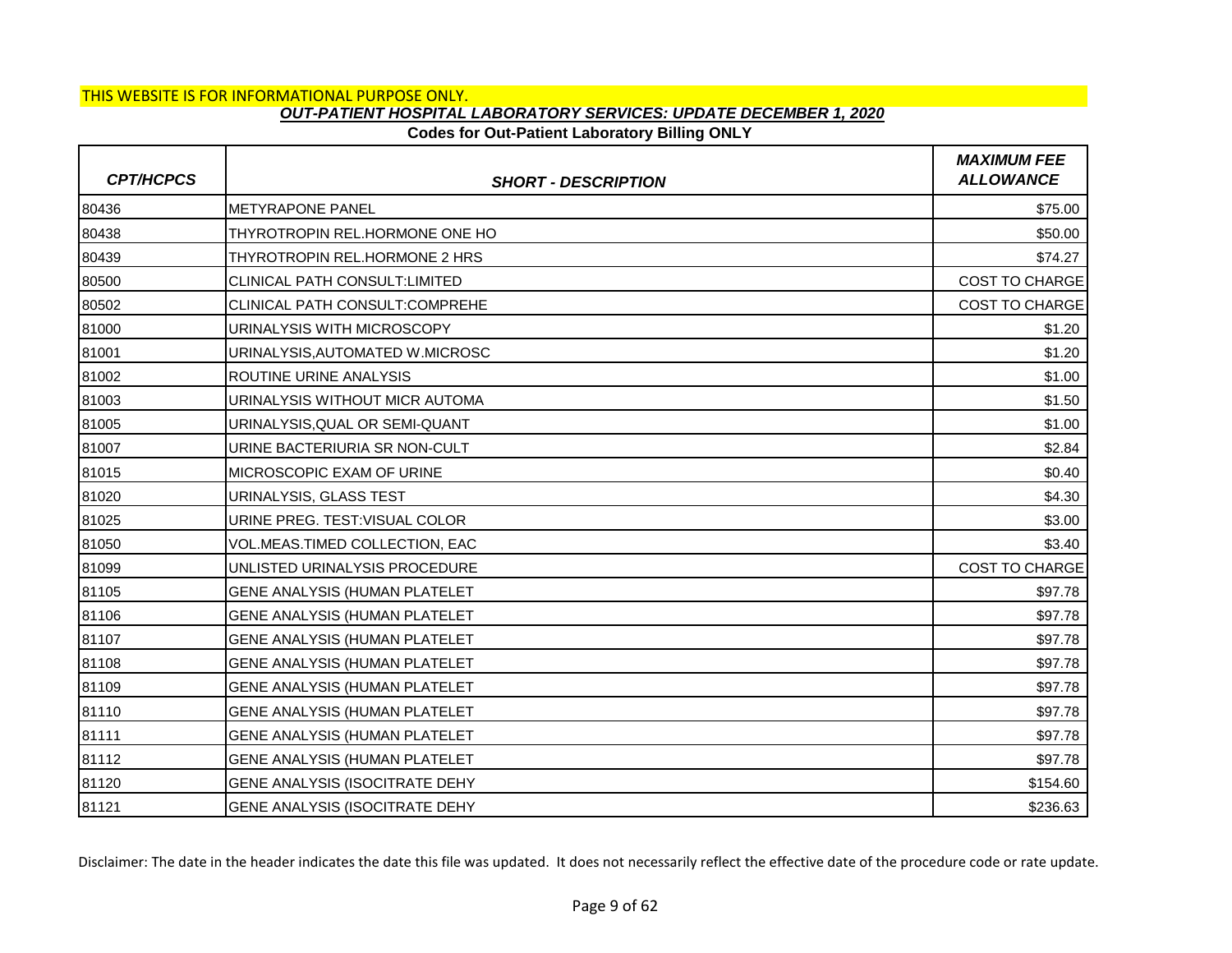## **Codes for Out-Patient Laboratory Billing ONLY**

| <b>CPT/HCPCS</b> | <b>SHORT - DESCRIPTION</b>            | <b>MAXIMUM FEE</b><br><b>ALLOWANCE</b> |
|------------------|---------------------------------------|----------------------------------------|
| 81161            | GENE ANALYSIS (DYSTROPHIN)            | \$223.20                               |
| 81162            | GENE ANALYSIS (BREAST CANCER 1        | \$2,002.61                             |
| 81163            | GENE ANALYSIS (BREAST CANCER 1        | \$748.80                               |
| 81164            | GENE ANALYSIS (BREAST CANCER 1        | \$467.38                               |
| 81165            | GENE ANALYSIS (BREAST CANCER 1        | \$452.61                               |
| 81166            | <b>GENE ANALYSIS (BREAST CANCER 1</b> | \$241.08                               |
| 81167            | GENE ANALYSIS (BREAST CANCER 2        | \$226.30                               |
| 81170            | GENE ANALYSIS (ABL PROTO-ONCOG        | \$265.46                               |
| 81171            | GENE ANALYSIS (FRAGILE X MENTA        | \$109.60                               |
| 81172            | GENE ANALYSIS (FRAGILE X MENTA        | \$219.86                               |
| 81173            | GENE ANALYSIS (ANDROGEN RECEPT        | \$241.08                               |
| 81174            | GENE ANALYSIS (ANDROGEN RECEPT        | \$148.16                               |
| 81175            | GENE ANALYSIS (ADDITIONAL SEX         | \$541.20                               |
| 81176            | GENE ANALYSIS (ADDITIONAL SEX         | \$193.52                               |
| 81177            | GENE ANALYSIS (ATROPIN 1) FOR         | \$109.60                               |
| 81178            | GENE ANALYSIS (ATAXIN 1) FOR A        | \$109.60                               |
| 81179            | GENE ANALYSIS (ATAXIN 2) FOR A        | \$109.60                               |
| 81180            | GENE ANALYSIS (ATAXIN 3) FOR A        | \$109.60                               |
| 81181            | GENE ANALYSIS (ATAXIN 7) FOR A        | \$109.60                               |
| 81182            | GENE ANALYSIS (ATAXIN 8 OPPOSI        | \$109.60                               |
| 81183            | GENE ANALYSIS (ATAXIN 10) FOR         | \$109.60                               |
| 81184            | GENE ANALYSIS (CALCIUM VOLTAGE        | \$109.60                               |
| 81185            | GENE ANALYSIS (CALCIUM VOLTAGE        | \$677.02                               |
| 81186            | GENE ANALYSIS (CALCIUM VOLTAGE        | \$148.16                               |
| 81187            | GENE ANALYSIS (CCH-TYPE ZINC F        | \$109.60                               |
| 81188            | GENE ANALYSIS (CYSTATIN B) FOR        | \$109.60                               |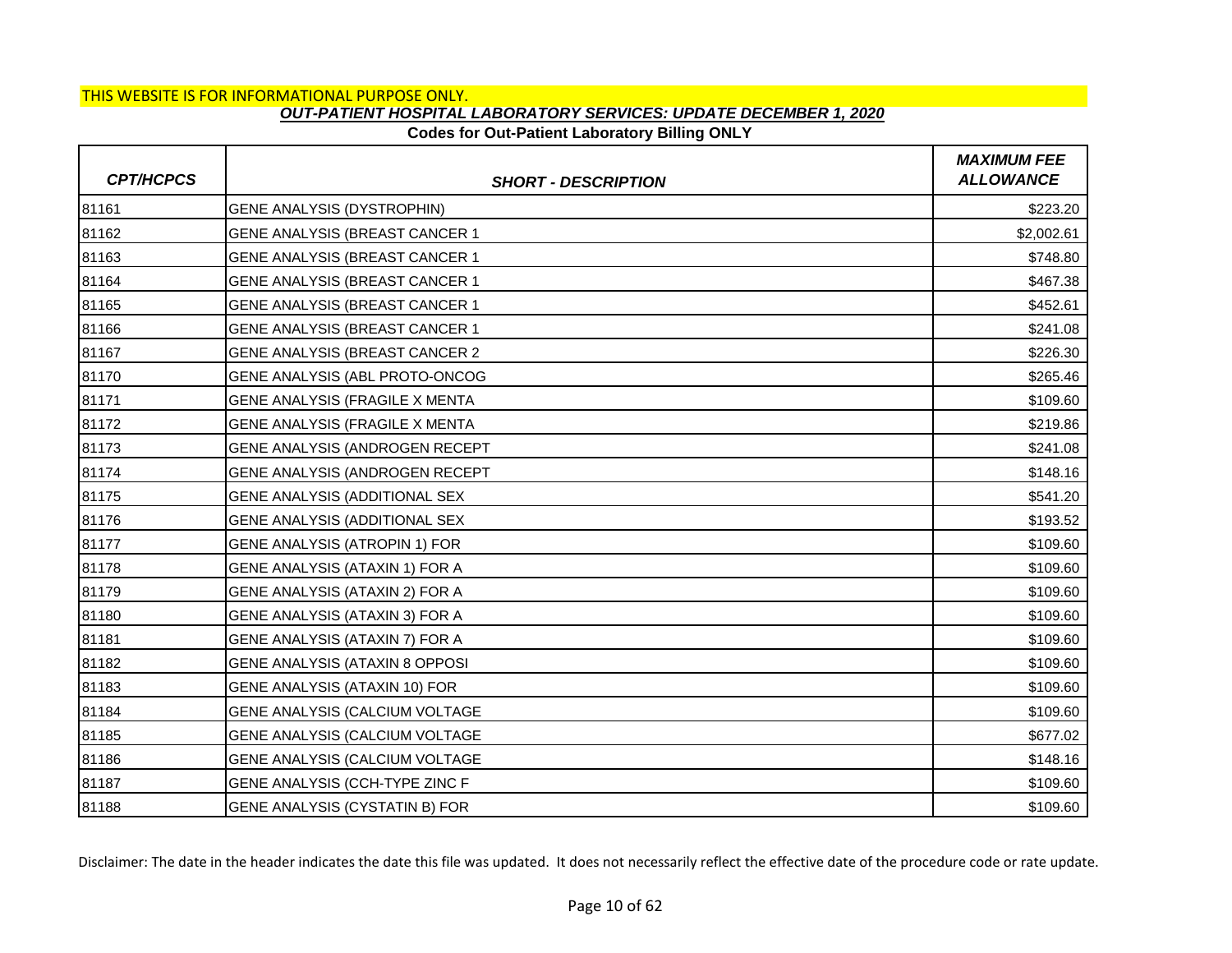### **Codes for Out-Patient Laboratory Billing ONLY**

| <b>CPT/HCPCS</b> | <b>SHORT - DESCRIPTION</b>            | <b>MAXIMUM FEE</b><br><b>ALLOWANCE</b> |
|------------------|---------------------------------------|----------------------------------------|
| 81189            | GENE ANALYSIS (CYSTATIN B) OF         | \$219.86                               |
| 81190            | GENE ANALYSIS (CYSTATIN B) FOR        | \$148.16                               |
| 81200            | ASPA (ASPARTOACYLASE) (EG, CAN        | <b>COST TO CHARGE</b>                  |
| 81201            | APC (ADENOMATOUS POLYPOSIS COL        | <b>COST TO CHARGE</b>                  |
| 81202            | APC (ADENOMATOUS POLYPOSIS COL        | <b>COST TO CHARGE</b>                  |
| 81203            | APC (ADENOMATOUS POLYPOSIS COL        | <b>COST TO CHARGE</b>                  |
| 81204            | GENE ANALYSIS (ANDROGEN RECEPT        | \$109.60                               |
| 81205            | <b>BCKDHB (BRANCHED-CHAIN KETO AC</b> | <b>COST TO CHARGE</b>                  |
| 81206            | BCR/ABL1 (T(9:22)) (EG, CHRONI        | <b>COST TO CHARGE</b>                  |
| 81207            | BCR/ABL1 (T(9:22)) (EG, CHRONI        | <b>COST TO CHARGE</b>                  |
| 81208            | BCR/ABL1 (T(9:22)) (EG, CHRONI        | <b>COST TO CHARGE</b>                  |
| 81209            | BLM (BLOOM SYNDROME, RECQ HELI        | <b>COST TO CHARGE</b>                  |
| 81210            | BRAF (V-RAF MURINE SARCOMA VIR        | COST TO CHARGE                         |
| 81212            | BRCA1, BRCA2 (BREAST CANCER 1         | <b>COST TO CHARGE</b>                  |
| 81215            | BRCA1 (BREAST CANCER 1) (EG, H        | <b>COST TO CHARGE</b>                  |
| 81216            | BRCA2 (BREAST CANCER 2) (EG, H        | COST TO CHARGE                         |
| 81217            | BRCA2 (BREAST CANCER 2) (EG, H        | <b>COST TO CHARGE</b>                  |
| 81218            | <b>GENE ANALYSIS (CCAAT/ENHANCER</b>  | \$265.46                               |
| 81219            | GENE ANALYSIS (CALRETICULIN),         | \$133.47                               |
| 81220            | CFTR (CYSTIC FIBROSIS TRANSMEM        | COST TO CHARGE                         |
| 81221            | CFTR (CYSTIC FIBROSIS TRANSMEM        | <b>COST TO CHARGE</b>                  |
| 81222            | CFTR (CYSTIC FIBROSIS TRANSMEM        | <b>COST TO CHARGE</b>                  |
| 81223            | CFTR (CYSTIC FIBROSIS TRANSMEM        | <b>COST TO CHARGE</b>                  |
| 81224            | CFTR (CYSTIC FIBROSIS TRANSMEM        | <b>COST TO CHARGE</b>                  |
| 81225            | CYP2C19 (CYTOCHROME P450, FAMI        | <b>COST TO CHARGE</b>                  |
| 81226            | CYP2D6 (CYTOCHROME P450, FAMIL        | <b>COST TO CHARGE</b>                  |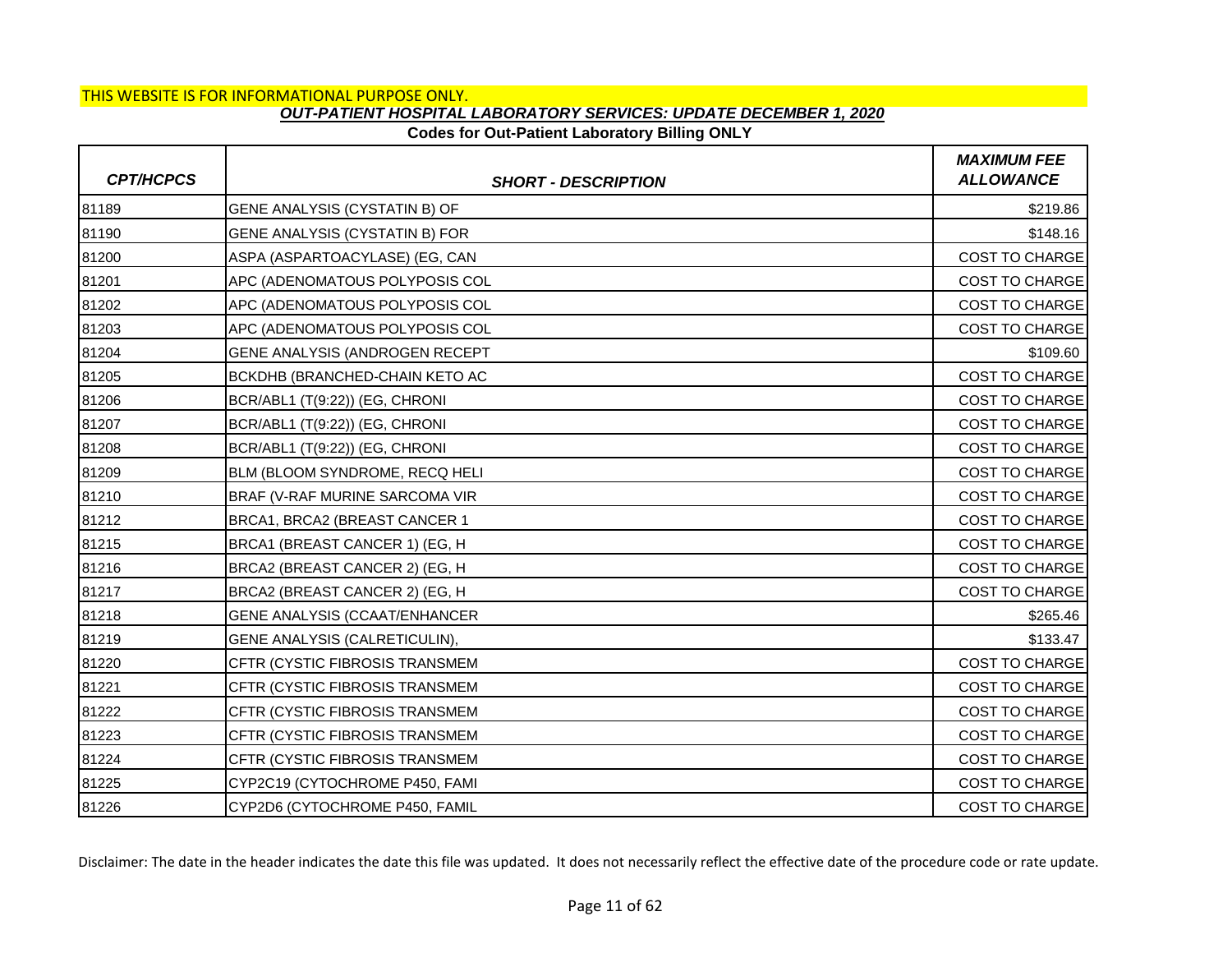## **Codes for Out-Patient Laboratory Billing ONLY**

| <b>CPT/HCPCS</b> | <b>SHORT - DESCRIPTION</b>     | <b>MAXIMUM FEE</b><br><b>ALLOWANCE</b> |
|------------------|--------------------------------|----------------------------------------|
| 81227            | CYP2C9 (CYTOCHROME P450, FAMIL | COST TO CHARGE                         |
| 81228            | CYTOGENOMIC CONSTITUTIONAL (GE | COST TO CHARGE                         |
| 81229            | CYTOGENOMIC CONSTITUTIONAL (GE | COST TO CHARGE                         |
| 81230            | GENE ANALYSIS (CYTOCHROME P450 | \$139.85                               |
| 81231            | GENE ANALYSIS (CYTOCHROME P450 | \$139.85                               |
| 81232            | GENE ANALYSIS (DIHYDROPYRIMIDI | \$139.85                               |
| 81233            | GENE ANALYSIS (BRUTON'S TYROSI | \$140.32                               |
| 81234            | GENE ANALYSIS (DM1 PROTEIN KIN | \$109.60                               |
| 81235            | EGFR (EPIDERMAL GROWTH FACTOR  | <b>COST TO CHARGE</b>                  |
| 81236            | GENE ANALYSIS (ENHANCER OF ZES | \$226.30                               |
| 81237            | GENE ANALYSIS (ENHANCER OF ZES | \$140.32                               |
| 81238            | GENE ANALYSIS (COAGULATION FAC | \$480.00                               |
| 81239            | GENE ANALYSIS (DM1 PROTEIN KIN | \$219.86                               |
| 81240            | F2 (PROTHROMBIN, COAGULATION F | COST TO CHARGE                         |
| 81241            | F5 (COAGULATION FACTOR V) (EG, | <b>COST TO CHARGE</b>                  |
| 81242            | FANCC (FANCONI ANEMIA, COMPLEM | <b>COST TO CHARGE</b>                  |
| 81243            | FMR1 (FRAGILE X MENTAL RETARDA | COST TO CHARGE                         |
| 81244            | FMR1 (FRAGILE X MENTAL RETARDA | <b>COST TO CHARGE</b>                  |
| 81245            | FLT3 (FMS-RELATED TYROSINE KIN | <b>COST TO CHARGE</b>                  |
| 81246            | TEST FOR DETECTING GENES ASSOC | COST TO CHARGE                         |
| 81247            | GENE ANALYSIS (GLUCOSE-6-PHOSP | \$139.85                               |
| 81248            | GENE ANALYSIS (GLUCOSE-6-PHOSP | \$300.20                               |
| 81249            | GENE ANALYSIS (GLUCOSE-6-PHOSP | \$480.00                               |
| 81250            | G6PC (GLUCOSE-6-PHOSPHATASE, C | <b>COST TO CHARGE</b>                  |
| 81251            | GBA (GLUCOSIDASE, BETA, ACID)  | COST TO CHARGE                         |
| 81252            | GJB2 (GAP JUNCTION PROTEIN, BE | <b>COST TO CHARGE</b>                  |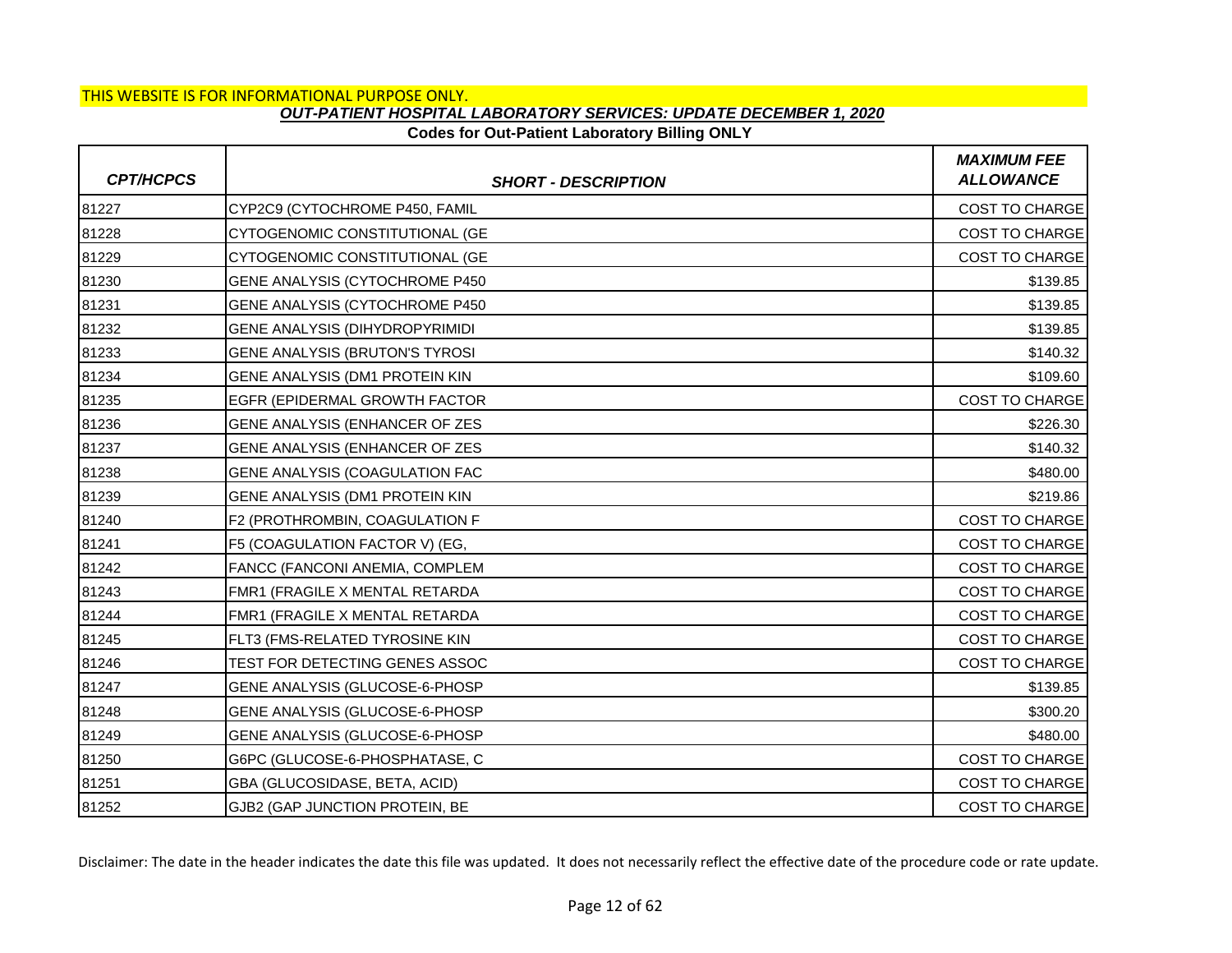## **Codes for Out-Patient Laboratory Billing ONLY**

| <b>CPT/HCPCS</b> | <b>SHORT - DESCRIPTION</b>            | <b>MAXIMUM FEE</b><br><b>ALLOWANCE</b> |
|------------------|---------------------------------------|----------------------------------------|
| 81253            | GJB2 (GAP JUNCTION PROTEIN, BE        | COST TO CHARGE                         |
| 81254            | GJB6 (GAP JUNCTION PROTEIN, BE        | COST TO CHARGE                         |
| 81255            | HEXA (HEXOSAMINIDASE A JALPHA         | <b>COST TO CHARGE</b>                  |
| 81256            | HFE (HEMOCHROMATOSIS) (EG, HER        | COST TO CHARGE                         |
| 81257            | HBA1/HBA2 (ALPHA GLOBIN 1 AND         | COST TO CHARGE                         |
| 81258            | GENE ANALYSIS (ALPHA GLOBIN 1         | \$300.20                               |
| 81259            | GENE ANALYSIS (ALPHA GLOBIN 1         | \$480.00                               |
| 81260            | <b>IKBKAP (INHIBITOR OF KAPPA LIG</b> | COST TO CHARGE                         |
| 81261            | IGH@ (IMMUNOGLOBULIN HEAVY CHA        | <b>COST TO CHARGE</b>                  |
| 81262            | IGH@ (IMMUNOGLOBULIN HEAVY CHA        | <b>COST TO CHARGE</b>                  |
| 81263            | IGH@ (IMMUNOGLOBULIN HEAVY CHA        | COST TO CHARGE                         |
| 81264            | IGK@ (IMMUNOGLOBULIN KAPPA LIG        | <b>COST TO CHARGE</b>                  |
| 81265            | <b>COMPARATIVE ANALYSIS USING SHO</b> | <b>COST TO CHARGE</b>                  |
| 81266            | COMPARATIVE ANALYSIS USING SHO        | COST TO CHARGE                         |
| 81267            | CHIMERISM (ENGRAFTMENT) ANALYS        | <b>COST TO CHARGE</b>                  |
| 81268            | CHIMERISM (ENGRAFTMENT) ANALYS        | <b>COST TO CHARGE</b>                  |
| 81269            | GENE ANALYSIS (ALPHA GLOBIN 1         | \$161.92                               |
| 81270            | JAK2 (JANUS KINASE 2) (EG, MYE        | <b>COST TO CHARGE</b>                  |
| 81271            | GENE ANALYSIS (HUNTINGTIN) FOR        | \$109.60                               |
| 81272            | GENE ANALYSIS (V-KIT HARDY-ZUC        | \$265.46                               |
| 81273            | GENE ANALYSIS (V-KIT HARDY-ZUC        | \$100.59                               |
| 81274            | GENE ANALYSIS (HUNTINGTIN) FOR        | \$219.86                               |
| 81275            | KRAS (V-KI-RAS2 KIRSTEN RAT SA        | <b>COST TO CHARGE</b>                  |
| 81276            | GENE ANALYSIS (KIRSTEN RAT SAR        | \$158.86                               |
| 81277            | CANCER CYTOGENOMIC ARRAY GENE         | \$928.00                               |
| 81283            | GENE ANALYSIS (INTERFERON, LAM        | \$58.70                                |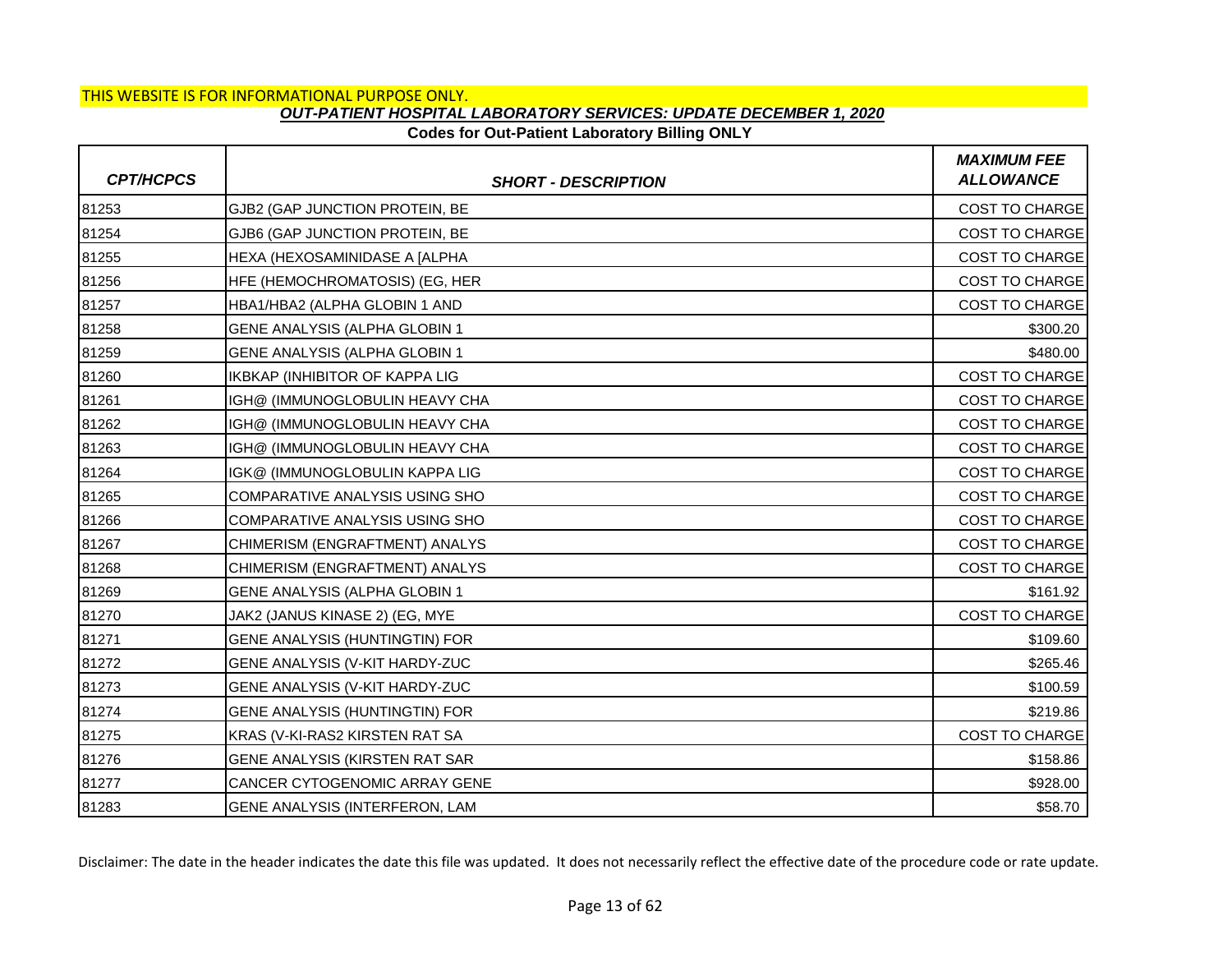### **Codes for Out-Patient Laboratory Billing ONLY**

| <b>CPT/HCPCS</b> | <b>SHORT - DESCRIPTION</b>     | <b>MAXIMUM FEE</b><br><b>ALLOWANCE</b> |
|------------------|--------------------------------|----------------------------------------|
| 81284            | GENE ANALYSIS (FRATAXIN) FOR A | \$109.60                               |
| 81285            | GENE ANALYSIS (FRATAXIN) FOR C | \$219.86                               |
| 81286            | GENE ANALYSIS (FRATAXIN) OF FU | \$219.86                               |
| 81287            | MGMT (O-6-METHYLGUANINE-DNA ME | COST TO CHARGE                         |
| 81288            | TEST FOR DETECTING GENES ASSOC | <b>COST TO CHARGE</b>                  |
| 81289            | GENE ANALYSIS (FRATAXIN) FOR K | \$148.16                               |
| 81290            | MCOLN1 (MUCOLIPIN 1) (EG, MUCO | <b>COST TO CHARGE</b>                  |
| 81291            | MTHFR (5,10-METHYLENETETRAHYDR | COST TO CHARGE                         |
| 81292            | MLH1 (MUTL HOMOLOG 1, COLON CA | <b>COST TO CHARGE</b>                  |
| 81293            | MLH1 (MUTL HOMOLOG 1, COLON CA | <b>COST TO CHARGE</b>                  |
| 81294            | MLH1 (MUTL HOMOLOG 1, COLON CA | <b>COST TO CHARGE</b>                  |
| 81295            | MSH2 (MUTS HOMOLOG 2, COLON CA | <b>COST TO CHARGE</b>                  |
| 81296            | MSH2 (MUTS HOMOLOG 2, COLON CA | <b>COST TO CHARGE</b>                  |
| 81297            | MSH2 (MUTS HOMOLOG 2, COLON CA | COST TO CHARGE                         |
| 81298            | MSH6 (MUTS HOMOLOG 6 [E. COLI] | <b>COST TO CHARGE</b>                  |
| 81299            | MSH6 (MUTS HOMOLOG 6 [E. COLI] | <b>COST TO CHARGE</b>                  |
| 81300            | MSH6 (MUTS HOMOLOG 6 [E. COLI] | <b>COST TO CHARGE</b>                  |
| 81301            | MICROSATELLITE INSTABILITY ANA | <b>COST TO CHARGE</b>                  |
| 81302            | MECP2 (METHYL CPG BINDING PROT | COST TO CHARGE                         |
| 81303            | MECP2 (METHYL CPG BINDING PROT | COST TO CHARGE                         |
| 81304            | MECP2 (METHYL CPG BINDING PROT | <b>COST TO CHARGE</b>                  |
| 81305            | GENE ANALYSIS (MYELOID DIFFERE | \$140.32                               |
| 81306            | GENE ANALYSIS (NUDIX HYDROLASE | \$233.09                               |
| 81307            | GENE ANALYSIS (PARTNER AND LOC | \$226.30                               |
| 81308            | GENE ANALYSIS (PARTNER AND LOC | \$241.08                               |
| 81309            | GENE ANALYSIS (PARTNER AND LOC | \$219.86                               |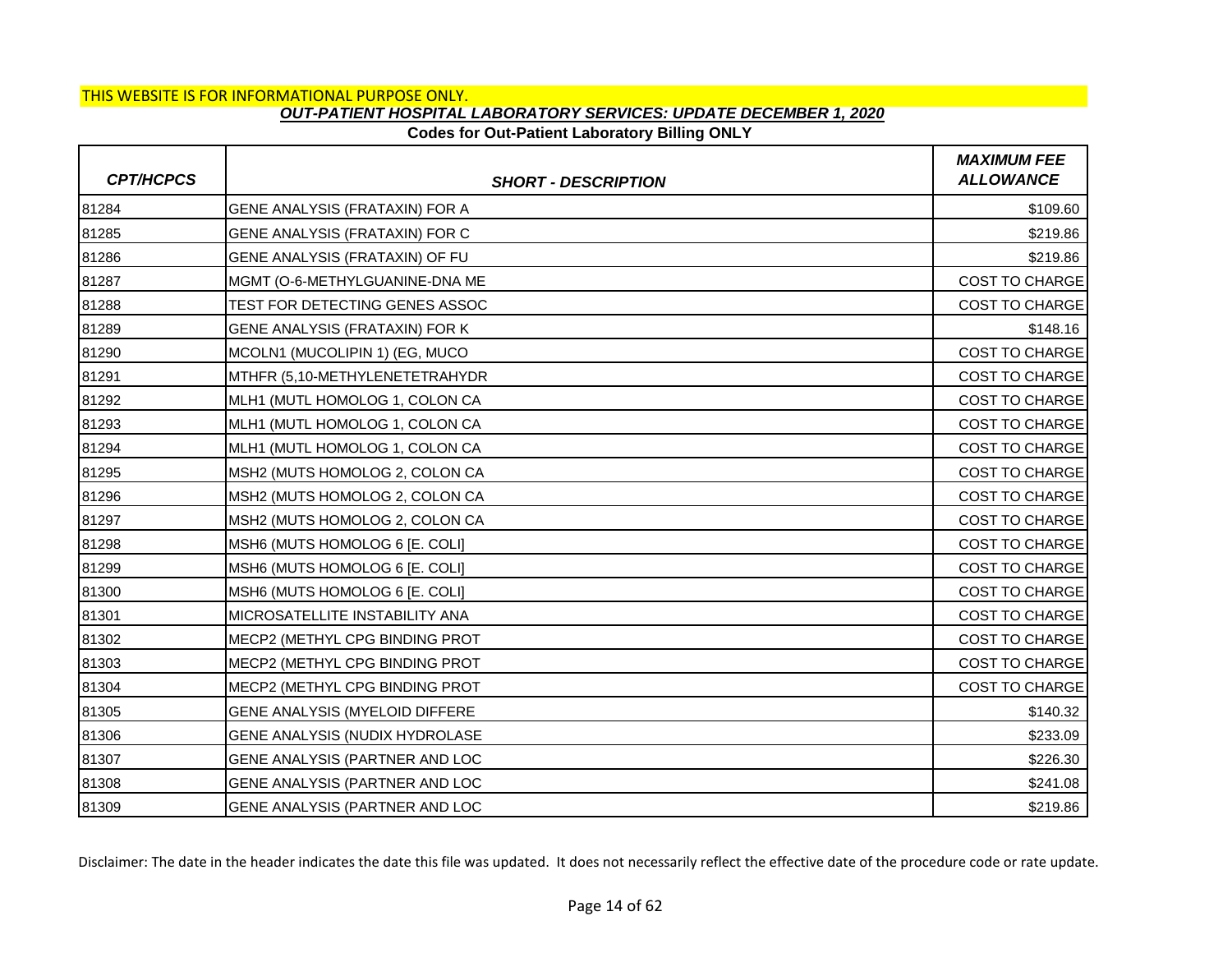# **Codes for Out-Patient Laboratory Billing ONLY**

| <b>CPT/HCPCS</b> | <b>SHORT - DESCRIPTION</b>     | <b>MAXIMUM FEE</b><br><b>ALLOWANCE</b> |
|------------------|--------------------------------|----------------------------------------|
| 81310            | NPM1 (NUCLEOPHOSMIN) (EG, ACUT | <b>COST TO CHARGE</b>                  |
| 81311            | GENE ANALYSIS FOR CANCER (NEUR | \$238.29                               |
| 81312            | GENE ANALYSIS (POLY[A] BINDING | \$109.60                               |
| 81313            | TEST FOR DETECTING GENES ASSOC | COST TO CHARGE                         |
| 81314            | GENE ANALYSIS ((PLATELET-DERIV | \$265.46                               |
| 81315            | PML/RARALPHA, (T(15:17)), (PRO | <b>COST TO CHARGE</b>                  |
| 81316            | PML/RARALPHA, (T(15:17)), (PRO | <b>COST TO CHARGE</b>                  |
| 81317            | PMS2 (POSTMEIOTIC SEGREGATION  | <b>COST TO CHARGE</b>                  |
| 81318            | PMS2 (POSTMEIOTIC SEGREGATION  | <b>COST TO CHARGE</b>                  |
| 81319            | PMS2 (POSTMEIOTIC SEGREGATION  | <b>COST TO CHARGE</b>                  |
| 81320            | GENE ANALYSIS (PHOSPHOLIPASE C | \$233.09                               |
| 81321            | PTEN (PHOSPHATASE AND TENSIN H | <b>COST TO CHARGE</b>                  |
| 81322            | PTEN (PHOSPHATASE AND TENSIN H | <b>COST TO CHARGE</b>                  |
| 81323            | PTEN (PHOSPHATASE AND TENSIN H | COST TO CHARGE                         |
| 81324            | PMP22 (PERIPHERAL MYELIN PROTE | <b>COST TO CHARGE</b>                  |
| 81325            | PMP22 (PERIPHERAL MYELIN PROTE | <b>COST TO CHARGE</b>                  |
| 81326            | PMP22 (PERIPHERAL MYELIN PROTE | <b>COST TO CHARGE</b>                  |
| 81327            | METHYLATION ANALYSIS (SEPTIN9) | \$153.60                               |
| 81328            | GENE ANALYSIS (SOLUTE CARRIER  | \$139.85                               |
| 81329            | GENE ANALYSIS (SURVIVAL OF MOT | \$109.60                               |
| 81330            | SMPD1(SPHINGOMYELIN PHOSPHODIE | <b>COST TO CHARGE</b>                  |
| 81331            | SNRPN/UBE3A (SMALL NUCLEAR RIB | <b>COST TO CHARGE</b>                  |
| 81332            | SERPINA1 (SERPIN PEPTIDASE INH | <b>COST TO CHARGE</b>                  |
| 81333            | GENE ANALYSIS (TRANSFORMING GR | \$109.60                               |
| 81334            | GENE ANALYSIS (RUNT RELATED TR | \$263.61                               |
| 81335            | GENE ANALYSIS (THIOPURINE S-ME | \$139.85                               |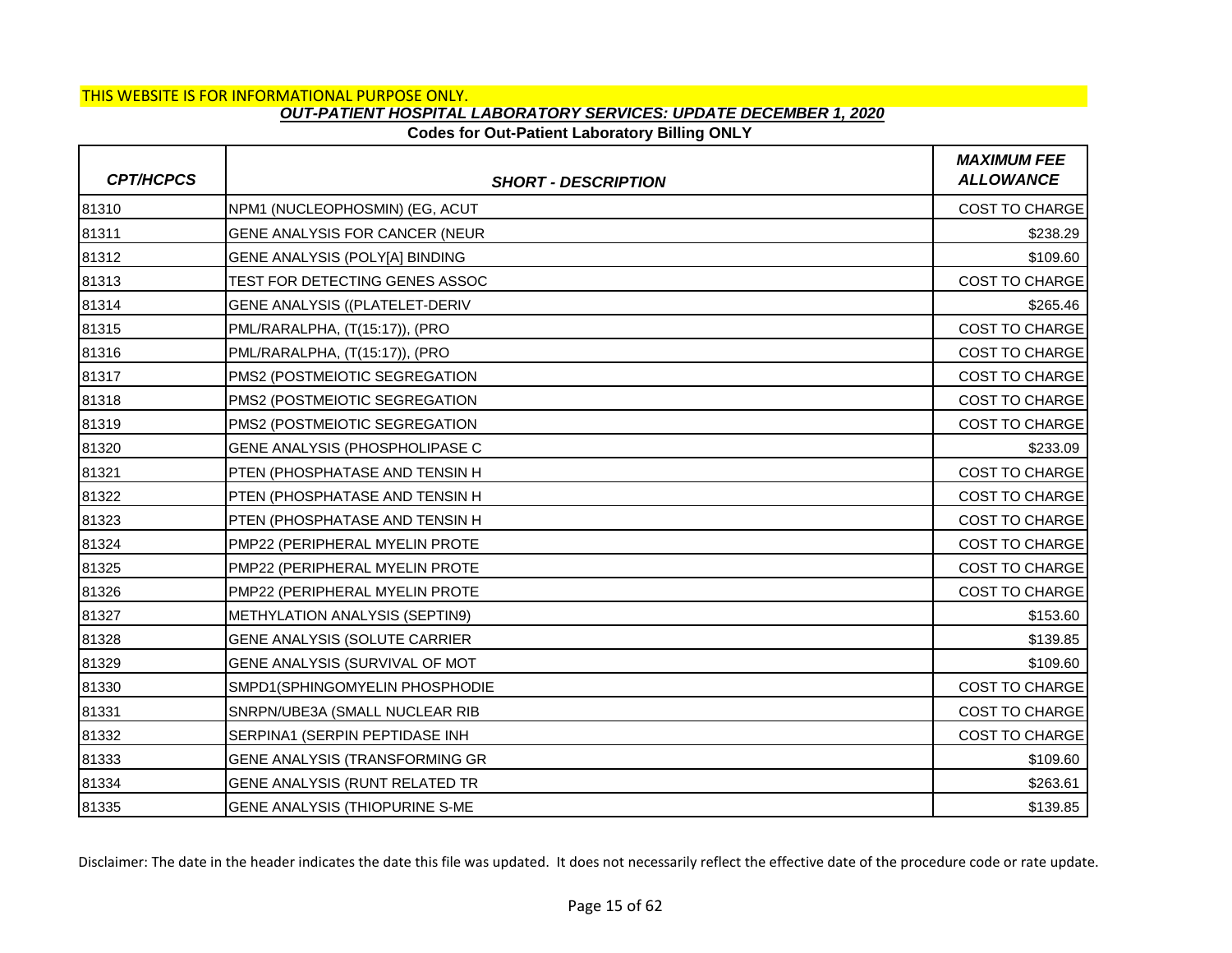## **Codes for Out-Patient Laboratory Billing ONLY**

| <b>CPT/HCPCS</b> | <b>SHORT - DESCRIPTION</b>     | <b>MAXIMUM FEE</b><br><b>ALLOWANCE</b> |
|------------------|--------------------------------|----------------------------------------|
| 81336            | GENE ANALYSIS (SURVIVAL OF MOT | \$241.08                               |
| 81337            | GENE ANALYSIS (SURVIVAL OF MOT | \$148.16                               |
| 81340            | TRB@ (T CELL ANTIGEN RECEPTOR, | <b>COST TO CHARGE</b>                  |
| 81341            | TRB@ (T CELL ANTIGEN RECEPTOR, | <b>COST TO CHARGE</b>                  |
| 81342            | TRG@ (T CELL ANTIGEN RECEPTOR, | COST TO CHARGE                         |
| 81343            | GENE ANALYSIS (PROTEIN PHOSPHA | \$109.60                               |
| 81344            | GENE ANALYSIS (TATA BOX BINDIN | \$109.60                               |
| 81345            | GENE ANALYSIS (TELOMERASE REVE | \$148.16                               |
| 81346            | GENE ANALYSIS (THYMIDYLATE SYN | \$139.85                               |
| 81350            | UGT1A1 (UDP GLUCURONOSYLTRANSF | COST TO CHARGE                         |
| 81355            | VKORC1 (VITAMIN K EPOXIDE REDU | COST TO CHARGE                         |
| 81361            | GENE ANALYSIS (HEMOGLOBIN, SUB | \$139.85                               |
| 81362            | GENE ANALYSIS (HEMOGLOBIN, SUB | \$300.20                               |
| 81363            | GENE ANALYSIS (HEMOGLOBIN, SUB | \$161.92                               |
| 81364            | GENE ANALYSIS (HEMOGLOBIN, SUB | \$259.66                               |
| 81370            | HLA CLASS I AND II TYPING, LOW | COST TO CHARGE                         |
| 81371            | HLA CLASS I AND II TYPING, LOW | COST TO CHARGE                         |
| 81372            | HLA CLASS I TYPING, LOW RESOLU | <b>COST TO CHARGE</b>                  |
| 81373            | HLA CLASS I TYPING, LOW RESOLU | <b>COST TO CHARGE</b>                  |
| 81374            | HLA CLASS I TYPING, LOW RESOLU | COST TO CHARGE                         |
| 81375            | HLA CLASS II TYPING, LOW RESOL | <b>COST TO CHARGE</b>                  |
| 81376            | HLA CLASS II TYPING, LOW RESOL | <b>COST TO CHARGE</b>                  |
| 81377            | HLA CLASS II TYPING, LOW RESOL | COST TO CHARGE                         |
| 81378            | HLA CLASS I AND II TYPING, HIG | <b>COST TO CHARGE</b>                  |
| 81379            | HLA CLASS I TYPING, HIGH RESOL | <b>COST TO CHARGE</b>                  |
| 81380            | HLA CLASS I TYPING, HIGH RESOL | <b>COST TO CHARGE</b>                  |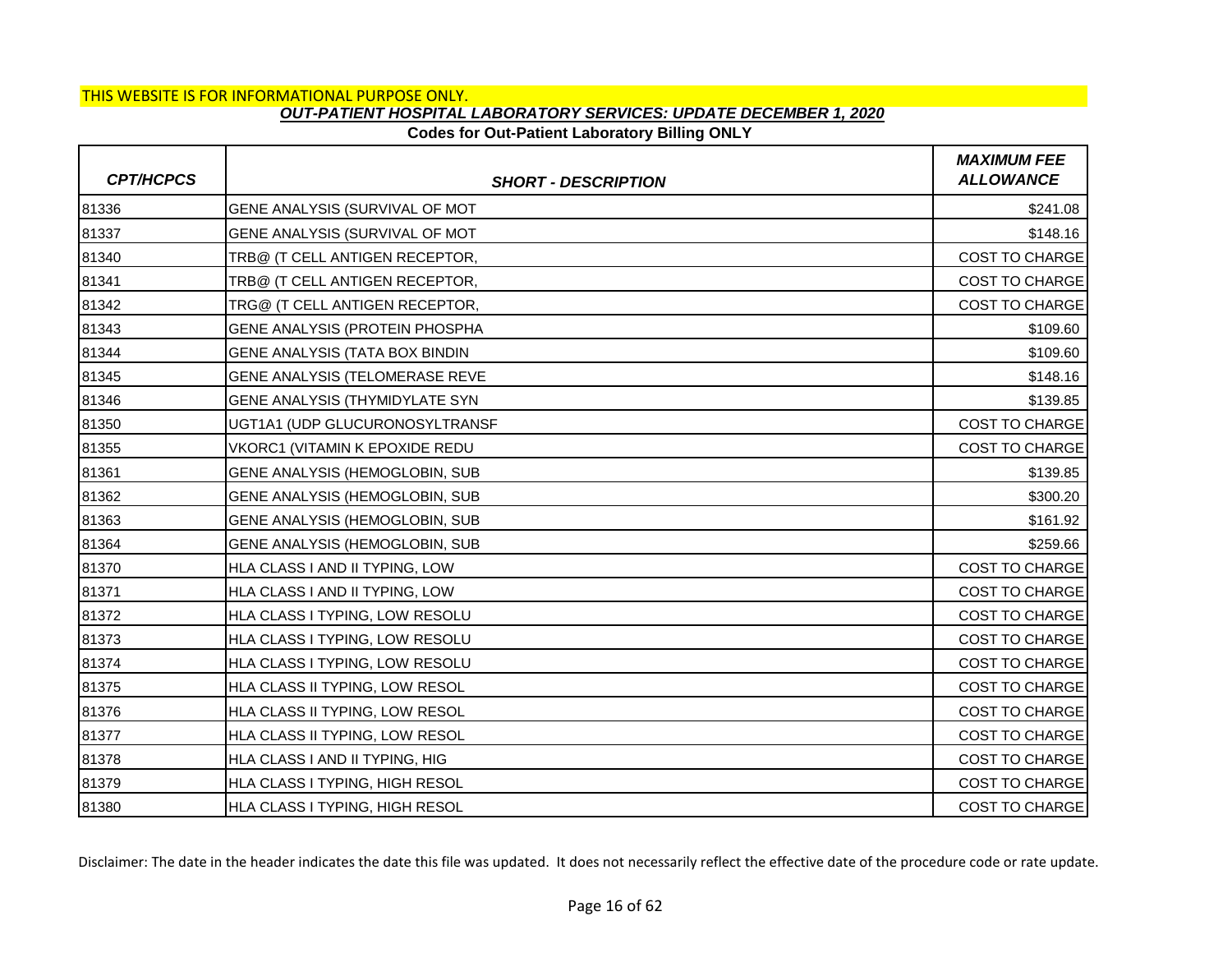### **Codes for Out-Patient Laboratory Billing ONLY**

| <b>CPT/HCPCS</b> | <b>SHORT - DESCRIPTION</b>     | <b>MAXIMUM FEE</b><br><b>ALLOWANCE</b> |
|------------------|--------------------------------|----------------------------------------|
| 81381            | HLA CLASS I TYPING, HIGH RESOL | COST TO CHARGE                         |
| 81382            | HLA CLASS II TYPING, HIGH RESO | <b>COST TO CHARGE</b>                  |
| 81383            | HLA CLASS II TYPING, HIGH RESO | <b>COST TO CHARGE</b>                  |
| 81400            | MOLECULAR PATHOLOGY PROCEDURE. | <b>COST TO CHARGE</b>                  |
| 81401            | MOLECULAR PATHOLOGY PROCEDURE, | <b>COST TO CHARGE</b>                  |
| 81402            | MOLECULAR PATHOLOGY PROCEDURE, | <b>COST TO CHARGE</b>                  |
| 81403            | MOLECULAR PATHOLOGY PROCEDURE. | <b>COST TO CHARGE</b>                  |
| 81404            | MOLECULAR PATHOLOGY PROCEDURE, | <b>COST TO CHARGE</b>                  |
| 81405            | MOLECULAR PATHOLOGY PROCEDURE, | <b>COST TO CHARGE</b>                  |
| 81406            | MOLECULAR PATHOLOGY PROCEDURE, | <b>COST TO CHARGE</b>                  |
| 81407            | MOLECULAR PATHOLOGY PROCEDURE, | COST TO CHARGE                         |
| 81408            | MOLECULAR PATHOLOGY PROCEDURE. | COST TO CHARGE                         |
| 81410            | TEST FOR DETECTING GENES ASSOC | <b>COST TO CHARGE</b>                  |
| 81411            | TEST FOR DETECTING GENES ASSOC | COST TO CHARGE                         |
| 81412            | TEST FOR DETECTING GENES FOR D | <b>COST TO CHARGE</b>                  |
| 81413            | TEST FOR DETECTING GENES ASSOC | \$467.92                               |
| 81414            | TEST FOR DETECTING GENES ASSOC | \$467.92                               |
| 81415            | TEST FOR DETECTING GENES ASSOC | <b>COST TO CHARGE</b>                  |
| 81416            | TEST FOR DETECTING GENES ASSOC | <b>COST TO CHARGE</b>                  |
| 81417            | REEVALUATION TEST FOR DETECTIN | <b>COST TO CHARGE</b>                  |
| 81420            | TEST FOR DETECTING GENES ASSOC | COST TO CHARGE                         |
| 81422            | TEST FOR DETECTING GENES ASSOC | \$641.86                               |
| 81425            | TEST FOR DETECTING GENES ASSOC | <b>COST TO CHARGE</b>                  |
| 81426            | TEST FOR DETECTING GENES ASSOC | <b>COST TO CHARGE</b>                  |
| 81427            | REEVALUATION TEST FOR DETECTIN | COST TO CHARGE                         |
| 81430            | TEST FOR DETECTING GENES CAUSI | <b>COST TO CHARGE</b>                  |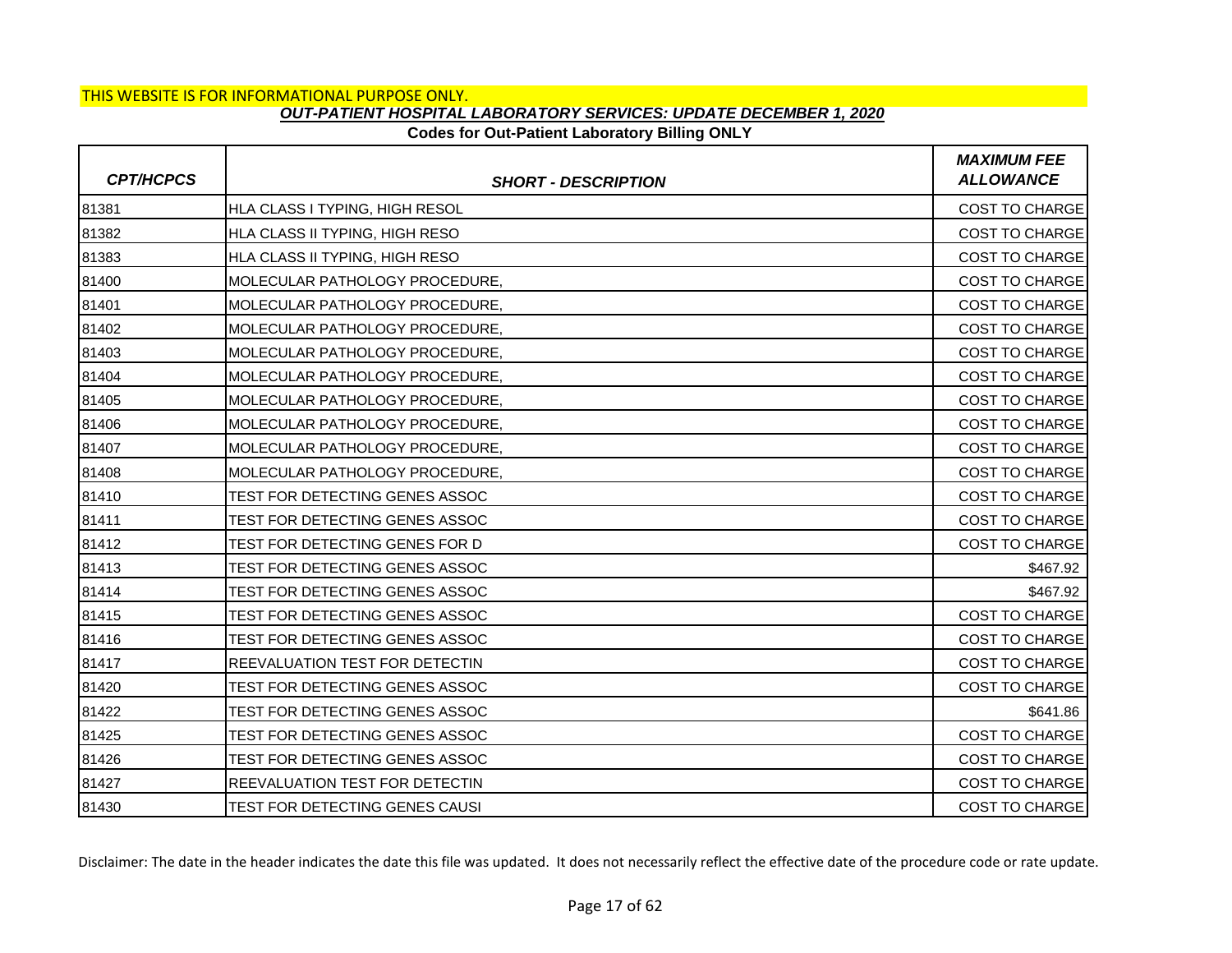### **Codes for Out-Patient Laboratory Billing ONLY**

| <b>CPT/HCPCS</b> | <b>SHORT - DESCRIPTION</b>            | <b>MAXIMUM FEE</b><br><b>ALLOWANCE</b> |
|------------------|---------------------------------------|----------------------------------------|
| 81431            | TEST FOR DETECTING GENES CAUSI        | COST TO CHARGE                         |
| 81432            | GENE ANALYSIS (BREAST AND RELA        | COST TO CHARGE                         |
| 81433            | GENE ANALYSIS (BREAST AND RELA        | <b>COST TO CHARGE</b>                  |
| 81434            | GENE ANALYSIS (RETINAL DISORDE        | <b>COST TO CHARGE</b>                  |
| 81435            | TEST FOR DETECTING GENES ASSOC        | <b>COST TO CHARGE</b>                  |
| 81436            | TEST FOR DETECTING GENES ASSOC        | <b>COST TO CHARGE</b>                  |
| 81437            | GENE ANALYSIS (NEUROENDOCRINE         | <b>COST TO CHARGE</b>                  |
| 81438            | GENE ANALYSIS (NEUROENDOCRINE         | <b>COST TO CHARGE</b>                  |
| 81439            | TEST FOR DETECTING GENES ASSOC        | \$519.91                               |
| 81440            | TEST FOR DETECTING GENES              | COST TO CHARGE                         |
| 81442            | GENE ANALYSIS (NOONAN SYNDROME        | COST TO CHARGE                         |
| 81443            | <b>GENOMIC SEQUENCE ANALYSIS PANE</b> | \$1,958.85                             |
| 81445            | TEST FOR DETECTING GENES ASSOC        | <b>COST TO CHARGE</b>                  |
| 81448            | GENE ANALYSIS PANEL FOR HEREDI        | \$467.92                               |
| 81450            | TEST FOR DETECTING GENES ASSOC        | <b>COST TO CHARGE</b>                  |
| 81455            | TEST FOR DETECTING GENES ASSOC        | <b>COST TO CHARGE</b>                  |
| 81460            | TEST FOR DETECTING GENES ASSOC        | COST TO CHARGE                         |
| 81465            | TEST FOR DETECTING GENES ASSOC        | <b>COST TO CHARGE</b>                  |
| 81470            | TEST FOR DETECTING GENES ASSOC        | <b>COST TO CHARGE</b>                  |
| 81471            | TEST FOR DETECTING GENES ASSOC        | COST TO CHARGE                         |
| 81479            | UNLISTED MOLECULAR PATHOLOGY P        | COST TO CHARGE                         |
| 81490            | TEST FOR DETECTING GENES ASSOC        | <b>COST TO CHARGE</b>                  |
| 81493            | TEST FOR DETECTING GENES ASSOC        | COST TO CHARGE                         |
| 81500            | ONCOLOGY (OVARIAN), BIOCHEMICA        | <b>COST TO CHARGE</b>                  |
| 81503            | ONCOLOGY (OVARIAN), BIOCHEMICA        | <b>COST TO CHARGE</b>                  |
| 81504            | GENETIC PROFILING ON ONCOLOGY         | <b>COST TO CHARGE</b>                  |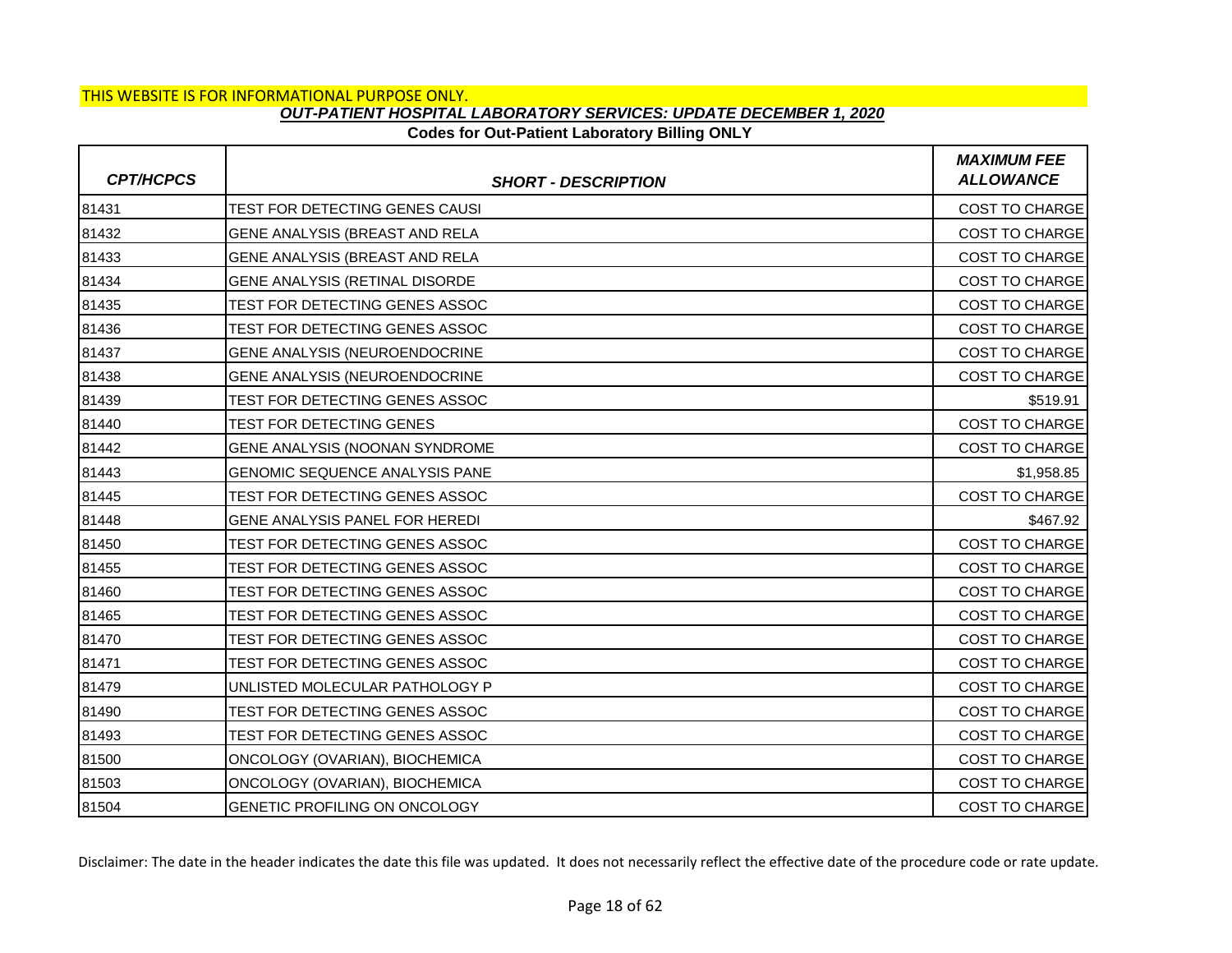### **Codes for Out-Patient Laboratory Billing ONLY**

| <b>CPT/HCPCS</b> | <b>SHORT - DESCRIPTION</b>            | <b>MAXIMUM FEE</b><br><b>ALLOWANCE</b> |
|------------------|---------------------------------------|----------------------------------------|
| 81506            | <b>ENDOCRINOLOGY (TYPE 2 DIABETES</b> | COST TO CHARGE                         |
| 81507            | DNA ANALYSIS USING MATERNAL PL        | <b>COST TO CHARGE</b>                  |
| 81508            | FETAL CONGENITAL ABNORMALITIES        | <b>COST TO CHARGE</b>                  |
| 81509            | FETAL CONGENITAL ABNORMALITIES        | <b>COST TO CHARGE</b>                  |
| 81510            | FETAL CONGENITAL ABNORMALITIES        | <b>COST TO CHARGE</b>                  |
| 81511            | FETAL CONGENITAL ABNORMALITIES        | <b>COST TO CHARGE</b>                  |
| 81512            | <b>FETAL CONGENITAL ABNORMALITIES</b> | <b>COST TO CHARGE</b>                  |
| 81518            | MRNA GENE ANALYSIS OF 11 GENES        | \$3,098.40                             |
| 81519            | TEST FOR DETECTING GENES ASSOC        | COST TO CHARGE                         |
| 81520            | <b>GENE ANALYSIS OF BREAST TUMOR</b>  | \$2,008.17                             |
| 81521            | GENE ANALYSIS OF BREAST TUMOR         | \$3,098.40                             |
| 81522            | MRNA GENE EXPRESSION ANALYSIS         | \$3,098.40                             |
| 81525            | GENE ANALYSIS (COLON RELATED C        | <b>COST TO CHARGE</b>                  |
| 81528            | GENE ANALYSIS (COLORECTAL CANC        | \$409.94                               |
| 81535            | CULTURE OF LIVE TUMOR CELLS AN        | \$466.82                               |
| 81536            | CULTURE OF LIVE TUMOR CELLS AN        | \$143.04                               |
| 81538            | TESTING OF LUNG TUMOR CELLS FO        | COST TO CHARGE                         |
| 81539            | IMEASUREMENT OF PROTEINS ASSOCI       | \$481.68                               |
| 81540            | <b>GENE ANALYSIS (CANCER)</b>         | <b>COST TO CHARGE</b>                  |
| 81541            | GENE ANALYSIS OF PROSTATE TUMO        | \$3,098.40                             |
| 81542            | MRNA GENE EXPRESSION ANALYSIS         | COST TO CHARGE                         |
| 81545            | <b>GENE ANALYSIS (THYROID CANCER)</b> | <b>COST TO CHARGE</b>                  |
| 81551            | GENE ANALYSIS OF PROSTATE TUMO        | \$1,624.00                             |
| 81552            | MRNA GENE EXPRESSION ANALYSIS         | <b>COST TO CHARGE</b>                  |
| 81595            | TEST FOR DETECTING GENES ASSOC        | <b>COST TO CHARGE</b>                  |
| 81596            | <b>BIOCHEMICAL ASSAYS FOR EVALUAT</b> | \$57.75                                |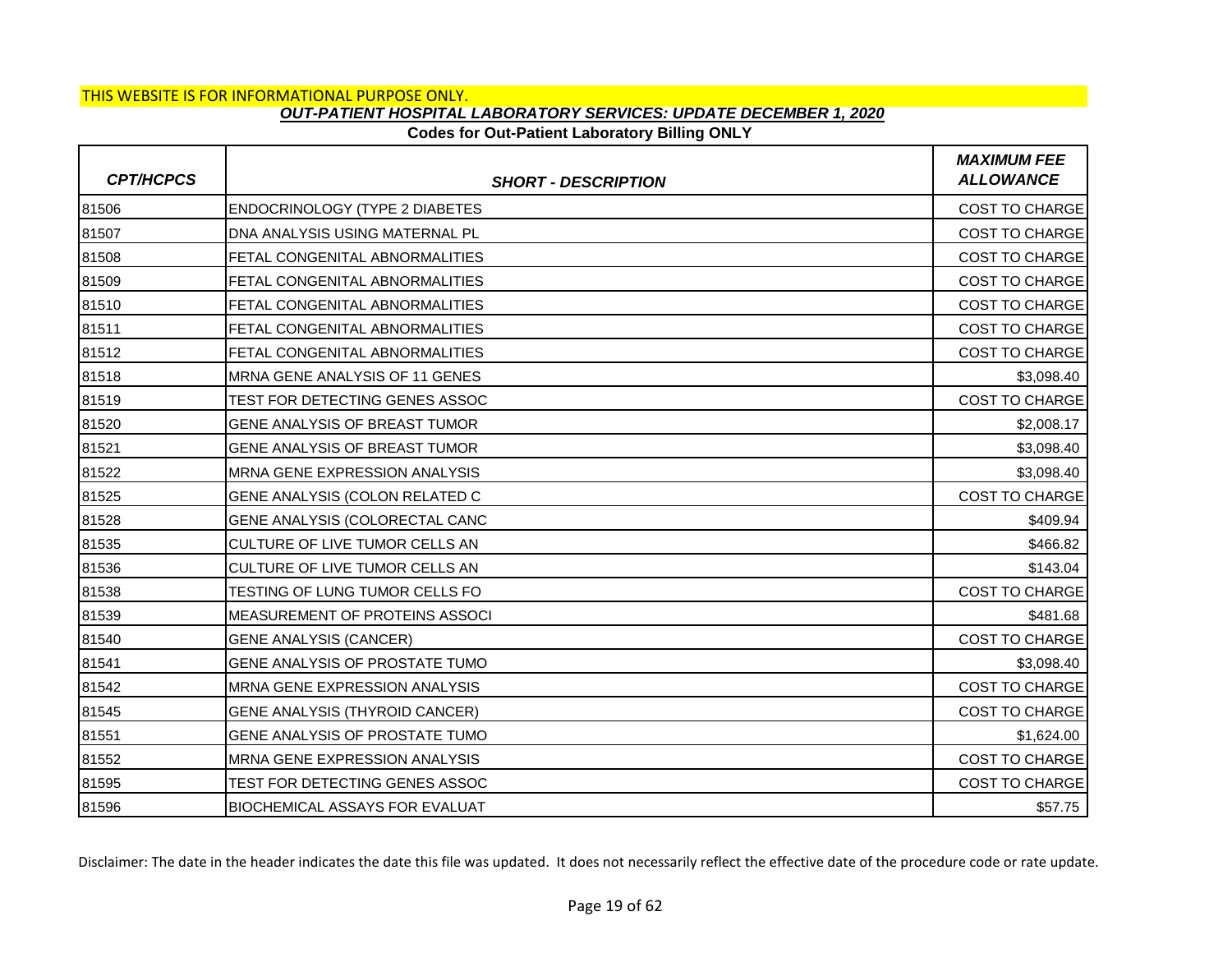## **Codes for Out-Patient Laboratory Billing ONLY**

| <b>CPT/HCPCS</b> | <b>SHORT - DESCRIPTION</b>      | <b>MAXIMUM FEE</b><br><b>ALLOWANCE</b> |
|------------------|---------------------------------|----------------------------------------|
| 81599            | UNLISTED MULTIANALYTE ASSAY WI  | <b>COST TO CHARGE</b>                  |
| 82009            | ACETONE OR OTHER KETONE BODIES  | \$5.00                                 |
| 82010            | ACETONE OR OTHER KETONE SERUM   | \$9.90                                 |
| 82013            | ACETYLCHOLINESTERASE ASSAY      | \$14.00                                |
| 82016            | ACYLCARNTINES: QUAL EACH SPEC   | \$12.90                                |
| 82017            | ACYLCARNITINES: QUANT EACH SPEC | \$18.60                                |
| 82024            | <b>ACTH RADIOIMMUNE ASSAY</b>   | \$30.00                                |
| 82030            | RIA ASSAY, BLOOD ADP & AMP      | \$34.00                                |
| 82040            | <b>ASSAY SERUM ALBUMIN</b>      | \$1.80                                 |
| 82042            | ALBUMIN, URINE QUANT.           | \$2.43                                 |
| 82043            | ALBUMIN: URINE MIRCO QUANTITATI | \$4.30                                 |
| 82044            | ALBUMIN: URINE MICRO SEMIQUANTI | \$1.00                                 |
| 82045            | ALBUMIN: ISCHEMIA MODIFIED      | \$27.15                                |
| 82075            | <b>ASSAY BREATH ETHANOL</b>     | \$8.80                                 |
| 82085            | <b>ALDOLASE</b>                 | \$11.00                                |
| 82088            | <b>ALDOSTERONE</b>              | \$40.00                                |
| 82103            | ALPHA-1-ANTITRYPSIN: TOTAL      | \$7.80                                 |
| 82104            | ALPHA-1-ANTITRYPSIN: PHENOTYPE  | \$7.80                                 |
| 82105            | ALPHA-FETOPROTEIN: SERUM        | \$10.20                                |
| 82106            | ALPHA-FETOPROTEIN: AMNIOTIC FL  | \$10.20                                |
| 82107            | ALPHA-FETOPROTEIN (AFP):AFP-L3  | \$51.53                                |
| 82108            | ALUMINUM,                       | \$28.17                                |
| 82120            | AMINES VAG FLUID, QUAL          | <b>COST TO CHARGE</b>                  |
| 82127            | AMINO ACIDS: SINGLE, QUAL. EACH | \$12.90                                |
| 82128            | TEST FOR AMINO ACIDS            | \$12.90                                |
| 82131            | AMINO ACIDS FRACT & QUANT EACH  | \$18.64                                |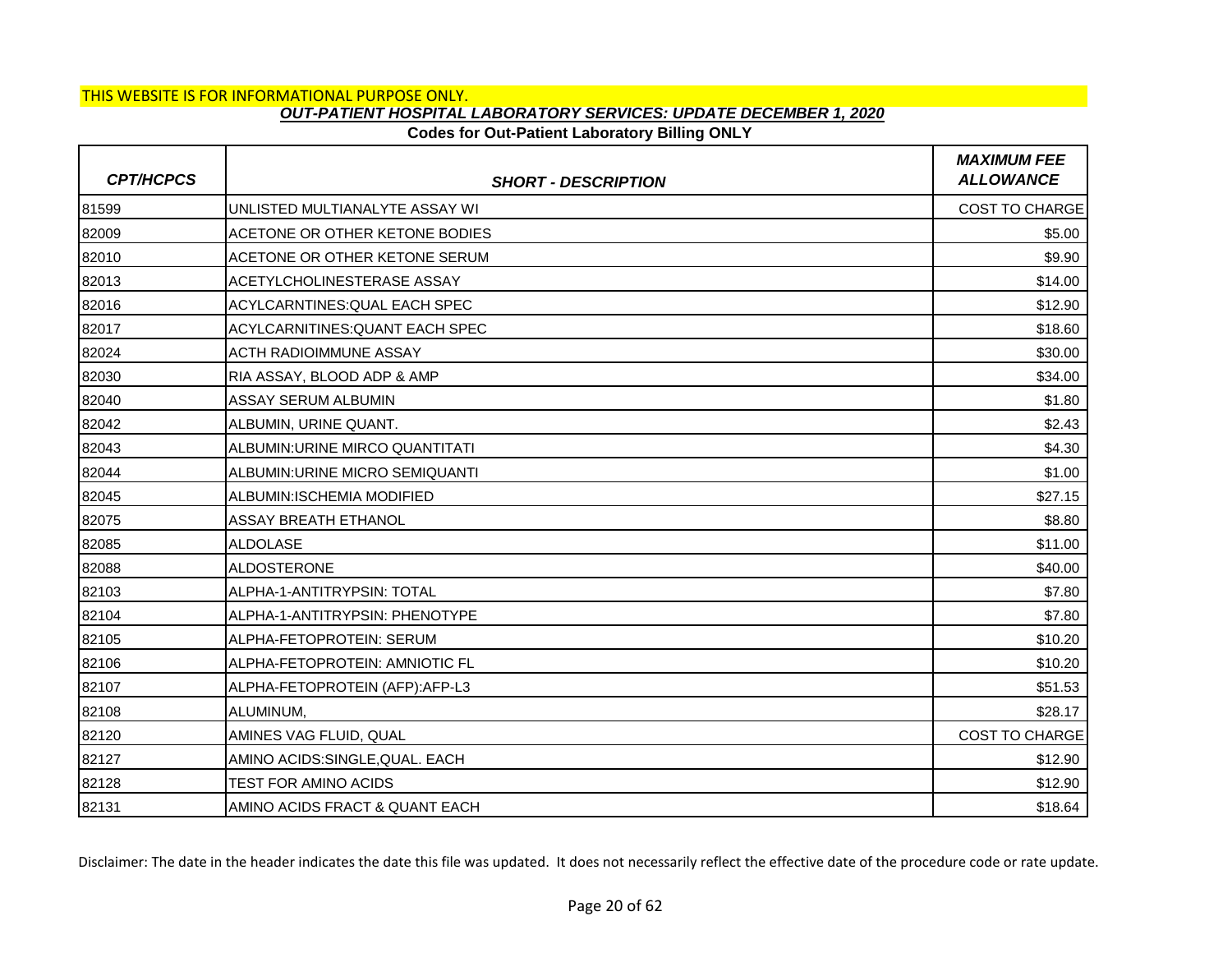## **Codes for Out-Patient Laboratory Billing ONLY**

| <b>CPT/HCPCS</b> | <b>SHORT - DESCRIPTION</b>          | <b>MAXIMUM FEE</b><br><b>ALLOWANCE</b> |
|------------------|-------------------------------------|----------------------------------------|
| 82135            | ASSAY, AMINOLEVULINIC ACID          | \$20.00                                |
| 82136            | AMINO ACIDS 2TO5 QUANT. EACH S      | \$18.64                                |
| 82139            | AMINO ACIDS 6 OR MORE QUANT EA      | \$18.64                                |
| 82140            | <b>AMMONIA</b>                      | \$6.00                                 |
| 82143            | <b>AMNIOTIC FLUID SCAN</b>          | \$4.20                                 |
| 82150            | <b>AMYLASE</b>                      | \$4.50                                 |
| 82154            | ANDROSTANEDIOL GLUCURONIED          | \$31.88                                |
| 82157            | <b>ANDROSTENDIONE</b>               | \$29.00                                |
| 82160            | ANDROSTERONE:                       | \$27.65                                |
| 82163            | <b>ANGIOTENSIN II</b>               | \$21.00                                |
| 82164            | ANGIOTENSIN-CONVERTING ENZYME       | \$20.00                                |
| 82172            | APOLIPOPROTEIN, EACH                | \$20.00                                |
| 82173            | ARGININE TOLERANCE TEST             | \$11.20                                |
| 82175            | <b>ARSENIC</b>                      | \$7.20                                 |
| 82180            | ASSAY OF ASCORBIC ACID              | \$3.60                                 |
| 82190            | ATOMIC ABSORPTION SPECTR., EACH     | COST TO CHARGE                         |
| 82232            | BETA-2 MICROGLOBULIN,               | \$17.80                                |
| 82239            | <b>BILE ACIDS, TOTAL</b>            | \$20.00                                |
| 82240            | <b>CHOLYLGLYCINE</b>                | \$5.69                                 |
| 82247            | <b>BILIRUBIN: TOTAL</b>             | \$3.00                                 |
| 82248            | <b>BILIRUBIN:DIRECT</b>             | \$4.50                                 |
| 82252            | <b>FECAL BILIRUBIN TEST</b>         | \$2.50                                 |
| 82261            | <b>BIOTINIDASE EACH SPEC</b>        | \$18.64                                |
| 82270            | TEST FECES FOR BLOOD                | \$3.63                                 |
| 82271            | BLOOD OCCULT: OTHER SOURCE          | \$3.57                                 |
| 82272            | <b>BLLD OCCULT QUAL DIGITA EXAM</b> | \$3.57                                 |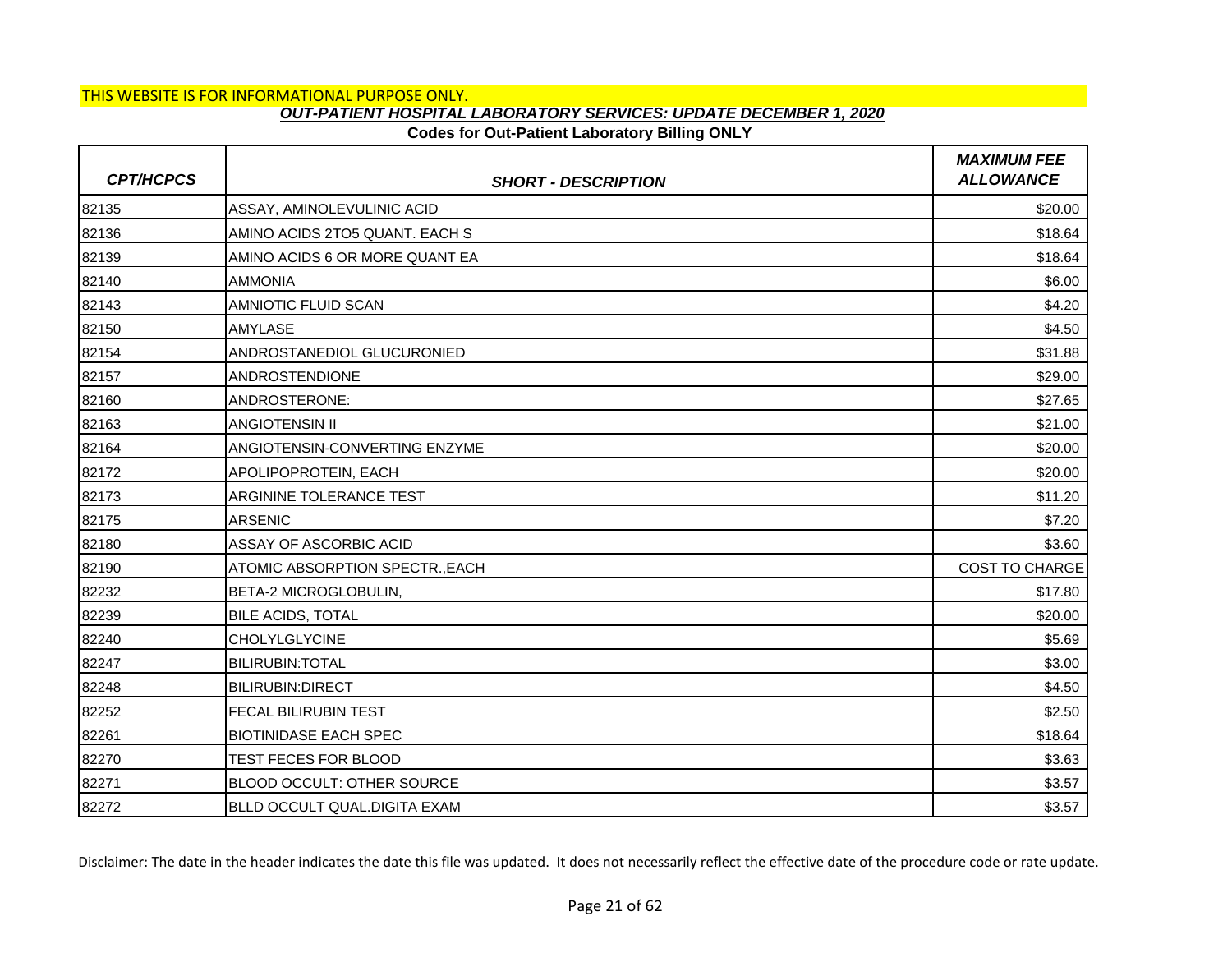# **Codes for Out-Patient Laboratory Billing ONLY**

| <b>CPT/HCPCS</b> | <b>SHORT - DESCRIPTION</b>            | <b>MAXIMUM FEE</b><br><b>ALLOWANCE</b> |
|------------------|---------------------------------------|----------------------------------------|
| 82274            | <b>BLOOD OCCULT HGB DETERMINATION</b> | \$3.70                                 |
| 82286            | <b>ASSAY OF BRADYKININ</b>            | \$7.60                                 |
| 82300            | <b>CADMIUM</b>                        | \$28.00                                |
| 82306            | CALCIFEDIOL, (25-OH VIT D-3)          | \$30.00                                |
| 82308            | <b>CALCTONIN</b>                      | \$34.00                                |
| 82310            | ASSAY CALCIUM IN BLOOD, TOTAL         | \$3.00                                 |
| 82330            | ASSAY CALCIUM IN BLOOD                | \$14.70                                |
| 82331            | ASSAY CALCIUM IN BLD: AFT CAL I       | \$5.72                                 |
| 82340            | CALCIUM, URINE, QUANT. TIMED          | \$3.60                                 |
| 82355            | CALCULUS (STONE) ANALYSIS, QUAL       | \$9.00                                 |
| 82360            | CALCULUS (STONE) ASSAY, QUANT         | \$12.00                                |
| 82365            | CALCULUS (STONE) INFRARED SPEC        | \$9.00                                 |
| 82370            | X-RAY ASSAY, CALCULUS (STONE)         | \$9.00                                 |
| 82373            | CARBOHYDRATE DEFICIENT TRANSFE        | \$7.95                                 |
| 82374            | CARBON DIOXIDE (BICARBONATE)          | \$3.30                                 |
| 82375            | ASSAY BLOOD CARBON MONOXIDE           | \$6.00                                 |
| 82376            | TEST FOR CARBON MONOXIDE QUAL.        | \$3.00                                 |
| 82378            | CARCINOEMBRYONIC ANTIGEN (CEA)        | \$22.40                                |
| 82379            | CARNITINE T/F EACH SPEC               | \$18.64                                |
| 82380            | <b>CAROTENE</b>                       | \$6.00                                 |
| 82382            | URINE CATECHOLAMINES, TO              | \$12.00                                |
| 82383            | ASSAY BLOOD CATECHOLAMINES            | \$12.00                                |
| 82384            | ASSAY THREE CATECHOLAMINES            | \$18.00                                |
| 82387            | <b>CATHEPSIN-D</b>                    | \$24.00                                |
| 82390            | <b>BLOOD CERULOPLASMIN</b>            | \$6.00                                 |
| 82397            | <b>CHEMILUMINESCENT ASSAY</b>         | \$15.42                                |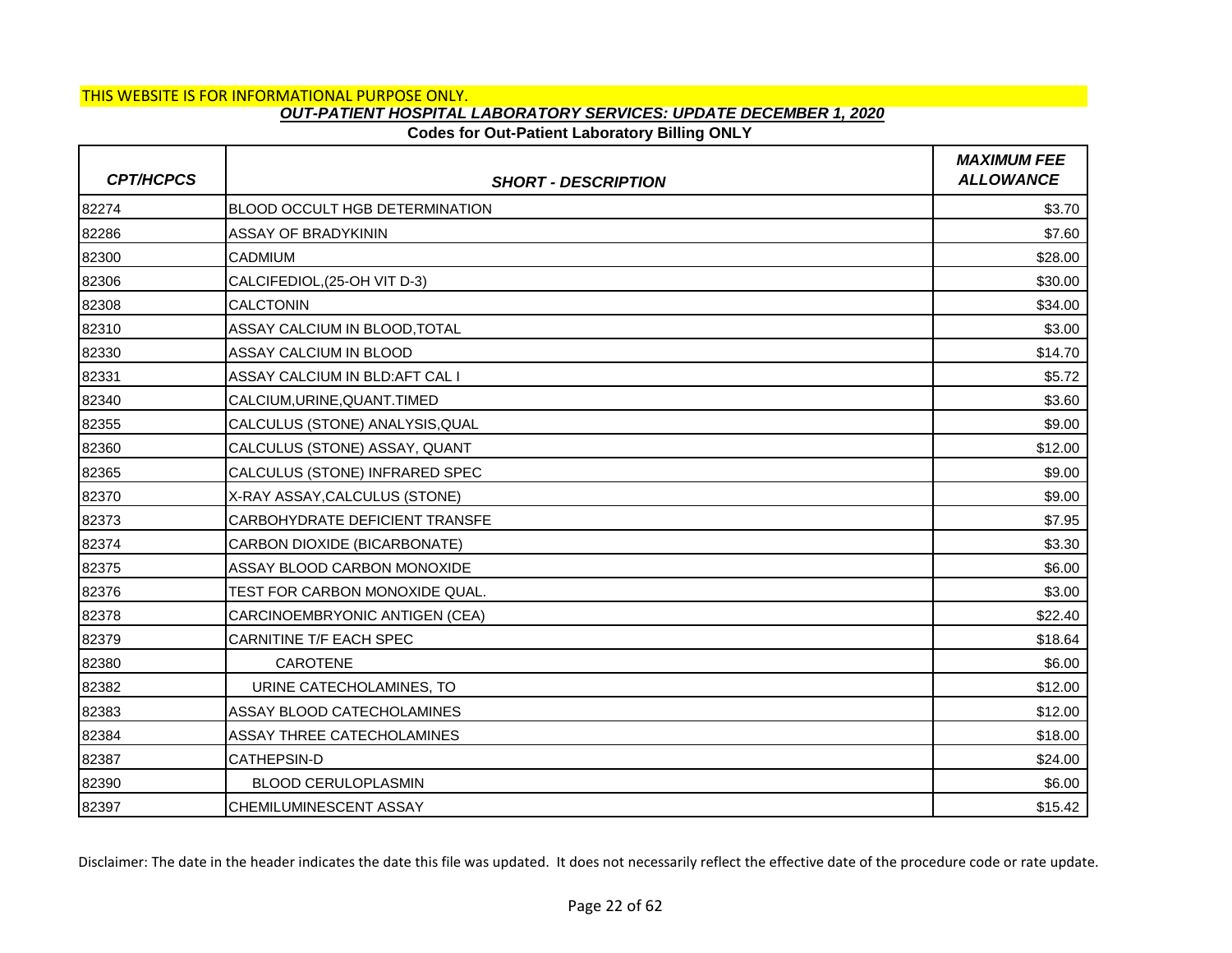## **Codes for Out-Patient Laboratory Billing ONLY**

| <b>CPT/HCPCS</b> | <b>SHORT - DESCRIPTION</b>       | <b>MAXIMUM FEE</b><br><b>ALLOWANCE</b> |
|------------------|----------------------------------|----------------------------------------|
| 82415            | <b>BLOOD CHLORAMPHENICOL</b>     | \$15.00                                |
| 82435            | CHLORIDES, BLOOD                 | \$3.00                                 |
| 82436            | CHLORIDES, URINE                 | \$3.00                                 |
| 82438            | ASSAY SPINAL FLUID CHLORIDES     | \$3.00                                 |
| 82441            | TEST FOR CHLOROHYDROCARBONS      | \$8.00                                 |
| 82443            | <b>ASSAY OF THIAZIDE</b>         | \$22.00                                |
| 82465            | ASSAY SERUM CHOLESTEROL          | \$3.00                                 |
| 82480            | ASSAY SERUM CHOLINESTERASE       | \$4.50                                 |
| 82482            | ASSAY RBC CHOLINESTERASE         | \$10.00                                |
| 82485            | <b>ASSAY CHONDROITIN SULFATE</b> | \$28.00                                |
| 82486            | GAS/LIQUID CHROMATOGRAPHY        | \$4.40                                 |
| 82487            | <b>PAPER CHROMATOGRAPHY</b>      | \$4.00                                 |
| 82488            | <b>PAPER CHROMATOGRAPHY</b>      | \$15.00                                |
| 82489            | THIN LAYER CHROMATOGRAPHY        | \$15.00                                |
| 82491            | CHROM.QUANT.COLUMN ANALYTE NOT   | \$21.50                                |
| 82492            | CHROMATOGRAPHY, OUANT COL MULTI  | \$21.50                                |
| 82495            | <b>CHROMIUM</b>                  | \$9.66                                 |
| 82507            | <b>ASSAY CITRIC ACID</b>         | \$37.00                                |
| 82523            | COLLAGEN CROSSLINK ANY METHOD    | \$11.86                                |
| 82525            | <b>COPPER</b>                    | \$9.00                                 |
| 82528            | <b>CORTICOSTERONE</b>            | \$19.70                                |
| 82530            | <b>CORTISOL: FREE</b>            | \$17.00                                |
| 82533            | CORTISOL, TOTAL                  | \$17.00                                |
| 82540            | <b>BLOOD</b>                     | \$3.00                                 |
| 82541            | COL CHROM/MASS/SPEC/EG/GC/MS O   | \$4.40                                 |
| 82542            | COL/CHROM/MASS/SPEC SINGL/S MP   | \$21.50                                |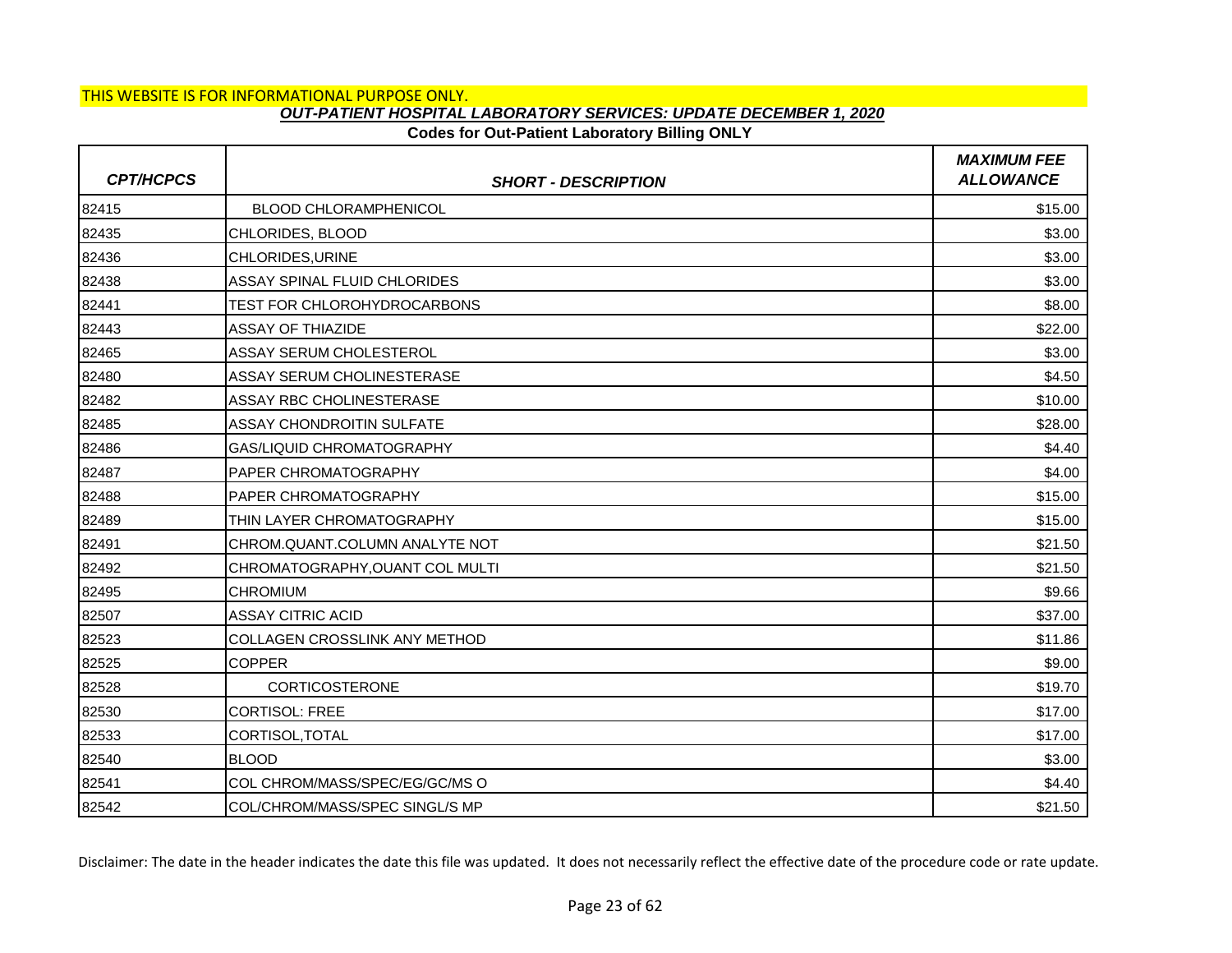# **Codes for Out-Patient Laboratory Billing ONLY**

| <b>CPT/HCPCS</b> | <b>SHORT - DESCRIPTION</b>            | <b>MAXIMUM FEE</b><br><b>ALLOWANCE</b> |
|------------------|---------------------------------------|----------------------------------------|
| 82543            | STABLE ISOTOPE/DIL/SINGLE/ANAL        | \$21.50                                |
| 82544            | STABLE/ISO/DIL/MUTIPLE/ANA/QUA        | \$21.50                                |
| 82550            | CREATINE KINASE (CK), (CPK), TOT      | \$4.80                                 |
| 82552            | <b>ISOENZYMES</b>                     | \$7.80                                 |
| 82553            | CREATINE KINASE MB FRACTION ON        | \$7.50                                 |
| 82554            | <b>CREATINE KINASE ISOFORMS</b>       | \$16.00                                |
| 82565            | <b>CREATININE</b>                     | \$3.00                                 |
| 82570            | <b>ASSAY URINE CREATININE</b>         | \$3.00                                 |
| 82575            | <b>CREATININE CLEARANCE TEST</b>      | \$4.50                                 |
| 82585            | ASSAY BLOOD CRYOFIBRINOGEN            | \$6.30                                 |
| 82595            | <b>CRYOGLOBULIN</b>                   | \$1.50                                 |
| 82600            | <b>CYANIDE</b>                        | \$25.00                                |
| 82607            | CYANCOBALAMIN (VITAMIN B-12)          | \$15.00                                |
| 82608            | CYANOCOBALAMIN: UNSAT. BIND CAPA      | \$15.00                                |
| 82610            | <b>CYSTATIN C</b>                     | \$14.92                                |
| 82615            | TEST FOR URINE CYSTINES               | \$11.00                                |
| 82626            | DEHYDROEPIANDROSTERONE, (DHEA)        | \$29.60                                |
| 82627            | DEHYDROEPIANDROSTERONE-SULFATE        | \$29.00                                |
| 82633            | DESOXYCORTICOSTERONE, RIA             | \$38.52                                |
| 82634            | DESOXYCORTISOL, 11-                   | \$25.72                                |
| 82638            | <b>DIBUCAINE NUMBER</b>               | \$15.20                                |
| 82642            | MEASUREMENT OF DIHYDROTESTOSTE        | \$23.42                                |
| 82652            | DIHYDROXYVITAMIN D, 1,25-             | \$47.87                                |
| 82656            | ELASTASE, PANCREATIC FECAL QUAL       | \$9.22                                 |
| 82657            | ENZYME, ACTIVITY N/R E/SPEC C/T       | \$21.50                                |
| 82658            | <b>ENZYME ACT BL/C RADIO/EACH SPE</b> | \$21.50                                |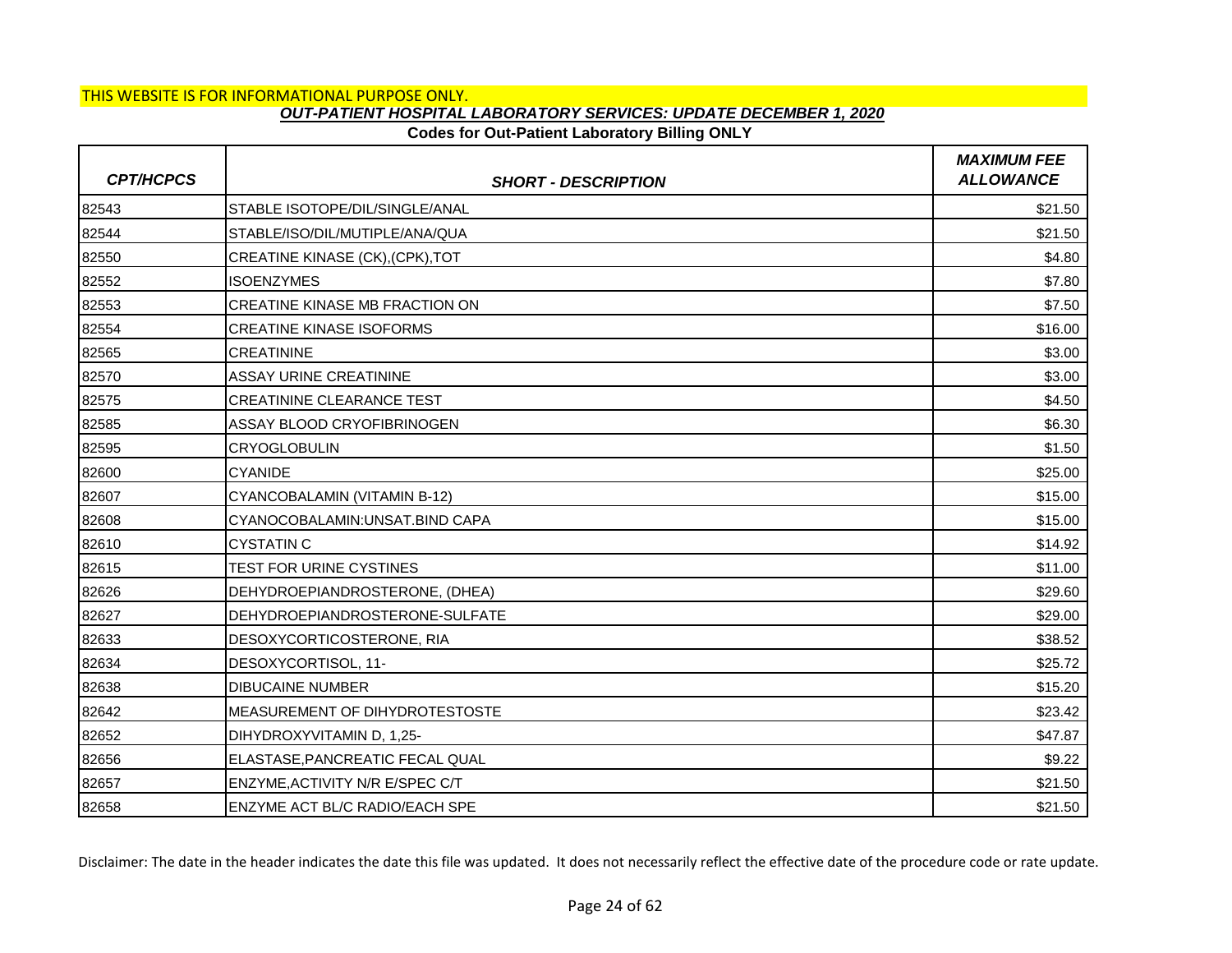### **Codes for Out-Patient Laboratory Billing ONLY**

| <b>CPT/HCPCS</b> | <b>SHORT - DESCRIPTION</b>         | <b>MAXIMUM FEE</b><br><b>ALLOWANCE</b> |
|------------------|------------------------------------|----------------------------------------|
| 82664            | <b>ELECTROPHORETIC TEST</b>        | \$13.60                                |
| 82668            | <b>ERYTHROPOIETIN</b>              | \$17.50                                |
| 82670            | <b>ESTRADIOL</b>                   | \$25.00                                |
| 82671            | <b>ESTROGENS ASSAY</b>             | \$41.00                                |
| 82672            | <b>ESTROGEN ASSAY</b>              | \$25.00                                |
| 82677            | <b>RIA ASSAY OF ESTRIOL</b>        | \$28.00                                |
| 82679            | <b>RIA ASSAY OF ESTRONE</b>        | \$25.00                                |
| 82693            | <b>ETHYLENE GLYCOL</b>             | \$12.50                                |
| 82696            | ASSAY OF ETIOCHOLANOLONE, RIA      | \$22.00                                |
| 82705            | FATS/LIPIDS,FECES,SCREENING        | \$0.70                                 |
| 82710            | FATS/LIPIDS, FECES, QUANT.         | \$7.80                                 |
| 82715            | FECAL FAT DIFF, QUANT.             | \$7.80                                 |
| 82725            | ASSAY BLOOD FATTY ACIDS            | \$15.50                                |
| 82726            | <b>VERY LONG CHAIN FATTY ACIDS</b> | \$21.50                                |
| 82728            | FERRITIN,                          | \$16.00                                |
| 82731            | FETAL FIBRONECTIN / C/V SEC, S/    | \$71.20                                |
| 82735            | ASSAY BLOOD FLUROIDE               | \$24.00                                |
| 82746            | <b>FOLIC ACID, SCREEN</b>          | \$10.50                                |
| 82747            | <b>FOLIC ACID: RBC</b>             | \$18.00                                |
| 82757            | <b>ASSAY SEMEN FRUCTOSE</b>        | \$22.50                                |
| 82759            | <b>RBC GALACTOKINASE ASSAY</b>     | \$11.50                                |
| 82760            | <b>BLOOD GALACTOSE</b>             | \$15.00                                |
| 82775            | ASSAY GALACTOSE TRANSFERASE        | \$3.74                                 |
| 82776            | GALACTOSE TRANSFERASE TEST QUA     | \$8.90                                 |
| 82777            | GALECTIN-3                         | \$24.14                                |
| 82784            | GAMMAGLOB.A,D,G,M,EACH             | \$11.30                                |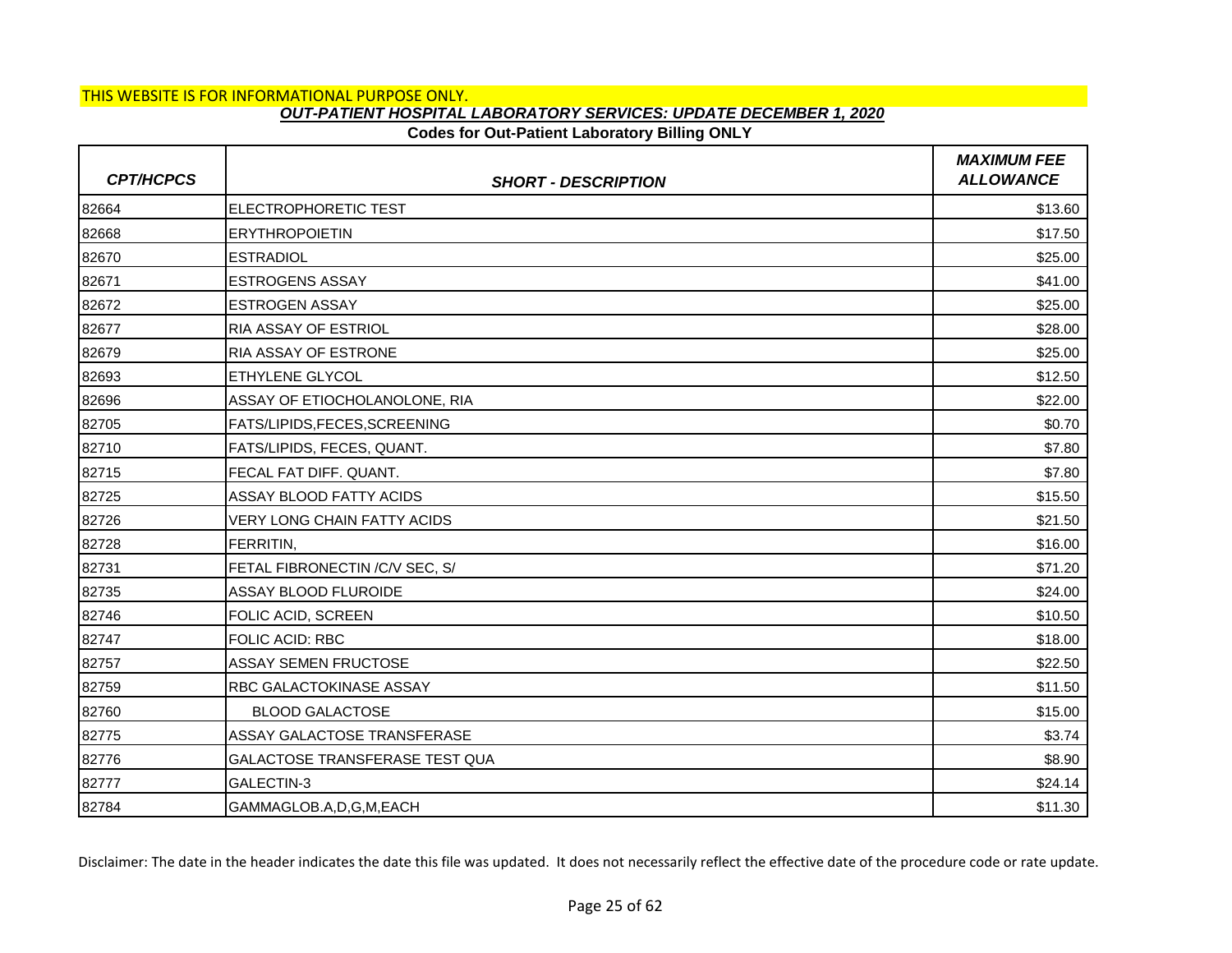# **Codes for Out-Patient Laboratory Billing ONLY**

| <b>CPT/HCPCS</b> | <b>SHORT - DESCRIPTION</b>       | <b>MAXIMUM FEE</b><br><b>ALLOWANCE</b> |
|------------------|----------------------------------|----------------------------------------|
| 82785            | RIA ASSAY GAMMAGLOBULIN E        | \$16.00                                |
| 82787            | GAMM IMM SUBCLASSES (LGG1 2 3    | \$8.82                                 |
| 82800            | BLOOD PH, BLOOD GASES            | \$5.20                                 |
| 82803            | BLOOD GASES: PH, PO2 & PCO2      | \$16.50                                |
| 82805            | GASES BL.COMBO OF PH, PC02, P02, | \$8.00                                 |
| 82810            | GASES BLD 02 SAT.ONLY BY DIR M   | \$10.00                                |
| 82820            | HEMOGLOBIN-OXYGEN AFFINITY       | \$10.98                                |
| 82930            | GASTRIC ACID ANALYSIS, INCLUDE   | \$5.37                                 |
| 82938            | GASTRIN (SERUM) AFTER SECRETIN   | \$22.00                                |
| 82941            | <b>GASTRIN</b>                   | \$16.00                                |
| 82943            | <b>GLUCAGON</b>                  | \$19.00                                |
| 82945            | GLUCOSE BODY FLUIDS OTHER BLOO   | \$4.34                                 |
| 82946            | <b>GLUCAGON TOLERANCE TEST</b>   | \$13.00                                |
| 82947            | <b>GLUCOSE</b>                   | \$4.34                                 |
| 82948            | STICK ASSAY OF BLOOD GLUCOSE     | \$1.50                                 |
| 82950            | GLUCOSE TEST, POST GLUC.         | \$3.00                                 |
| 82951            | GLUCOSE TOLERANCE TEST (GTT),3   | \$5.00                                 |
| 82952            | GTT-ADDED SAMPLES, EACH          | \$1.00                                 |
| 82955            | ASSAY G6PD ENZYME                | \$6.00                                 |
| 82960            | TEST FOR G6PD ENZYME, SCREEN     | \$7.00                                 |
| 82962            | GLUCOSE BLOOD MON. DEVICES HOM   | \$2.60                                 |
| 82963            | GLUCOSIDASE, BETA                | \$26.50                                |
| 82965            | <b>GLUTAMATE DEHYDROGENASE</b>   | \$6.30                                 |
| 82977            | <b>GGT ENZYME, GAMMA</b>         | \$4.80                                 |
| 82978            | <b>GLUTATHIONE ASSAY</b>         | \$12.00                                |
| 82979            | ASSAY RBC GLUTATHIONE ENZYME     | \$9.00                                 |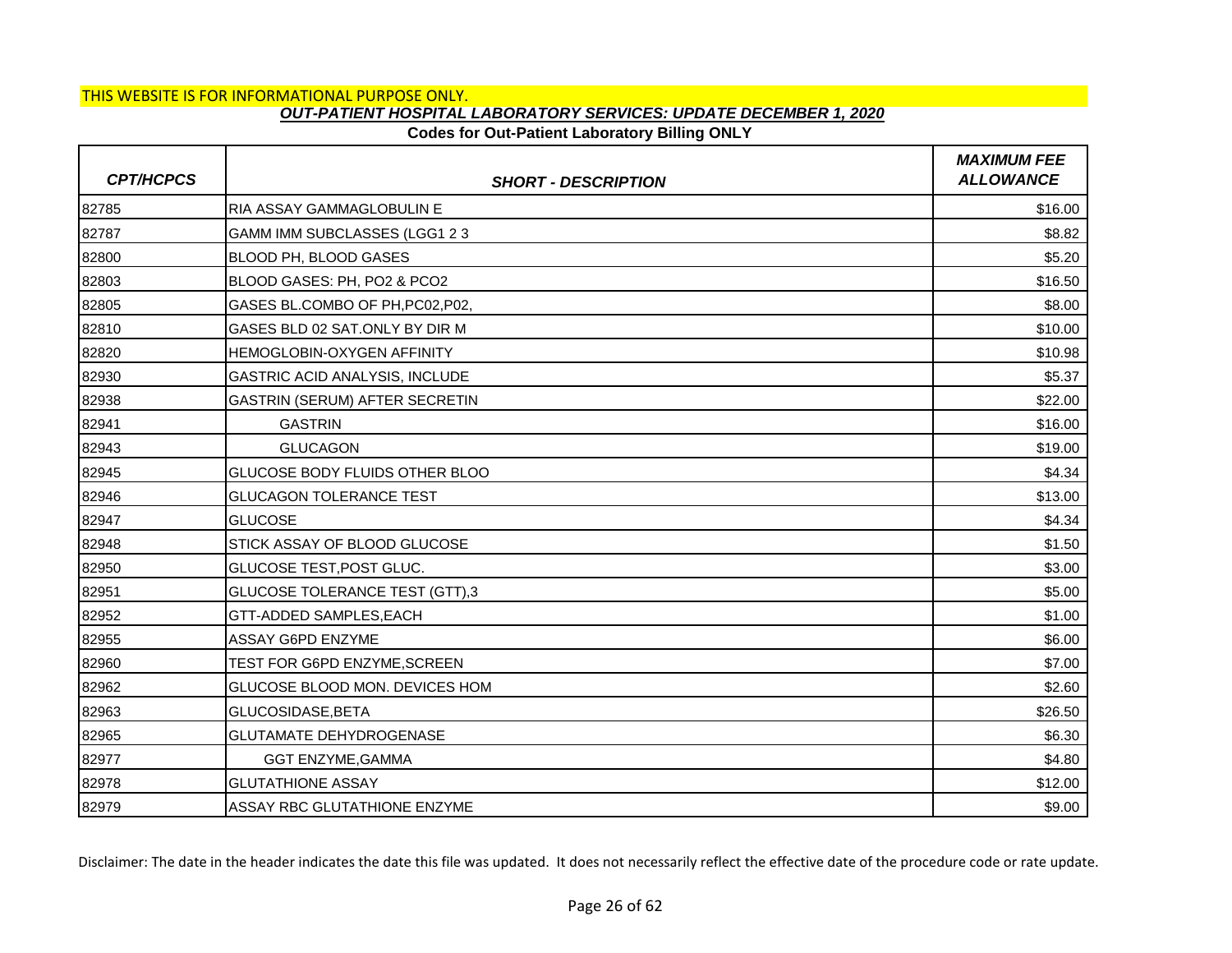# **Codes for Out-Patient Laboratory Billing ONLY**

| <b>CPT/HCPCS</b> | <b>SHORT - DESCRIPTION</b>          | <b>MAXIMUM FEE</b><br><b>ALLOWANCE</b> |
|------------------|-------------------------------------|----------------------------------------|
| 82985            | <b>GLYCATED PROTEIN</b>             | \$6.60                                 |
| 83001            | GONADOTROPIN, FOLLICLE STIM.HOR     | \$17.00                                |
| 83002            | PITUITARY GONADOTROPINS RIA         | \$17.00                                |
| 83003            | <b>RIA ASSAY GROWTH HORMONE</b>     | \$16.00                                |
| 83004            | <b>GROWTH HORMONE, HUMAN (HIGH)</b> | \$16.00                                |
| 83006            | TEST FOR DETECTING GENES ASSOC      | \$24.14                                |
| 83009            | HELICOBACTER, BLOOD PYLORI, BLAN    | \$53.89                                |
| 83010            | HAPTOGLOBIN, QUANTITATIVE           | \$12.00                                |
| 83012            | HAPTOGLOBINS, PHENOTYPES            | \$12.00                                |
| 83013            | <b>HELICOBACTER</b>                 | \$48.00                                |
| 83014            | HELICOBACTER PYLORI DRUG ADMIN      | \$9.00                                 |
| 83015            | <b>HEAVY METAL SCREENING</b>        | \$10.20                                |
| 83018            | HEAVY, METALS: QUANTITATIVE         | \$25.00                                |
| 83020            | HEMOGLOBIN ELECT. (EG.A2,S,C)       | \$6.00                                 |
| 83021            | HGB FRACT/QUANT CHROM/EG, A2, S,    | \$21.50                                |
| 83026            | HEMOGLOBIN COPPER SULF METH.NO      | \$2.00                                 |
| 83030            | FETAL HEMOGLOBIN CHEMICAL           | \$10.00                                |
| 83033            | <b>FETAL FECAL HEMOGLOBIN QUAL.</b> | \$7.00                                 |
| 83036            | <b>GLYCOSYLATED</b>                 | \$6.60                                 |
| 83037            |                                     | \$7.77                                 |
| 83045            | <b>BLOOD METHEMOGLOBIN QUAL.</b>    | \$1.50                                 |
| 83050            | <b>BLOOD METHEMOGLOBIN ASSAY</b>    | \$3.00                                 |
| 83051            | <b>PLASMA</b>                       | \$1.20                                 |
| 83060            | <b>BLOOD SULFHEMOGLOBIN ASSAY</b>   | \$3.00                                 |
| 83065            | <b>HEMOGLOBIN HEAT ASSAY</b>        | \$3.00                                 |
| 83068            | HEMOGLOBIN STABILITY SCREEN         | \$3.00                                 |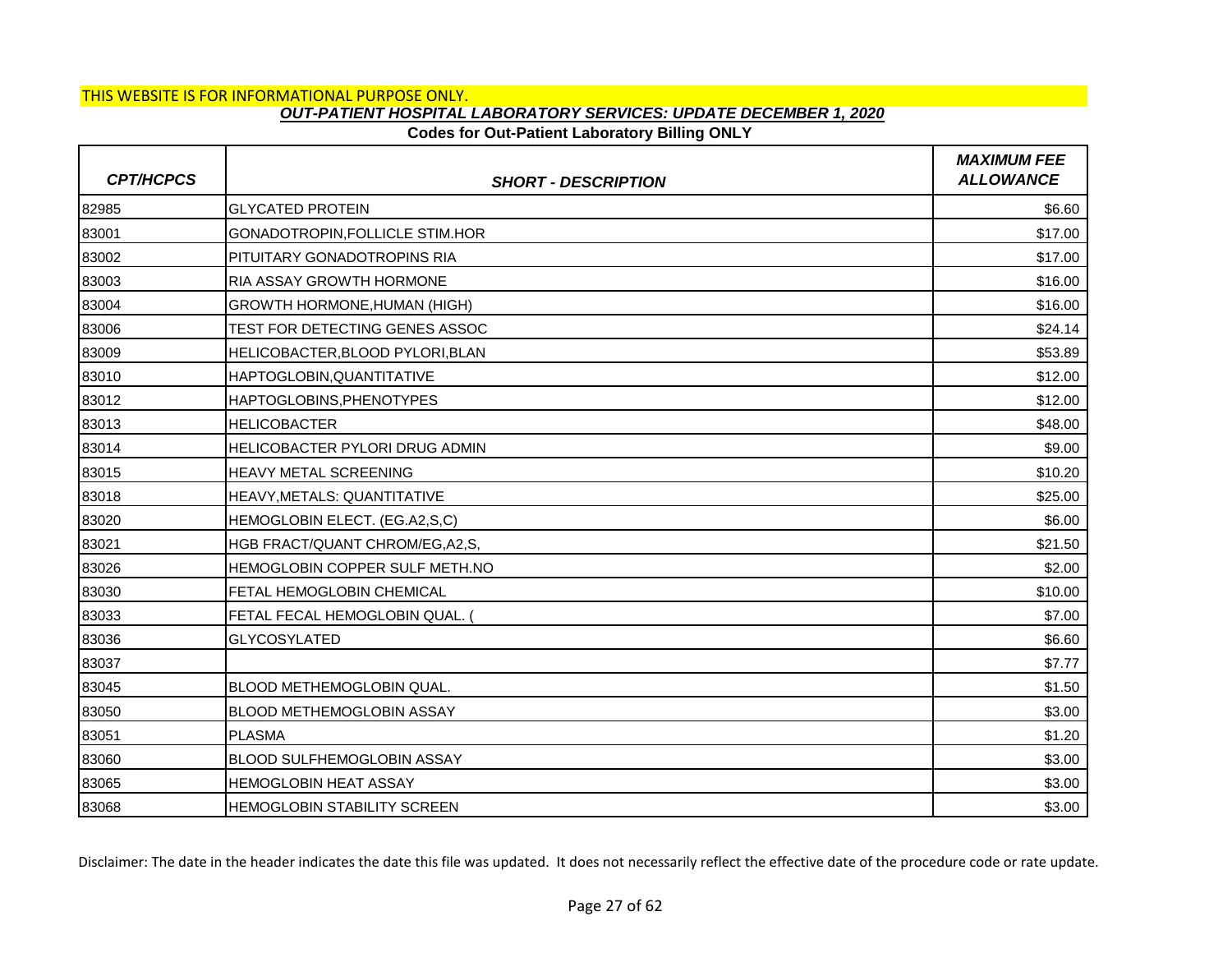# **Codes for Out-Patient Laboratory Billing ONLY**

| <b>CPT/HCPCS</b> | <b>SHORT - DESCRIPTION</b>          | <b>MAXIMUM FEE</b><br><b>ALLOWANCE</b> |
|------------------|-------------------------------------|----------------------------------------|
| 83069            | <b>ASSAY URINE HEMOGLOBIN</b>       | \$3.00                                 |
| 83070            | <b>HEMOSIDERIN QUALITATIVE</b>      | \$6.00                                 |
| 83080            | <b>B-HEXOSAMINIDASE, EACH ASSAY</b> | \$19.20                                |
| 83088            | <b>ASSAY HISTAMINE</b>              | \$40.00                                |
| 83090            | <b>HOMEYSTINE</b>                   | \$18.65                                |
| 83150            | <b>HVA</b>                          | \$12.00                                |
| 83491            | HYDROXYCORTICOSTEROIDS,17-RIA       | \$12.60                                |
| 83497            | <b>ASSAY URINE 5-HIAA</b>           | \$6.00                                 |
| 83498            | HYDROXYPROGESTERONE, 17-D           | \$30.50                                |
| 83500            | HYDROXYPROLINE, FREE                | \$30.00                                |
| 83505            | HYDROXYPROLINE, TOTAL               | \$30.00                                |
| 83516            | IMMUNOASSAY QUAL/SEMIQUAL FOR       | \$9.00                                 |
| 83518            | IMM.ANALYTE ANTIBODY QUAL.SEMI      | \$8.00                                 |
| 83519            | IMMUNO.ANALYTE BY RIA               | \$15.00                                |
| 83520            | IMM.ANALYTE:NOT OTHERWISE SPEC      | <b>COST TO CHARGE</b>                  |
| 83525            | RIA ASSAY OF INSULIN                | \$12.00                                |
| 83526            | <b>1NSULIN TOLERANCE TEST</b>       | \$10.00                                |
| 83527            | <b>INSULIN:FREE</b>                 | \$16.11                                |
| 83528            | <b>INTRINSIC FACTOR LEVEL</b>       | \$20.00                                |
| 83540            | <b>ASSAY SERUM IRON</b>             | \$4.50                                 |
| 83550            | <b>SERUM IRON BINDING TEST</b>      | \$7.20                                 |
| 83570            | UV-ASSAY BLOOD IDH ENZYME           | \$6.00                                 |
| 83582            | <b>ASSAY URINE 17-KGS</b>           | \$6.00                                 |
| 83586            | ASSAY BLOOD 17-KETOSTEROIDS         | \$7.50                                 |
| 83593            | CHROMATOGRAPH KETOSTEROIDS          | \$6.00                                 |
| 83605            | <b>LACTIC ACID ASSAY</b>            | \$13.50                                |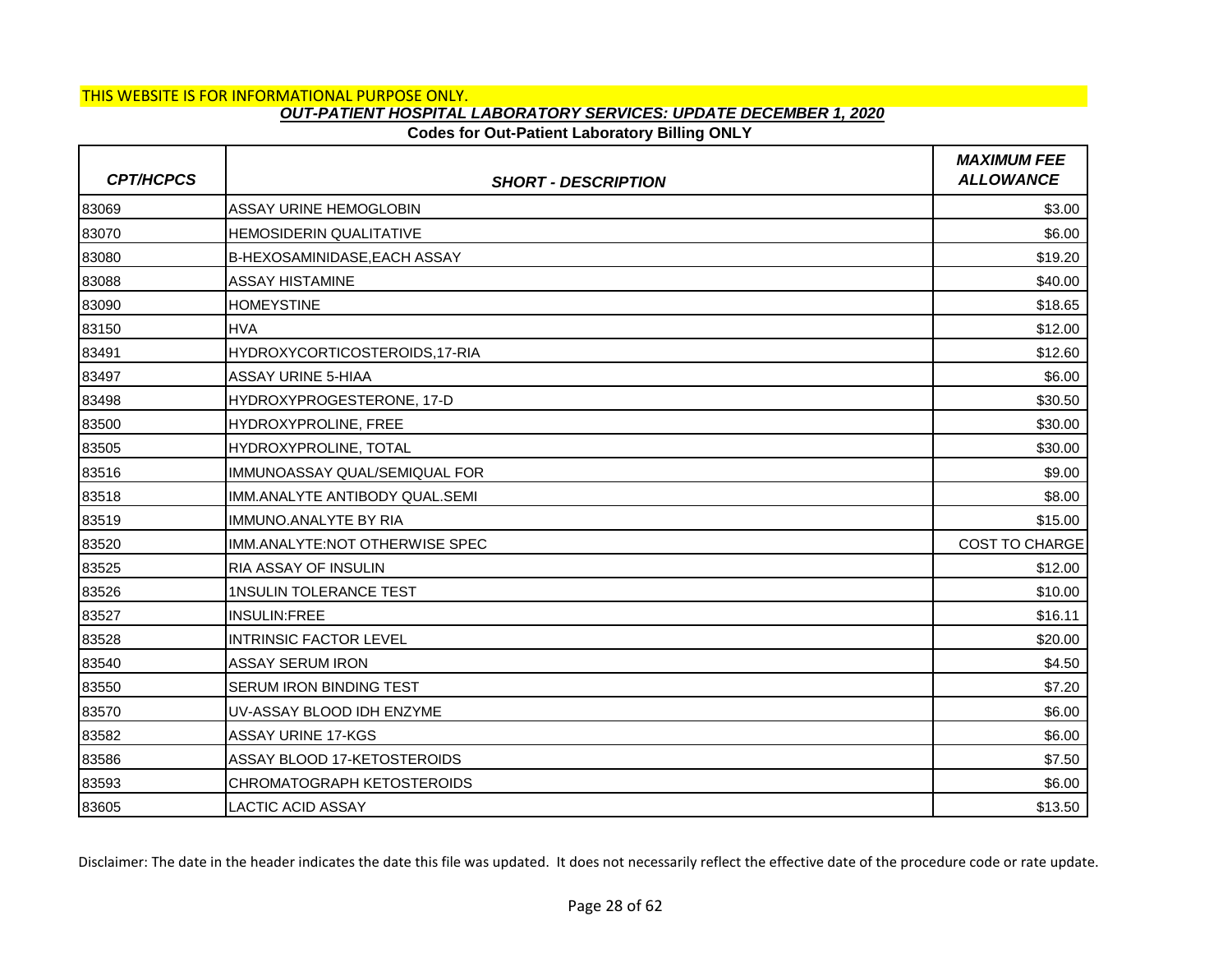## **Codes for Out-Patient Laboratory Billing ONLY**

| <b>CPT/HCPCS</b> | <b>SHORT - DESCRIPTION</b>            | <b>MAXIMUM FEE</b><br><b>ALLOWANCE</b> |
|------------------|---------------------------------------|----------------------------------------|
| 83615            | UV-ASSAY BLOOD LDH ENZYME             | \$4.20                                 |
| 83625            | ASSAY BLOOD LDH ENZYMES               | \$9.00                                 |
| 83630            | LACTOFERRIN, FECAL, QUAL              | \$15.76                                |
| 83631            | LACTOFERRIN, FECAL: QUANTITATIVE      | \$15.70                                |
| 83632            | <b>RIA PLACENTAL LACTOGEN</b>         | \$16.00                                |
| 83633            | <b>TEST URINE FOR LACTOSE</b>         | \$6.30                                 |
| 83655            | <b>LEAD</b>                           | \$9.00                                 |
| 83661            | L/S RATIO                             | \$10.50                                |
| 83662            | L/S RATIO: FOAM STABILITY TEST        | \$5.00                                 |
| 83663            | <b>FETAL LUNG FLUORESENCE POLARIZ</b> | \$10.46                                |
| 83664            | FETAL LVNG:FOAMSTABILITY TEST         | \$5.23                                 |
| 83670            | UV-ASSAY BLOOD LAP ENZYME             | \$2.10                                 |
| 83690            | ASSAY BLOOD LIPASE                    | \$4.50                                 |
| 83695            | LIPOPROTEIN (A)                       | \$11.46                                |
| 83698            | LIPOPROTEIN-ASSOCIATED PHOSPHO        | \$37.25                                |
| 83700            | LIPOPROTEIN, BLOOD: ELECT SEP AN      | \$9.01                                 |
| 83701            | LIPOPROTEIN, BL, HIGH RESO QUANT      | \$27.24                                |
| 83704            | LIPOPROTEIN, QUANT PART NUM AND       | \$27.35                                |
| 83718            | <b>BLOOD LIPOPROTEIN ASSAY</b>        | \$8.00                                 |
| 83719            | LIPOPROTEIN, VLDL CHOLESTEROL         | \$15.50                                |
| 83721            | LIPOPROTEIN, DIRECT MEAS.LDL CH       | \$10.66                                |
| 83722            | MEASUREMENT OF SMALL DENSE LOW        | \$27.35                                |
| 83727            | LUTEINIZING RELEASING FACTOR,         | \$17.00                                |
| 83735            | ASSAY BLOOD MAGNESIUM                 | \$4.50                                 |
| 83775            | UV-ASSAY OF MD ENZYME                 | \$5.90                                 |
| 83785            | <b>ASSAY OF MANGANESE</b>             | \$12.99                                |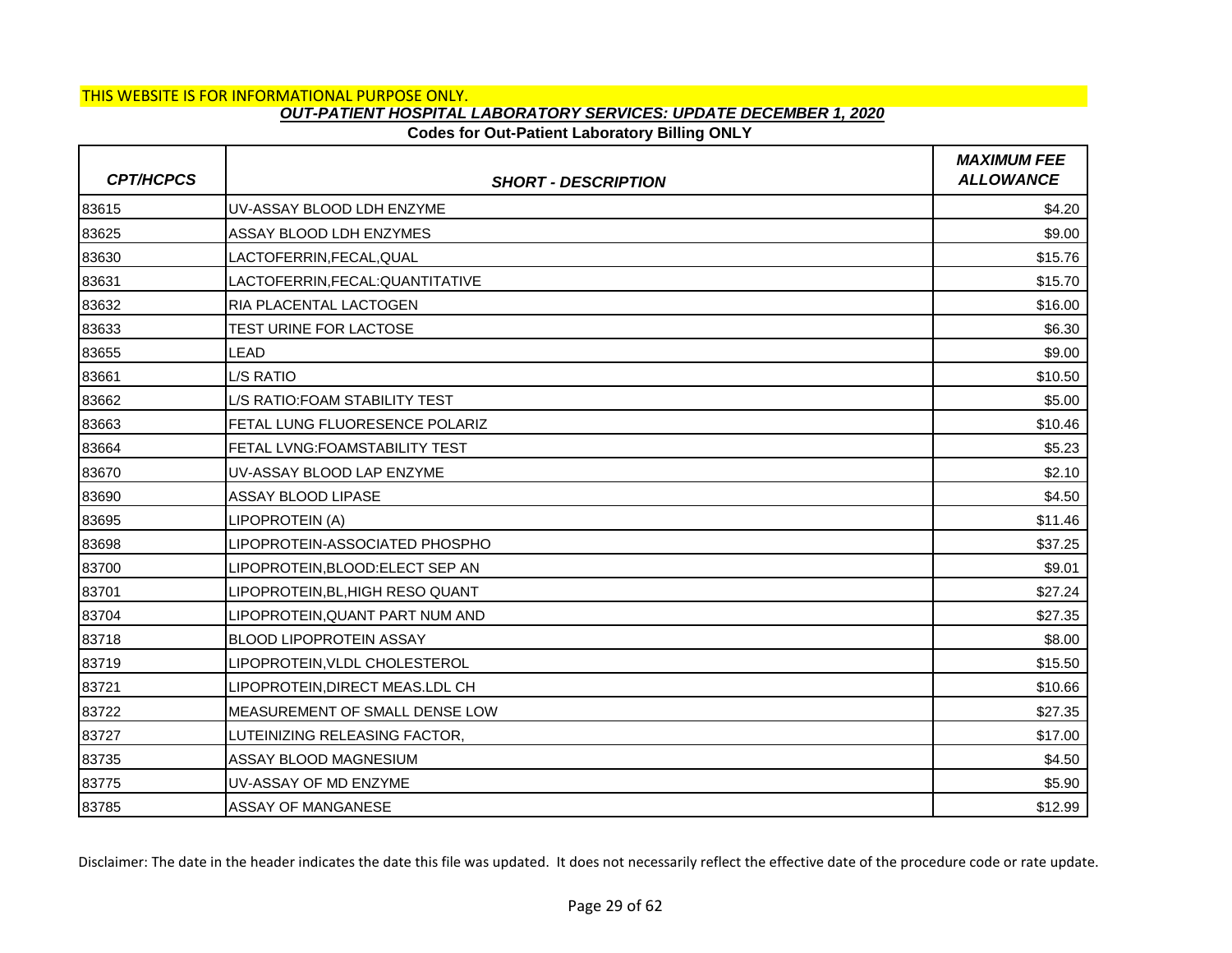## **Codes for Out-Patient Laboratory Billing ONLY**

| <b>CPT/HCPCS</b> | <b>SHORT - DESCRIPTION</b>            | <b>MAXIMUM FEE</b><br><b>ALLOWANCE</b> |
|------------------|---------------------------------------|----------------------------------------|
| 83788            | MASS/SPEC ANALYTE, QUAL, EA, SPEC     | \$4.40                                 |
| 83789            | MASS/SPECTRO, ANALYTE QUANT EAC       | \$4.40                                 |
| 83825            | <b>ASSAY BLOOD MERCURY</b>            | \$8.40                                 |
| 83835            | ASSAY URINE METANEPHRINES             | \$10.20                                |
| 83857            | <b>ASSAY METHEMALBUMIN</b>            | \$12.00                                |
| 83861            | MICROFLUIDIC ANALYSIS W/INTEG         | \$18.13                                |
| 83864            | <b>BLOOD MUCOPOLYSACCHARIDES</b>      | \$13.00                                |
| 83872            | <b>ASSAY SYNOVIAL FLUID MUCIN</b>     | \$3.20                                 |
| 83873            | <b>MYELIN BASIC PROTEIN, CSF, RIA</b> | \$20.00                                |
| 83874            | <b>MYOGLOBIN ELECTROPHORESIS</b>      | \$12.00                                |
| 83876            | MYELOPEROXIDASE (MPO)                 | \$37.25                                |
| 83880            | <b>NATRIURETIC PEPTIDE</b>            | \$37.94                                |
| 83883            | NEPHELOMETRY, EACH ANALYTE NOT        | <b>COST TO CHARGE</b>                  |
| 83885            | <b>ASSAY URINE FOR NICKEL</b>         | \$19.00                                |
| 83915            | <b>ASSAY NUCLEOTIDASE</b>             | \$6.00                                 |
| 83916            | OLIGOCLONAL IMMUNE GLOBULIN,CS        | \$20.00                                |
| 83918            | <b>ASSAY ORGANIC ACIDS</b>            | \$19.00                                |
| 83919            | ORGANIC ACID:QUAL, EACH SPEC          | \$19.00                                |
| 83921            | ORGANIC ACID, SINGLE, QUANT.          | \$19.00                                |
| 83930            | ASSAY BLOOD OSMOLALITY                | \$9.00                                 |
| 83935            | <b>ASSAY URINE OSMOLALITY</b>         | \$9.00                                 |
| 83937            | <b>OSTEOCALCIN</b>                    | \$40.00                                |
| 83945            | <b>ASSAY URINE OXALATE</b>            | \$17.00                                |
| 83950            | <b>ONCOPROTEIN HER-2/NEU</b>          | \$71.20                                |
| 83951            | ONCOPROTEIN: DES-GAMMA-CARBOXY        | \$51.53                                |
| 83970            | <b>RIA ASSAY OF PARATHORMONE</b>      | \$54.00                                |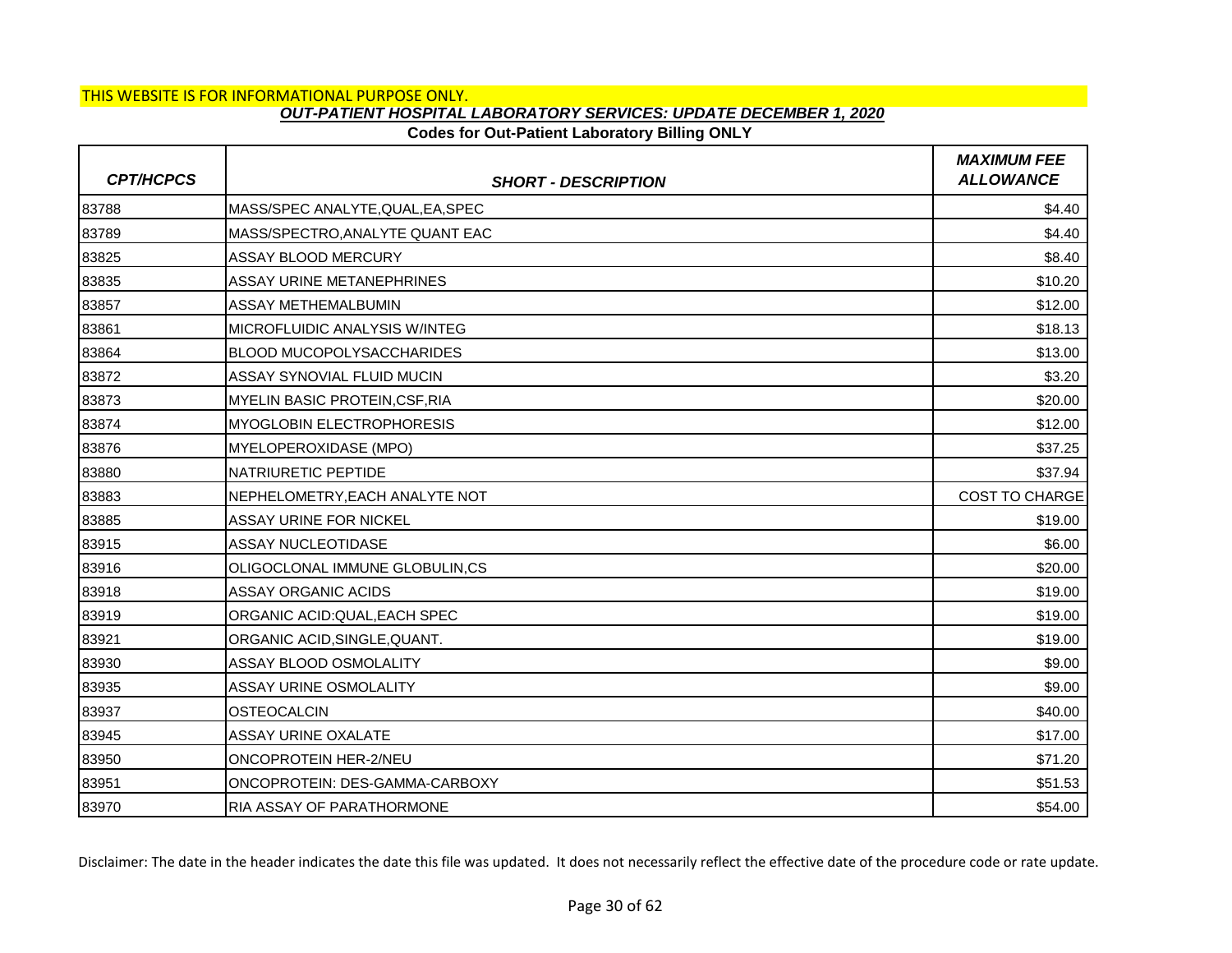### **Codes for Out-Patient Laboratory Billing ONLY**

| <b>CPT/HCPCS</b> | <b>SHORT - DESCRIPTION</b>       | <b>MAXIMUM FEE</b><br><b>ALLOWANCE</b> |
|------------------|----------------------------------|----------------------------------------|
| 83986            | <b>ASSAY BODY FLUID ACIDITY</b>  | \$4.30                                 |
| 83987            | PH: EXHALED BREATH CONDENSATE    | \$2.86                                 |
| 83992            | PHENCYCLIDINE (PCP)              | \$18.00                                |
| 83993            | CALPROTECTIN, FECAL              | \$15.70                                |
| 84030            | PKU, BLOOD                       | \$6.00                                 |
| 84035            | PHENLKETONES, QUAL.              | \$4.90                                 |
| 84060            | PHOSPHATASE, ACID: TOTAL         | \$3.60                                 |
| 84066            | PHOSPHATASE, ACID: PROSTATIC     | \$12.60                                |
| 84075            | ASSAY ALKALINE PHOSPHATASE       | \$3.60                                 |
| 84078            | ASSAY ALKALINE PHOSPHATASE       | \$3.60                                 |
| 84080            | PHOSPHATASES, ALKALINE, ISOENZYM | \$3.60                                 |
| 84081            | <b>PHOSPHATYDYLGLYCEROL</b>      | \$20.00                                |
| 84085            | ASSAY RBC PG6D ENZYME            | \$7.90                                 |
| 84087            | ASSAY PHOSPHOHEXOSE ENZYMES      | \$13.50                                |
| 84100            | <b>ASSAY BLOOD PHOSPHORUS</b>    | \$3.00                                 |
| 84105            | <b>ASSAY URINE PHOSPHORUS</b>    | \$3.00                                 |
| 84106            | PORPHOBILINOGEN, URINE, QUAL.    | \$1.80                                 |
| 84110            | PORPHOBILINOGEN, QUANT.          | \$7.50                                 |
| 84112            | PLACENTAL ALPHA MICROGLOBULIN    | \$70.69                                |
| 84119            | PORPHYRINS:URINE:QUANT.NS        | \$3.00                                 |
| 84120            | PORPHYRINS, URINE: QUANT. AND FR | \$7.50                                 |
| 84126            | FECES PORPHYRINS, QUANT.         | \$34.50                                |
| 84132            | ASSAY BLOOD POTASSIUM            | \$3.90                                 |
| 84133            | ASSAY URINE POTASSIUM            | \$3.90                                 |
| 84134            | <b>PREALBUMIN</b>                | \$15.91                                |
| 84135            | <b>PREGNANEDIOL: RIA</b>         | \$12.00                                |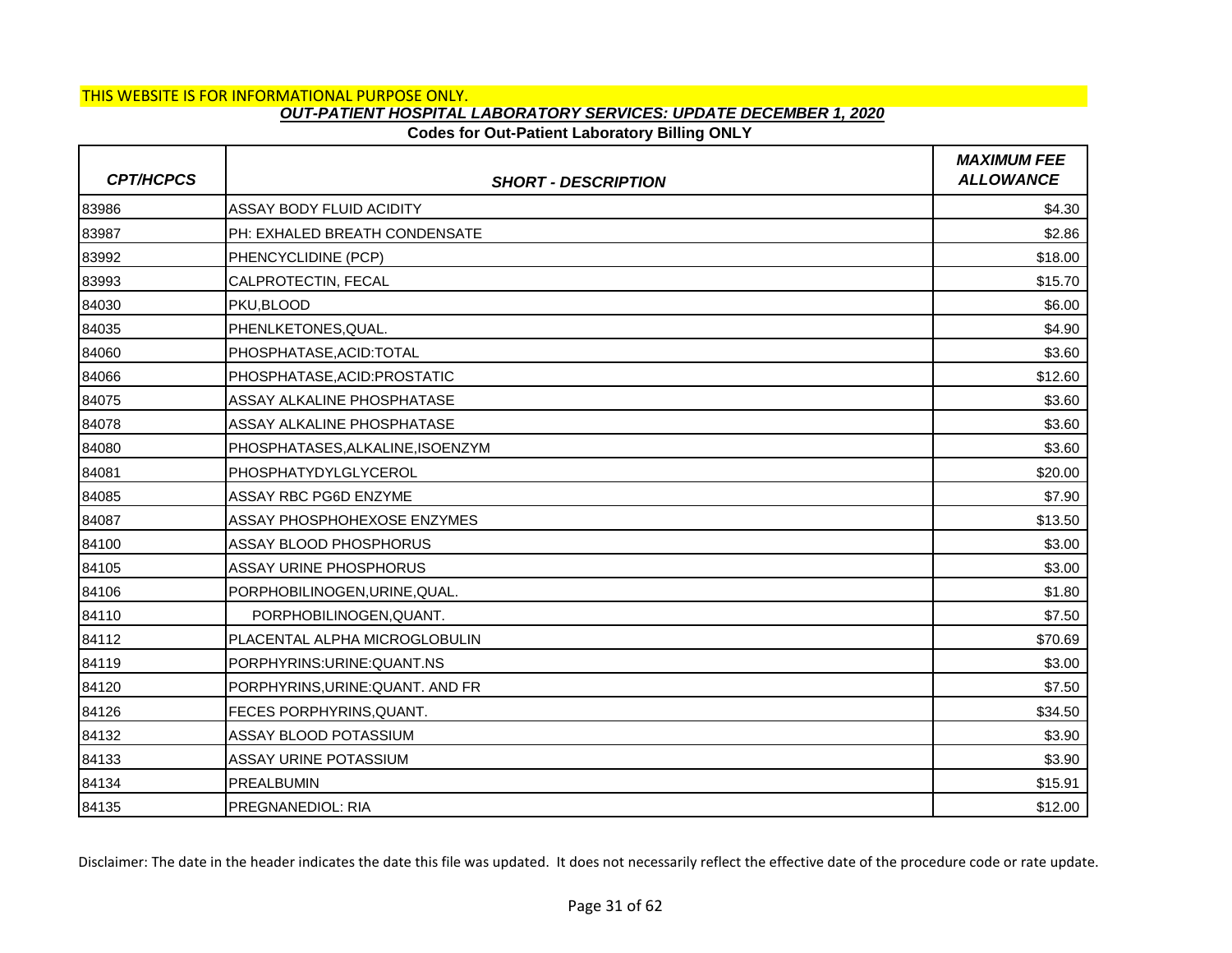# **Codes for Out-Patient Laboratory Billing ONLY**

| <b>CPT/HCPCS</b> | <b>SHORT - DESCRIPTION</b>          | <b>MAXIMUM FEE</b><br><b>ALLOWANCE</b> |
|------------------|-------------------------------------|----------------------------------------|
| 84138            | PREGNANETRIOL:RIA                   | \$12.00                                |
| 84140            | <b>PREGNENOLONE</b>                 | \$27.50                                |
| 84143            | 17-HYDROXYPREGNECLONE               | \$30.00                                |
| 84144            | <b>ASSAY PROGESTERONE</b>           | \$20.00                                |
| 84145            | PROCALCITONIN (PCT)                 | \$21.28                                |
| 84146            | <b>RIA ASSAY FOR PROLACTIN</b>      | \$20.00                                |
| 84150            | PROSTAGLANDIN, EACH                 | \$30.00                                |
| 84152            | PROSTATE SPECIFIC ANTIGEN PSA       | \$24.50                                |
| 84153            | PROSTATE SPECIFIC ANTIGEN (PSA      | \$24.50                                |
| 84154            | PROSTATE SPECFIC ANTIGEN(PSA)F      | \$24.50                                |
| 84155            | PROTEIN: TOTAL, EXCEPT REF.         | \$1.80                                 |
| 84156            | PROTEIN: TOTAL EXCEPT REFRACTOM     | \$1.80                                 |
| 84157            | PROTEIN TOTAL OTHER (EG SYN FL      | \$1.80                                 |
| 84160            | PROTEIN: TOTAL, REFRACT.            | \$1.80                                 |
| 84163            | PREG-ASS.PLASMA PROTEIN PAPP-A      | \$12.04                                |
| 84165            | <b>ASSAY SERUM PROTEINS</b>         | \$6.00                                 |
| 84166            | PROTEIN, ELECT. FRACT. AND, QUAT, O | \$14.26                                |
| 84181            | PROTEIN: WEST.BLOT INT.&REP.BLO     | \$20.00                                |
| 84182            | PROTEIN: WEST. BLOT IMM. PROBE BA   | \$23.50                                |
| 84202            | ASSAY RBC PROTOPORPHYRIN            | \$10.40                                |
| 84203            | TEST RBC PROTOPORPHYRIN             | \$3.00                                 |
| 84206            | <b>PROINSULIN</b>                   | \$19.00                                |
| 84207            | (VITAMIN B-6) PYRIDOXAL PHOS.       | \$32.00                                |
| 84210            | ASSAY BLOOD PYRUVATE                | \$12.80                                |
| 84220            | PYRUVIC KINASE                      | \$10.30                                |
| 84228            | <b>QUININE</b>                      | \$13.60                                |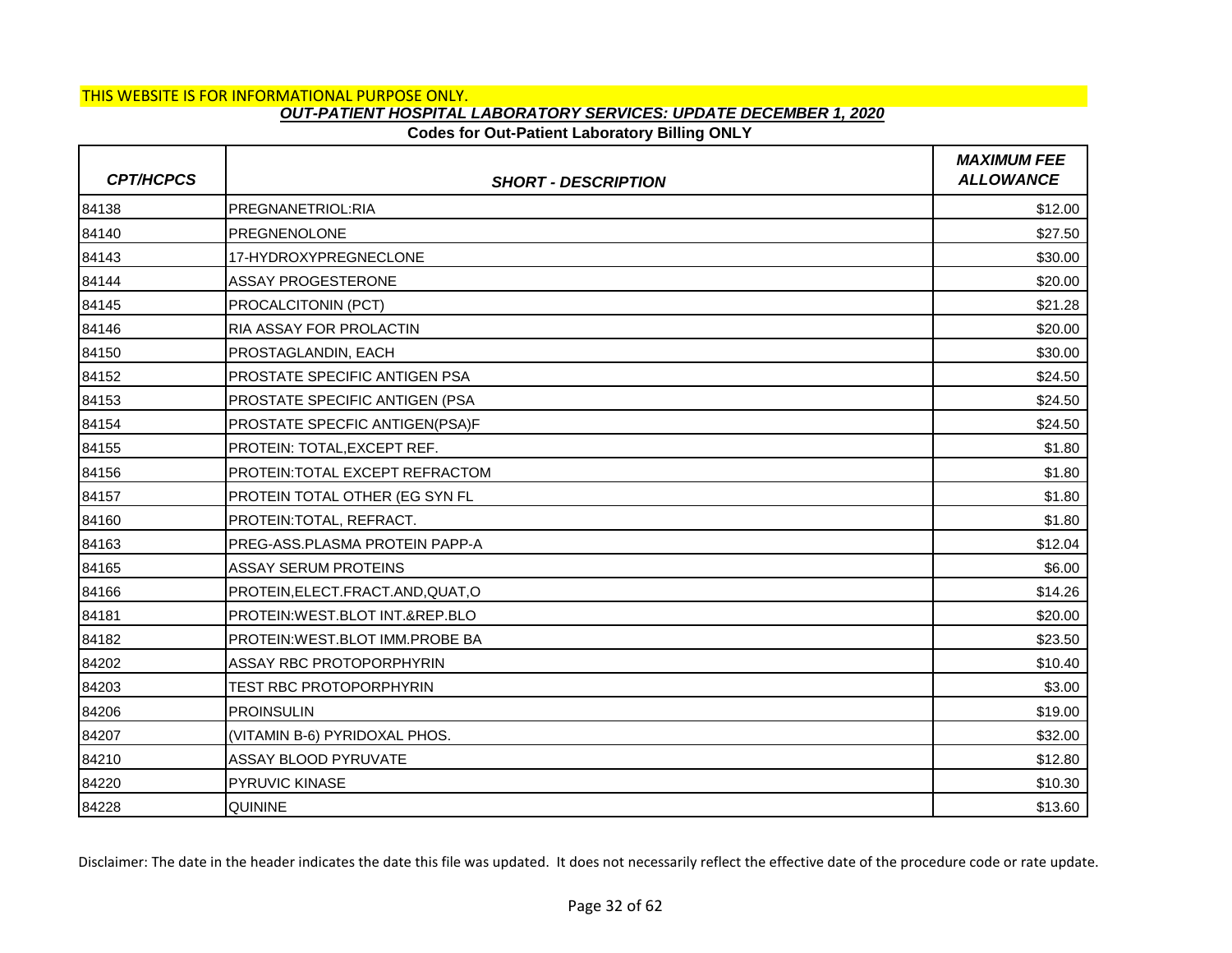# **Codes for Out-Patient Laboratory Billing ONLY**

| <b>CPT/HCPCS</b> | <b>SHORT - DESCRIPTION</b>            | <b>MAXIMUM FEE</b><br><b>ALLOWANCE</b> |
|------------------|---------------------------------------|----------------------------------------|
| 84233            | <b>RECEPTOR ASSAY: ESTROGEN(ESTRA</b> | \$16.00                                |
| 84234            | <b>RECEPTOR ASSAY: PROGESTERONE</b>   | \$20.00                                |
| 84235            | RECEPTOR ASSAY: ENDOCRINE: OTHER      | \$63.20                                |
| 84238            | RECEPTOR ASSAY, NON-ENDO              | \$43.00                                |
| 84244            | RIA ASSAY OF RENIN                    | \$25.00                                |
| 84252            | <b>ASSAY VITAMIN B-2</b>              | \$24.00                                |
| 84255            | <b>SELENIUM</b>                       | \$29.60                                |
| 84260            | ASSAY BLOOD SEROTONIN                 | \$35.20                                |
| 84270            | <b>SEX HORMONE BINDING GLOBULIN (</b> | \$25.00                                |
| 84275            | ASSAY BLOOD SIALIC ACID               | \$16.00                                |
| 84285            | <b>ASSAY SILICA</b>                   | \$28.80                                |
| 84295            | ASSAY BLOOD SODIUM                    | \$3.90                                 |
| 84300            | <b>ASSAY URINE SODIUM</b>             | \$3.90                                 |
| 84302            | SODIUM: OTHER SOURCE                  | \$3.90                                 |
| 84305            | <b>SOMATOMEDIN</b>                    | \$16.00                                |
| 84307            | <b>SOMATOSTATIN</b>                   | \$16.00                                |
| 84311            | SPECTR.ANALYTE NOT ELSEW.SPECI        | \$7.50                                 |
| 84315            | <b>BODY FLUID SPECIFIC GRAVITY</b>    | \$3.00                                 |
| 84375            | CHROMATOGRAM ASSAY, SUGARS            | \$23.20                                |
| 84376            | SUGARS(MON-DI, OLI/: SIN-QUALT E      | \$7.00                                 |
| 84377            | SUGAR/MON-DI/OLIGOSACC/M/QUAL         | \$7.00                                 |
| 84378            | SUG/OLIGOSACCHARIDES S/QUANT/E        | \$14.00                                |
| 84379            | SUGARS/OLIGOSACCHARIOES/MULT/Q        | \$14.00                                |
| 84392            | SULFATE, URINE                        | \$5.60                                 |
| 84402            | <b>TESTOSTERONE: FREE</b>             | \$30.40                                |
| 84403            | RIA ASSAY BLOOD TESTOSTERONE          | \$32.00                                |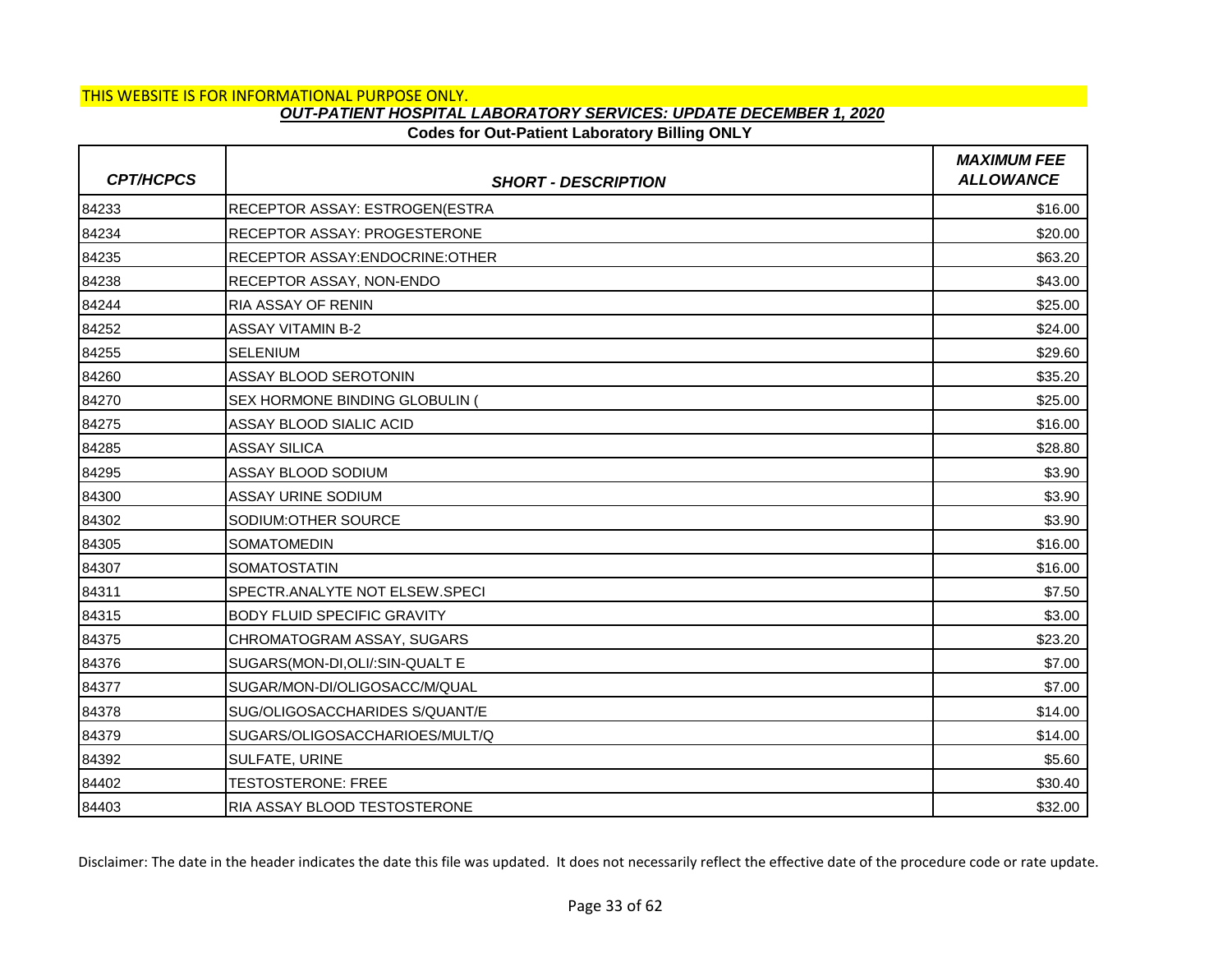# **Codes for Out-Patient Laboratory Billing ONLY**

| <b>CPT/HCPCS</b> | <b>SHORT - DESCRIPTION</b>       | <b>MAXIMUM FEE</b><br><b>ALLOWANCE</b> |
|------------------|----------------------------------|----------------------------------------|
| 84410            | <b>TESTASTERONE LEVEL</b>        | \$58.04                                |
| 84425            | <b>ASSAY VITAMIN B-1</b>         | \$29.00                                |
| 84430            | <b>THIOCYANATE</b>               | \$3.60                                 |
| 84431            | THRONBOXANE METABOLITE(S), INC   | \$18.44                                |
| 84432            | <b>THYROGLOBULIN</b>             | \$13.00                                |
| 84436            | THYROXINE, TRUE, RIA             | \$6.00                                 |
| 84437            | THYROXINE, NEONATAL              | \$6.00                                 |
| 84439            | <b>THYROID PANEL</b>             | \$10.00                                |
| 84442            | THYROID ACTIVITY (TBG) ASSAY     | \$12.00                                |
| 84443            | RIA ASSAY OF TS HORMONE          | \$23.00                                |
| 84445            | RIA THYROTROPIN FACTOR           | \$27.80                                |
| 84446            | <b>ASSAY VITAMIN E</b>           | \$16.80                                |
| 84449            | TRANSCORTIN                      | \$24.00                                |
| 84450            | UV-ASSAY TRANSAMINASE (SGOT)     | \$3.00                                 |
| 84460            | UV-ASSAY TRANSAMINASE (SGPT)     | \$3.00                                 |
| 84466            | <b>TRANSFERRIN</b>               | \$15.20                                |
| 84478            | <b>ASSAY BLOOD TRIGLYCERIDES</b> | \$7.30                                 |
| 84479            | TRIIODOTHYRONINE, RESIN UPTAKE   | \$6.00                                 |
| 84480            | RIA ASSAY, T-3                   | \$15.00                                |
| 84481            | TRIIODOTHYRONINE, FREE RIA       | \$15.00                                |
| 84482            | TRIDOTHYRONINE(T-3):REVERSE      | \$15.00                                |
| 84484            | <b>TROPONIN</b>                  | \$9.51                                 |
| 84485            | ASSAY DUODENAL FLUID TRYPSIN     | \$3.30                                 |
| 84488            | TEST FECES FOR TRYPSIN           | \$3.30                                 |
| 84490            | <b>ASSAY FECES FOR TRYPSIN</b>   | \$3.30                                 |
| 84510            | ASSAY BLOOD TYROSINE             | \$12.70                                |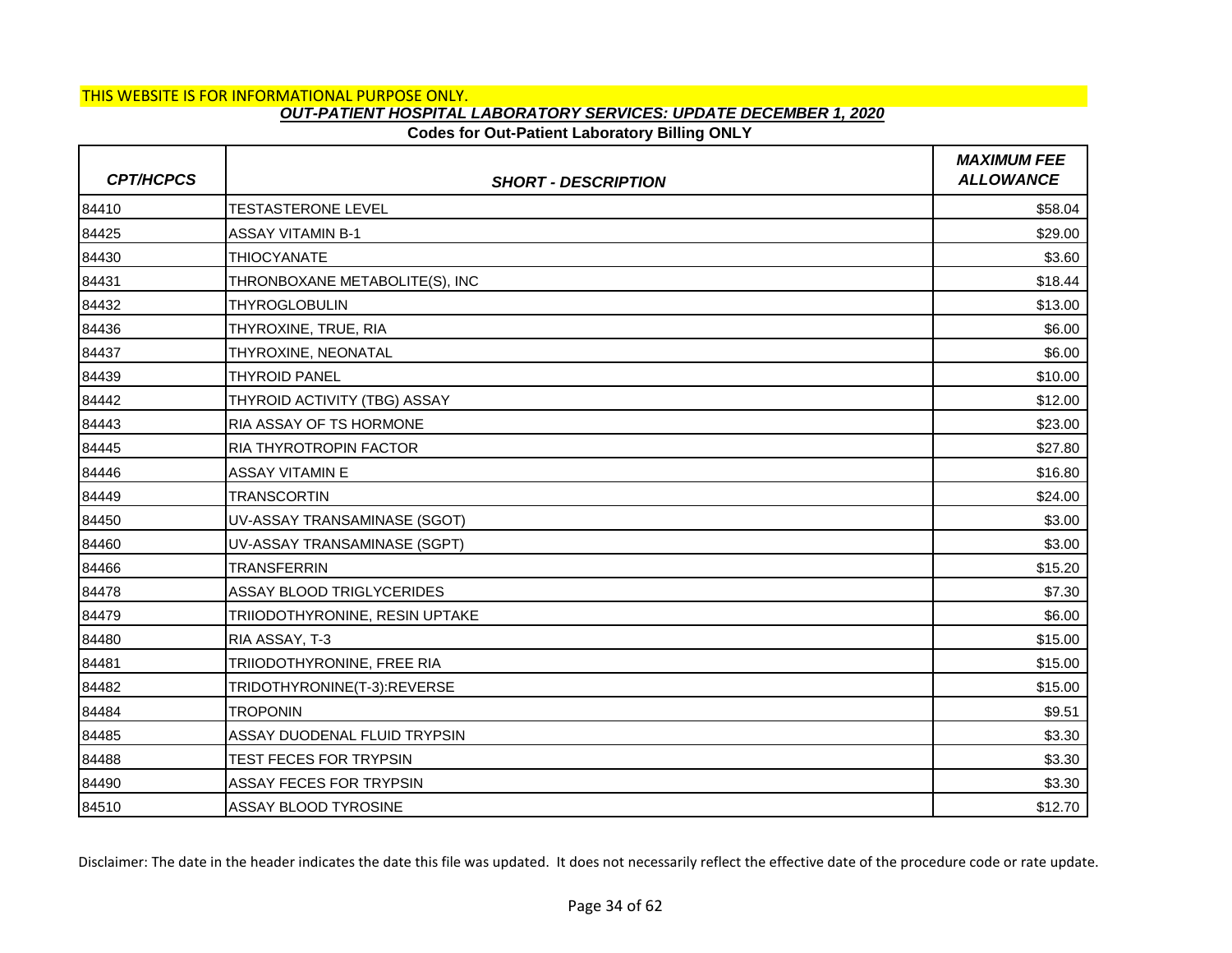# **Codes for Out-Patient Laboratory Billing ONLY**

| <b>CPT/HCPCS</b> | <b>SHORT - DESCRIPTION</b>       | <b>MAXIMUM FEE</b><br><b>ALLOWANCE</b> |
|------------------|----------------------------------|----------------------------------------|
| 84512            | TROPNIN-QUAL                     | COST TO CHARGE                         |
| 84520            | <b>ASSAY BUN</b>                 | \$3.00                                 |
| 84525            | <b>STICK-ASSAY BUN</b>           | \$3.00                                 |
| 84540            | ASSAY URINE UREA-N               | \$3.00                                 |
| 84545            | <b>UREA-N CLEARANCE TEST</b>     | \$6.00                                 |
| 84550            | ASSAY BLOOD URIC ACID            | \$3.00                                 |
| 84560            | ASSAY URINE URIC ACID            | \$3.00                                 |
| 84577            | UROBILINOGEN, FECES: QUANT.      | \$6.00                                 |
| 84578            | TEST URINE UROBILINOGEN          | \$0.40                                 |
| 84580            | UROBILINOGEN, URINE: QUANT.      | \$2.10                                 |
| 84583            | UROBILINOGEN, URINE: SEMIQUANT.  | \$2.10                                 |
| 84585            | <b>ASSAY URINE VMA</b>           | \$12.00                                |
| 84586            | VASOACTIVE INTEST. PEPTIDE(VIP   | \$48.00                                |
| 84588            | RIA ASSAY VASOPRESSIN            | \$45.00                                |
| 84590            | ASSAY BLOOD VITAMIN-A            | \$6.00                                 |
| 84591            | VITAMIN,NOT OTHERWISE SPEC.      | \$12.82                                |
| 84597            | <b>ASSAY VITAMIN-K</b>           | \$18.00                                |
| 84600            | <b>VOLATILES</b>                 | \$18.00                                |
| 84620            | XYLOSE TOLERANCE TEST, BLOOD     | \$16.00                                |
| 84630            | ASSAY BLOOD ZINC                 | \$15.00                                |
| 84681            | C-PEPTIDE, ANY METHOD            | \$22.00                                |
| 84702            | GONADOTROPIN, CHORIONIC: QUANTIT | \$11.39                                |
| 84703            | GONADOTROPIN, CHORIONIC: QUALITA | \$3.00                                 |
| 84704            | GONADOTROPIN, CHORIONIC (HCG):   | \$12.23                                |
| 84830            | OVUL.TESTS, VISUAL COLOR COMP.M  | \$3.00                                 |
| 84999            | UNLISTED CHEMISTRY/TOXICOLOGY    | <b>COST TO CHARGE</b>                  |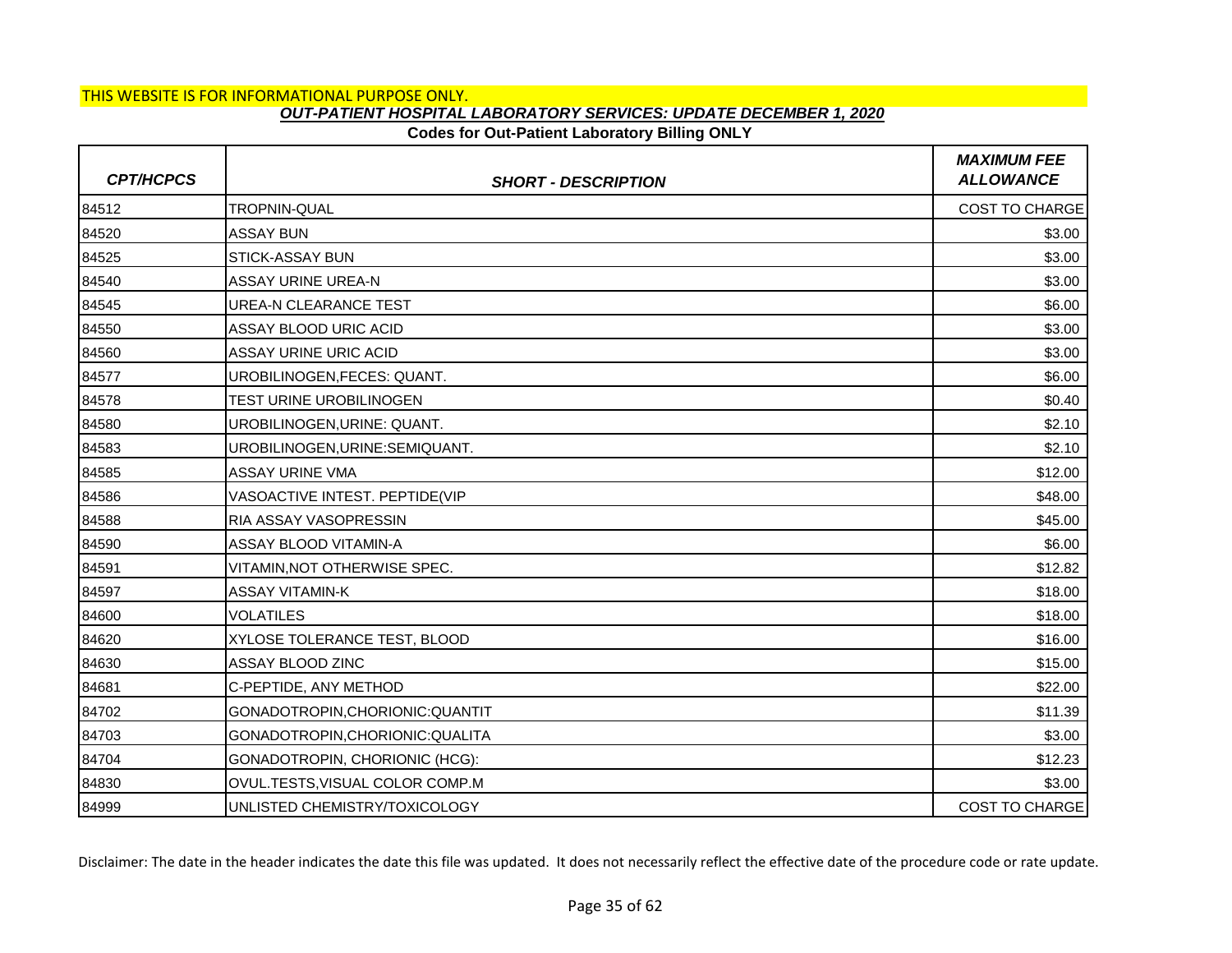### **Codes for Out-Patient Laboratory Billing ONLY**

| <b>CPT/HCPCS</b> | <b>SHORT - DESCRIPTION</b>            | <b>MAXIMUM FEE</b><br><b>ALLOWANCE</b> |
|------------------|---------------------------------------|----------------------------------------|
| 85002            | <b>BLEEDING TIME TEST</b>             | \$1.20                                 |
| 85004            | SODIUM: OTHER SOURCE                  | \$7.20                                 |
| 85007            | DIFFERENTIAL WBC COUNT                | \$2.40                                 |
| 85008            | BLOOD COUNT: MAN. SMEAR EX. WITHO     | \$1.20                                 |
| 85009            | DIFFERENTIAL WBC COUNT                | \$1.20                                 |
| 85013            | <b>BLOOD COUNT:SPUN MICROHEMATOCR</b> | \$1.50                                 |
| 85014            | <b>HEMATOCRIT</b>                     | \$1.50                                 |
| 85018            | HEMOGLOBIN, COLORIMETRIC              | \$1.20                                 |
| 85025            | BLOOD COUNT: HEMO. PLAT. COUNT. AU    | COST TO CHARGE                         |
| 85027            | HEMOGRAM, AUTOMATED W/PLATELET        | \$4.80                                 |
| 85032            | BLOOD:COUNT, MAN.ERY:LEUK: PLATE      | \$3.00                                 |
| 85041            | RED BLOOD CELL (RBC) COUNT            | \$1.20                                 |
| 85044            | RETICULOCYTE COUNT                    | \$3.00                                 |
| 85045            | BLOOD RETIC COUNT FLOW CYTOMET        | \$4.00                                 |
| 85046            | BL/CT:RETIC,HGB CONCENTRATION         | \$2.75                                 |
| 85048            | WHITE BLOOD CELL (WBC) COUNT          | \$1.20                                 |
| 85049            | BLOOD COUNT:PLATELET:AUTO             | \$5.00                                 |
| 85055            | RETICULATED PLATELET ASSAY            | \$29.93                                |
| 85060            | BLOOD SMEAR, PERIPHERAL, INTER        | COST TO CHARGE                         |
| 85097            | <b>BONE MARROW SMEAR INTERPRET</b>    | <b>COST TO CHARGE</b>                  |
| 85130            | CHROMOGENIC SUBSTRATE ASSAY           | <b>COST TO CHARGE</b>                  |
| 85170            | <b>BLOOD CLOT RETRACTION SCREEN</b>   | \$0.60                                 |
| 85175            | <b>BLOOD CLOT LYSIS TIME</b>          | \$3.90                                 |
| 85210            | <b>BLOOD CLOT FACTOR II TEST</b>      | \$3.00                                 |
| 85220            | BLOOD CLOT FACTOR V TEST              | \$24.00                                |
| 85230            | <b>BLOOD CLOT FACTOR VII TEST</b>     | \$24.00                                |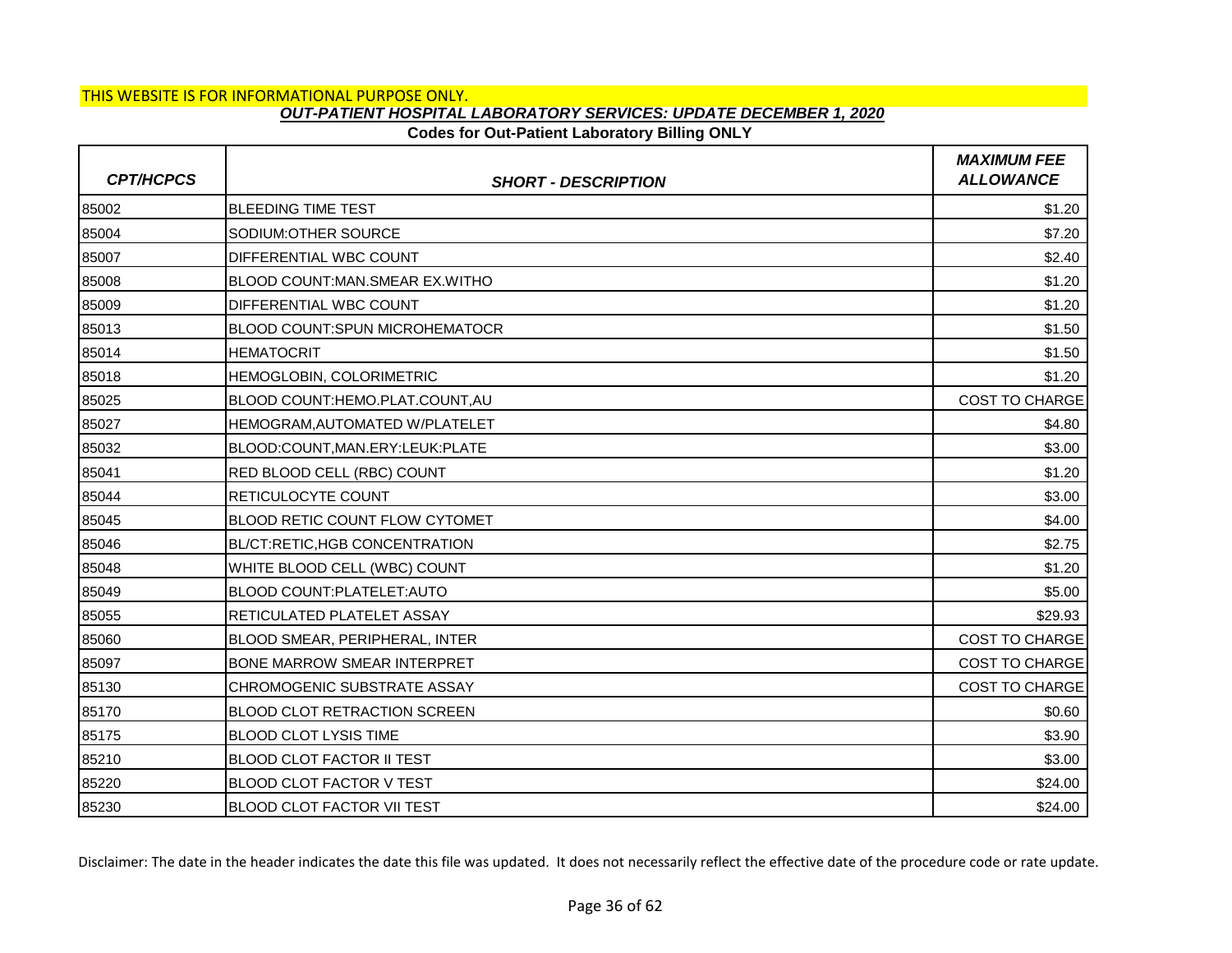## **Codes for Out-Patient Laboratory Billing ONLY**

| <b>CPT/HCPCS</b> | <b>SHORT - DESCRIPTION</b>             | <b>MAXIMUM FEE</b><br><b>ALLOWANCE</b> |
|------------------|----------------------------------------|----------------------------------------|
| 85240            | <b>BLOOD CLOT FACTOR VIII TEST</b>     | \$24.00                                |
| 85244            | FACTOR VIII RELATED ANTIGEN QU         | \$22.28                                |
| 85245            | CLOTTING:FACTOR VIII, VW RIST.C        | \$10.00                                |
| 85246            | <b>CLOTTING:FACTOR VIII, VW ANTIGE</b> | \$10.00                                |
| 85247            | CLOTTING: FACTOR VIII VON WILLE        | \$10.00                                |
| 85250            | BLOOD CLOT FACTOR IX TEST(PTC/         | \$26.00                                |
| 85260            | BLOOD CLOT FACTOR X TEST(STUAR         | \$24.00                                |
| 85270            | BLOOD CLOT FACTOR XI TEST (PTA         | \$24.00                                |
| 85280            | <b>BLOOD CLOT FACTOR XII TEST</b>      | \$26.00                                |
| 85290            | <b>BLOOD CLOT FACTOR XIII TEST</b>     | \$8.00                                 |
| 85291            | <b>BLOOD CLOT FACTOR XIII TEST</b>     | \$7.00                                 |
| 85292            | CLOTTING: PREKALLIKRIEW ASSAY          | \$20.67                                |
| 85293            | CLOTTING:H-M-W KINNINOGEN ASSA         | \$20.67                                |
| 85300            | <b>ANTITHROMBIN III TEST ACTIVITY</b>  | \$15.00                                |
| 85301            | CLOT. INHIB/ANTICOAG/ANTITHROM         | \$14.00                                |
| 85302            | CLOT INHIBIT/ANTICOAC/PROTEIN          | \$16.00                                |
| 85303            | CLOTTING INH.OR ANTIC.PROT.C,A         | \$18.00                                |
| 85305            | <b>CLOTTING INHIBITORS PROTEIN S</b>   | \$12.66                                |
| 85306            | CLOTTING INH.OR ANT:PROT.S FRE         | \$18.00                                |
| 85307            | <b>ACTIVATED PROTEIN C(APC) RESIS</b>  | \$18.00                                |
| 85335            | <b>FACTOR INHIBITOR TEST</b>           | \$10.00                                |
| 85337            | <b>THROMBOMODULIN</b>                  | \$10.00                                |
| 85345            | <b>COAGULATION TIME</b>                | \$1.80                                 |
| 85347            | <b>COAGULATION TIME, ACTIVATED</b>     | \$3.00                                 |
| 85348            | COAGULATION TIME, OTHER METHOD         | \$1.20                                 |
| 85360            | <b>EUGLOBULIN LYSIS</b>                | \$11.00                                |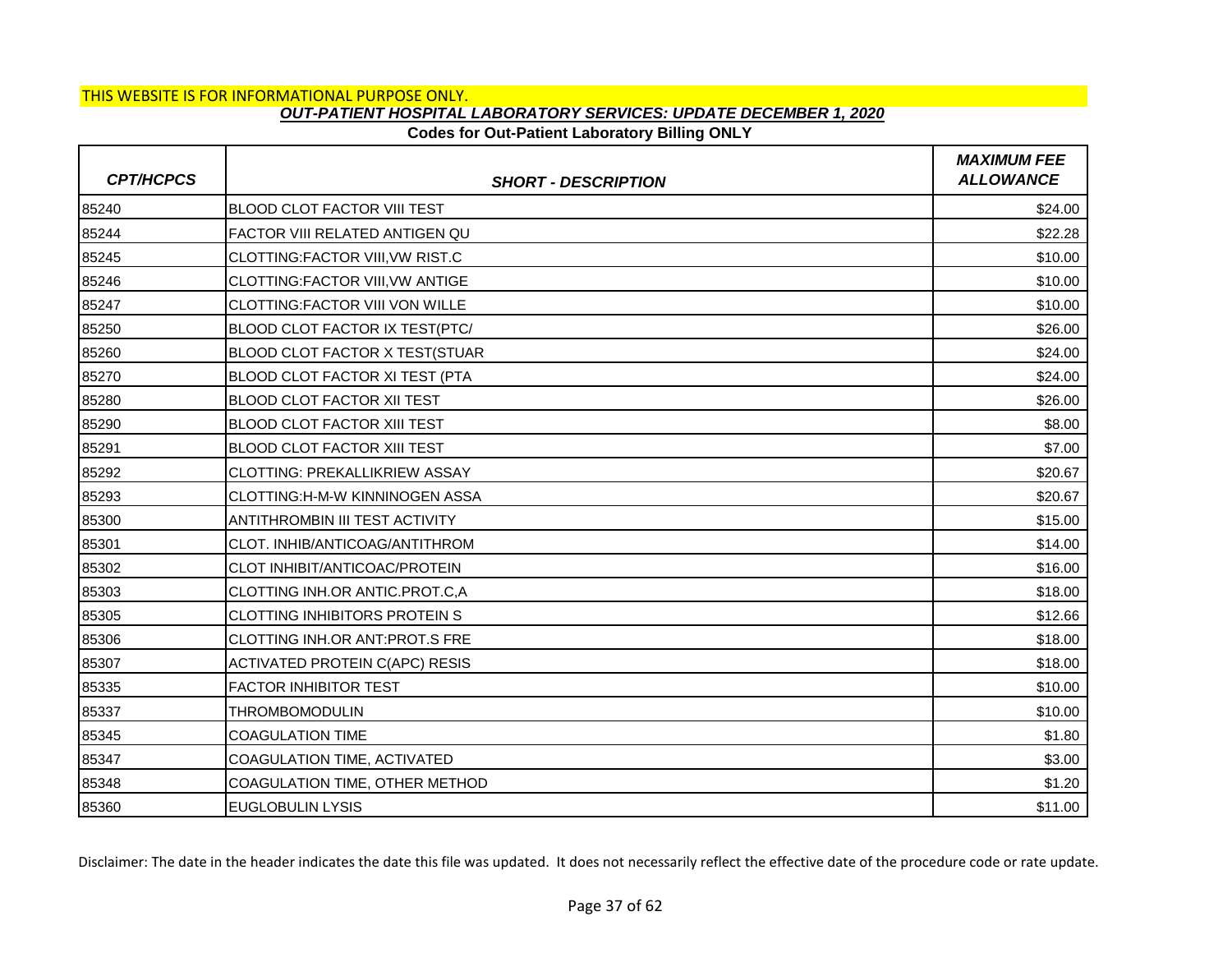## **Codes for Out-Patient Laboratory Billing ONLY**

| <b>CPT/HCPCS</b> | <b>SHORT - DESCRIPTION</b>            | <b>MAXIMUM FEE</b><br><b>ALLOWANCE</b> |
|------------------|---------------------------------------|----------------------------------------|
| 85362            | <b>FIBRIN DEGRADATION PRODUCTS.AG</b> | \$3.00                                 |
| 85366            | FDP FSP: PARACOAGULATION              | \$8.00                                 |
| 85370            | FDP FSP: QUANTITATIVE                 | \$3.57                                 |
| 85378            | <b>FIBRIN DEGR.PRODUCTS,D-DIMER:S</b> | \$5.00                                 |
| 85379            | FIBRIN DEGR.PRODUCTS, D-DIMER: Q      | \$5.00                                 |
| 85380            | FIBRIN DE: VENOUS THROM: QUAL: OR     | \$5.00                                 |
| 85384            | FIBRINOGEN: ACTIVITY                  | \$9.60                                 |
| 85385            | <b>FIBRINOGEN: ANTIGEN</b>            | \$9.60                                 |
| 85390            | <b>FIBRINOLYSINS SCREEN</b>           | \$7.00                                 |
| 85396            | COAGULATION/FIBRINOLYSIS ASSAY        | \$11.63                                |
| 85397            | COAGULATION & FIBRINOLYSIS FUN        | \$25.18                                |
| 85400            | <b>FIBRINOLYTIC FACTORS: PLASMIN</b>  | \$9.00                                 |
| 85410            | FIBRINOLYTIC ANTIPLASMIN-ALPHA        | \$9.00                                 |
| 85415            | FIBR.FACTORS&INH.PLASM.ACTIVAT        | \$10.00                                |
| 85420            | <b>FIBRINOLYTIC PLASMINOGEN</b>       | \$7.14                                 |
| 85421            | FIBRO MECH:PLASM.ANTIGENIC ASS        | \$12.12                                |
| 85441            | <b>HEINZ BODIES: DIRECT</b>           | \$5.00                                 |
| 85445            | HEINZ BODIES: INDUCED                 | \$5.00                                 |
| 85460            | HEMOGLOBIN, FETAL                     | \$9.40                                 |
| 85461            | <b>HGB/RBC ROSETTE</b>                | \$9.00                                 |
| 85475            | <b>HEMOLYSIN: ACID</b>                | \$10.00                                |
| 85520            | <b>HEPARIN ASSAY</b>                  | \$7.97                                 |
| 85525            | <b>HEPARIN NEUTRALIZATION</b>         | \$16.00                                |
| 85530            | <b>HEPARIN-PROTAMINE TOLERANCE</b>    | \$16.00                                |
| 85536            | IRON STAIN, PERIPHERAL BLOOD          | \$5.00                                 |
| 85540            | <b>WBC ALKALINE PHOSPHATASE</b>       | \$8.90                                 |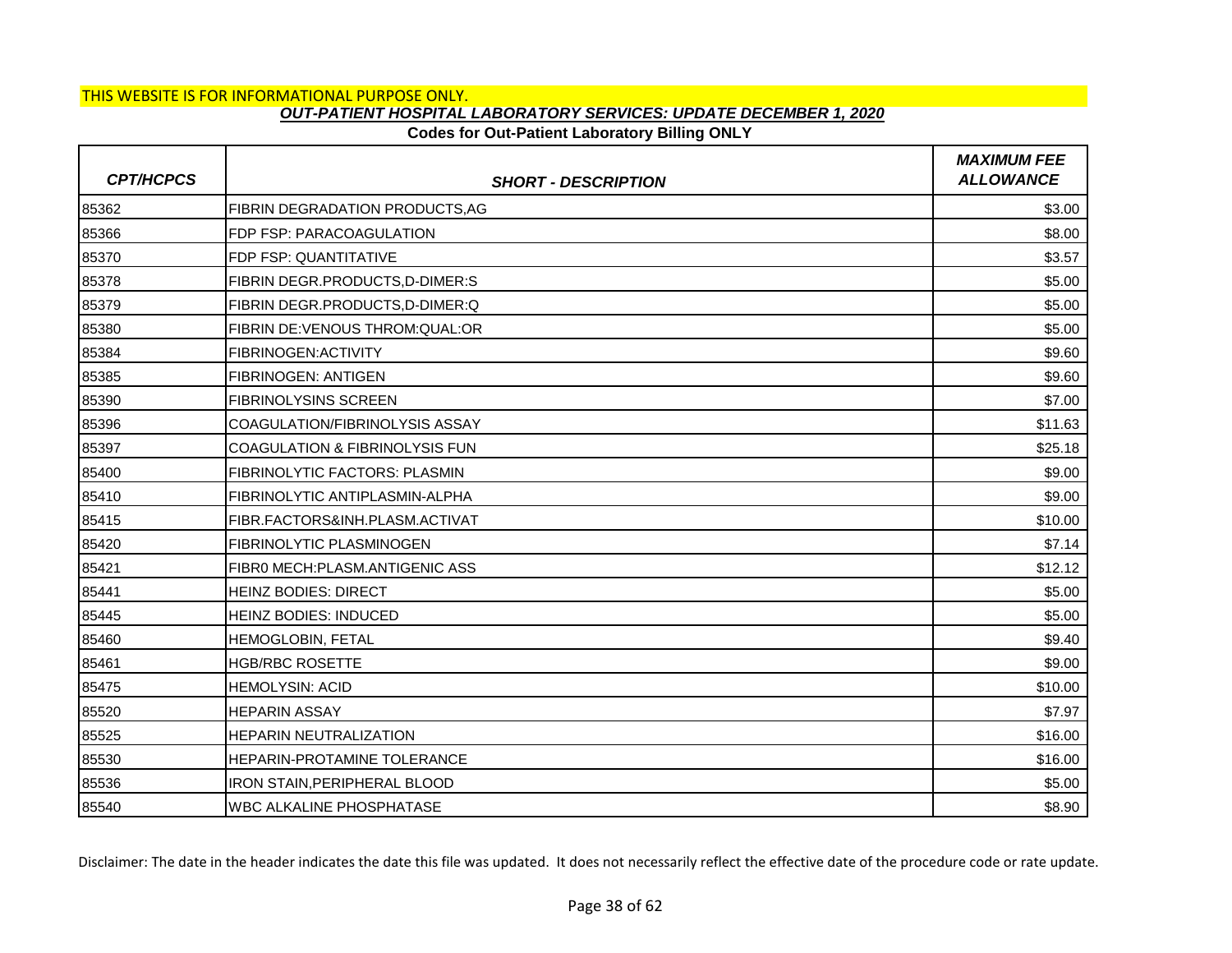# **Codes for Out-Patient Laboratory Billing ONLY**

| <b>CPT/HCPCS</b> | <b>SHORT - DESCRIPTION</b>         | <b>MAXIMUM FEE</b><br><b>ALLOWANCE</b> |
|------------------|------------------------------------|----------------------------------------|
| 85547            | <b>RBC MECHANICAL FRAGILITY</b>    | \$10.50                                |
| 85549            | SERUM MURAMIDASE                   | \$25.00                                |
| 85555            | <b>RBC OSMOTIC FRAGILITY</b>       | \$4.80                                 |
| 85557            | RBC OSMOTIC FRAGILITY, INCUBAT     | \$4.80                                 |
| 85576            | PLATELET: AGGREGATION (IN VITRO    | \$24.01                                |
| 85597            | PLATELET NEUTRALIZATION            | \$20.00                                |
| 85598            | PHOSPHOLIPID NEUTRALIZATION: H     | \$14.38                                |
| 85610            | PROTHROMBIN TIME                   | \$3.00                                 |
| 85611            | PROTH.TIME:SUBST.PLASMA FRACT.     | \$4.50                                 |
| 85612            | VIPER VENOM PROTHROMBIN TIME       | \$13.00                                |
| 85613            | RUSSELL VIPER VENOM TIME: DILU     | \$10.00                                |
| 85635            | <b>REPTILASE TEST</b>              | \$8.40                                 |
| 85651            | RBC SEDIMENTATION RATE, NON AU     | \$1.50                                 |
| 85652            | <b>SED RATE AUTOMATED</b>          | \$1.50                                 |
| 85660            | <b>RBC SICKLE CELL TEST</b>        | \$3.00                                 |
| 85670            | THROMBIN TIME: PLASMA              | \$8.00                                 |
| 85675            | THROMBIN TIME: TITER               | \$6.00                                 |
| 85705            | THROMBOPLASTIN INHIBITION: TIS     | \$7.90                                 |
| 85730            | THROMBOPLASTIN TIME, PARTIAL       | \$3.00                                 |
| 85732            | THROMBOPLASTIN TIME, SUB PLASM     | \$3.00                                 |
| 85810            | <b>BLOOD VISCOSITY EXAMINATION</b> | \$15.00                                |
| 85999            | UNLISTED HEMATOLOGY PROCEDURE      | <b>COST TO CHARGE</b>                  |
| 86000            | AGGLUTININS: FEBRILE, EACH ANT     | \$0.96                                 |
| 86001            | ALLERGEN SPECIFIC IGG QUANT EA     | \$4.00                                 |
| 86003            | ALLERGEN SPEC.IGE: QUANT.TO 12     | \$4.00                                 |
| 86005            | ALLERGEN SPEC IGE: QUAL MULT S     | \$3.24                                 |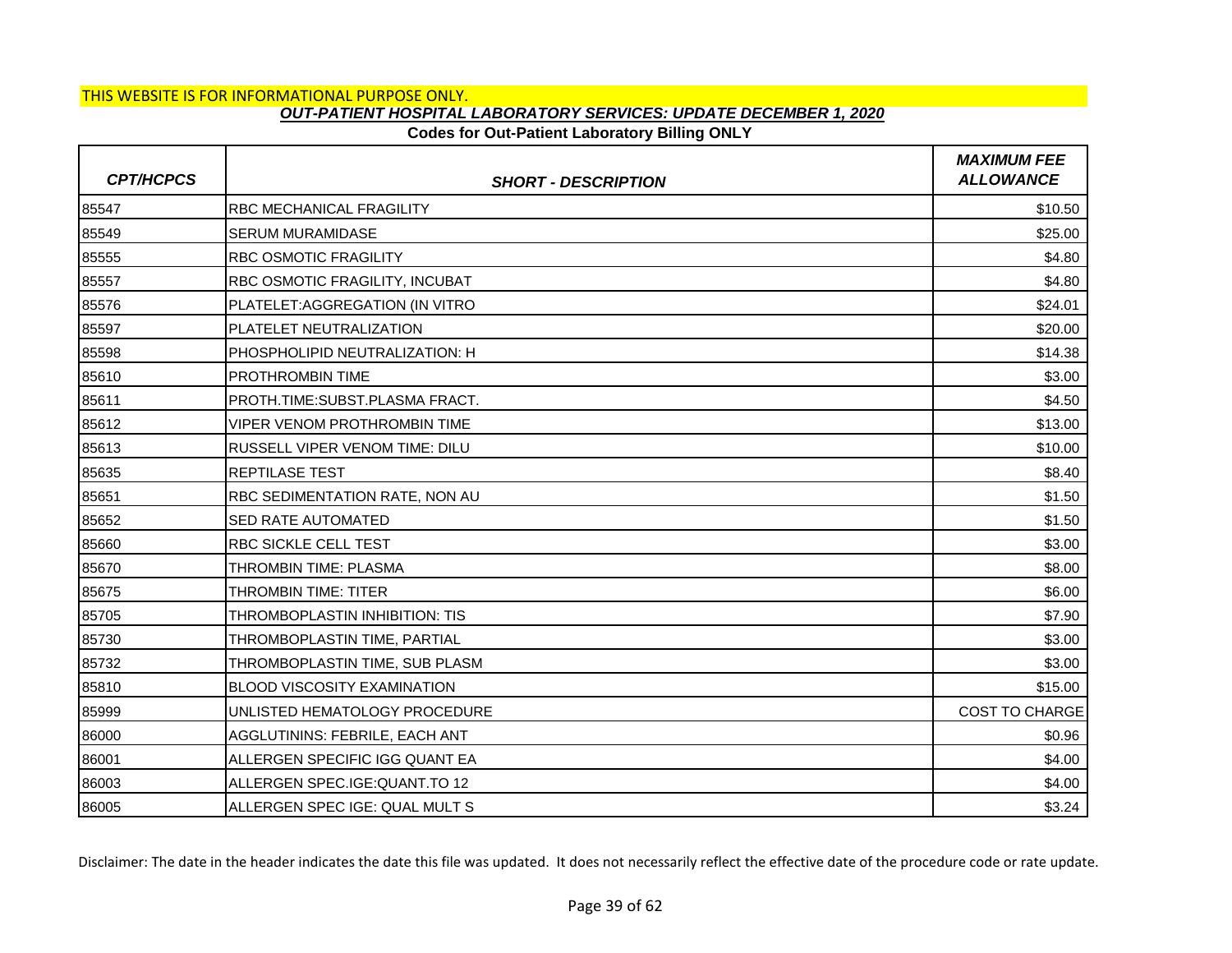# **Codes for Out-Patient Laboratory Billing ONLY**

| <b>CPT/HCPCS</b> | <b>SHORT - DESCRIPTION</b>            | <b>MAXIMUM FEE</b><br><b>ALLOWANCE</b> |
|------------------|---------------------------------------|----------------------------------------|
| 86008            | MEASURMENT OF ANTIBODY (IGE) T        | \$14.34                                |
| 86021            | <b>WBC ANTIBODY IDENTIFICATION</b>    | \$9.00                                 |
| 86022            | PLATELET ANTIBODIES                   | \$9.00                                 |
| 86023            | ANTIBODY ID, PLAT.ASS. IMMUNOBL       | \$15.00                                |
| 86038            | ANTINUCLEAR ANTIBODIES (ANA),         | \$7.80                                 |
| 86039            | ANTINUCLEAR ANTIBODIES.ANA:TIT        | \$15.00                                |
| 86060            | <b>ANTISTREPTOLYSIN O TITER</b>       | \$3.60                                 |
| 86063            | ANTISTREPTOLYSIN O SCREEN             | \$1.20                                 |
| 86077            | <b>BLOOD BANK PHYSICIAN SERVICES:</b> | <b>COST TO CHARGE</b>                  |
| 86078            | <b>BLOOD BANK PHYSICIAN SERVICES:</b> | <b>COST TO CHARGE</b>                  |
| 86079            | <b>BLOOD BANK PHYSICIAN SERVICES:</b> | COST TO CHARGE                         |
| 86140            | <b>C-REACTIVE PROTEIN</b>             | \$3.00                                 |
| 86141            | <b>C-REACTIVE PROTEIN: HSCRP</b>      | \$14.30                                |
| 86146            | BETA 2 GLYCOPROTEIN I ANTIBODY        | \$27.77                                |
| 86147            | <b>CARDIOLIPIN ANTIBODY</b>           | \$27.77                                |
| 86148            | ANTI-PHOSPHATIDYLSERINE               | \$22.00                                |
| 86152            | CELL ENUMERATION USING IMMUNOL        | <b>COST TO CHARGE</b>                  |
| 86153            | <b>CELL ENUMERATION USING IMMUNOL</b> | \$29.60                                |
| 86155            | <b>CHEMOTAXIS ASSAY</b>               | \$14.00                                |
| 86156            | COLD AGGLUTININ: SCREEN               | \$3.00                                 |
| 86157            | <b>COLD AGGLUTININ: TITER</b>         | \$9.00                                 |
| 86160            | COMPLEMENT: ANTIGEN, EACH COMPON      | \$9.00                                 |
| 86161            | COMPLEMENT: FUNCTIONAL ACT. EACH      | \$9.00                                 |
| 86162            | COMPLEMENT: TOTAL (CH 50)             | \$15.60                                |
| 86171            | <b>COMPLEMENT FIXATION, EACH</b>      | \$4.50                                 |
| 86200            | CYCLIC CITRULLINATED PEPTIDE C        | \$10.36                                |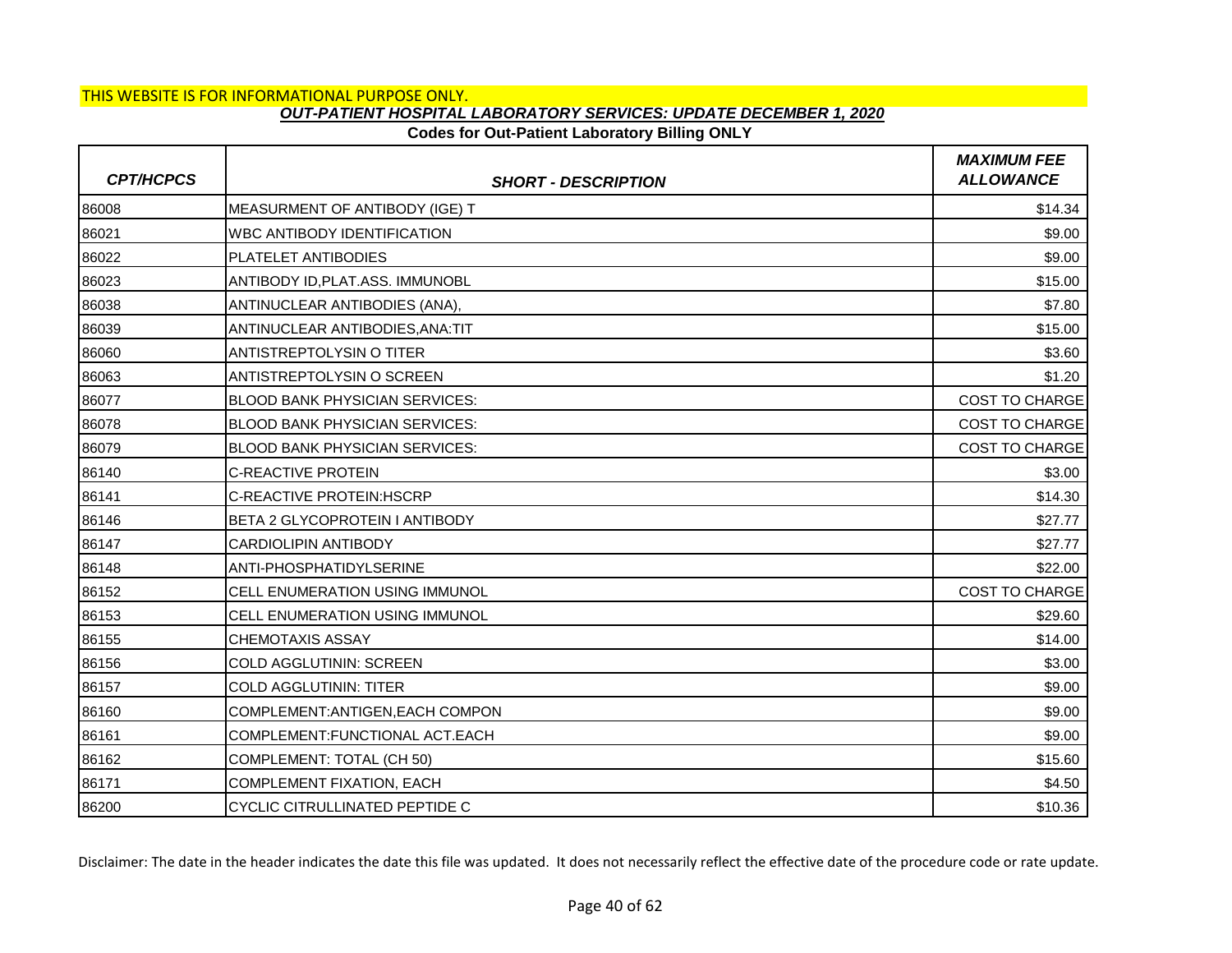# **Codes for Out-Patient Laboratory Billing ONLY**

| <b>CPT/HCPCS</b> | <b>SHORT - DESCRIPTION</b>            | <b>MAXIMUM FEE</b><br><b>ALLOWANCE</b> |
|------------------|---------------------------------------|----------------------------------------|
| 86215            | DEOXYRIBONUCLEASE, ANTIBODY           | \$18.00                                |
| 86225            | <b>DNA ANTIBODY</b>                   | \$13.00                                |
| 86226            | DNA ANTIBODY: SINGLE STRANDED         | \$15.00                                |
| 86235            | <b>ENA ANTIBODY</b>                   | \$24.00                                |
| 86255            | FLUORESCENT ANTIBODY: SCREEN          | \$7.80                                 |
| 86256            | <b>FLUORESCENT ANTIBODY: TITER</b>    | \$12.50                                |
| 86277            | GROWTH HORMONE, HUMAN, ANTIBODY       | \$16.00                                |
| 86280            | <b>HEMAGGLUTINATION INHIBITION</b>    | \$5.40                                 |
| 86294            | IIMMUNOASSAY FOR TUMOR ANTIGEN        | \$12.00                                |
| 86300            | IMMUNOASSAY FOR TUMOR ANTIGEN         | \$23.00                                |
| 86301            | CA 19-9                               | \$23.00                                |
| 86304            | <b>CA 125</b>                         | \$23.00                                |
| 86305            | HUMAN EPIDIDYMIS PROTEIN 4 (HE        | \$16.65                                |
| 86308            | HETEROPHILE ANTIBODIES: SCREEN        | \$3.00                                 |
| 86309            | <b>HETEROPHILE ANTIBODIES: TITER</b>  | \$5.00                                 |
| 86310            | <b>HETEROPHILE ANTIBODIES</b>         | \$4.50                                 |
| 86316            | IMMUNOASSAY FOR TUMOR ANTIGEN         | \$28.00                                |
| 86317            | IMMUNOASSAY/INFECTIOUS AGENT          | \$8.00                                 |
| 86318            | <b>DETECTION OF INFECTIOUS AGENT</b>  | \$7.00                                 |
| 86320            | <b>SERUM IMMUNOELECTROPHORESIS</b>    | \$10.50                                |
| 86325            | OTHER IMMUNOELECTROPHORESIS           | \$25.00                                |
| 86327            | IMMUNOELECTROPHORESIS: CROSSED        | \$25.00                                |
| 86328            | <b>IMMUNOASSAY FOR INFECTIOUS AGE</b> | \$45.13                                |
| 86329            | <b>IMMUNODIFFUSION, EACH</b>          | \$19.00                                |
| 86331            | IMMUNODIFFUSION OUCHTERLONY           | \$4.50                                 |
| 86332            | <b>IMMUNE COMPLEX ASSAY</b>           | \$33.00                                |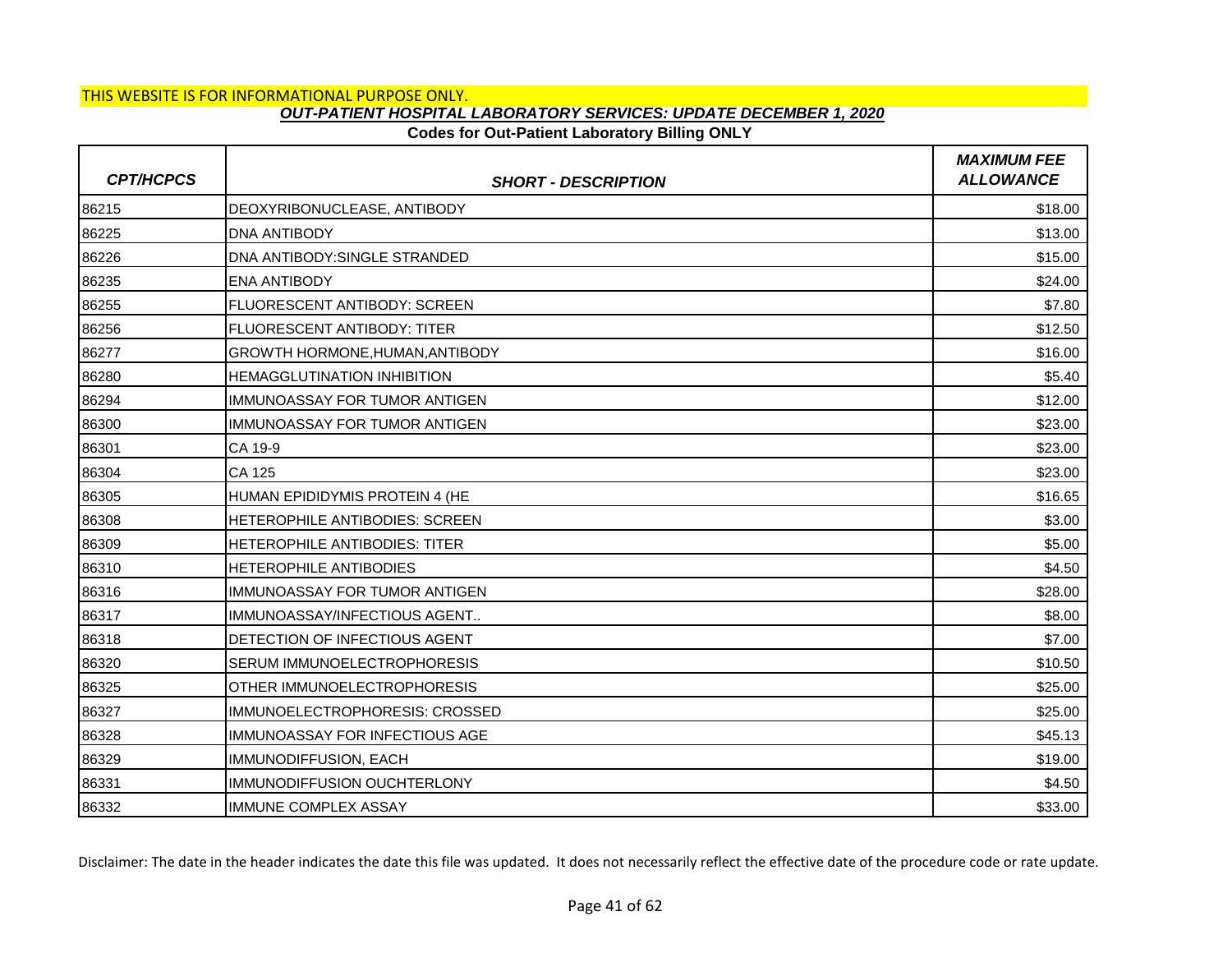# **Codes for Out-Patient Laboratory Billing ONLY**

| <b>CPT/HCPCS</b> | <b>SHORT - DESCRIPTION</b>            | <b>MAXIMUM FEE</b><br><b>ALLOWANCE</b> |
|------------------|---------------------------------------|----------------------------------------|
| 86334            | <b>IMMUNOFIXATION ELECTROPHORESIS</b> | \$30.00                                |
| 86335            | IMMUNO ELECT: OTHER FL, W CONCEN      | \$23.48                                |
| 86336            | <b>INHIBIN A</b>                      | <b>COST TO CHARGE</b>                  |
| 86337            | <b>INSULIN ANTIBODIES</b>             | \$13.71                                |
| 86340            | <b>INTRINSIC FACTOR ANTIBODIES</b>    | \$20.00                                |
| 86341            | <b>ISLET CELL ANTIBODY</b>            | \$25.00                                |
| 86343            | LEUKOCYTE HISTAMINE RELEASE           | \$6.00                                 |
| 86344            | LEUKOCYTE PHAGOCYTOSIS                | \$10.86                                |
| 86352            | CELLULAR FUNCTION ASSAY INVOLV        | \$108.69                               |
| 86353            | LYMPHOCYTE TRANSFORMATION             | \$32.00                                |
| 86355            | <b>B CELL: TOTAL COUNT</b>            | \$30.18                                |
| 86356            | MONONUCLEAR CELL ANTIGEN, QUAN        | \$21.42                                |
| 86357            | NATURAL KILLER CELLS: TOTAL COU       | \$30.18                                |
| 86359            | <b>T CELLS: TOTAL COUNT</b>           | \$40.00                                |
| 86360            | T CELLS: T4 & T8, INCLUDING RA        | \$55.00                                |
| 86361            | T-CELL: ABSOLUTE CD4 COUNT            | \$29.93                                |
| 86367            | STEM CELLS (IE)CD34) TOTAL CEL        | \$41.40                                |
| 86376            | MICROSOMAL ANTIBODY (THYROID)         | \$6.60                                 |
| 86382            | NEUTRALIZATION TEST, VIRAL            | \$20.00                                |
| 86384            | NITROBLUE TETRAZOLIUM DYE             | \$10.86                                |
| 86386            | NUCLEAR MATRIX PROTEIN 22.QUAL        | \$4.69                                 |
| 86403            | PRECIPITIN (EG, LATEX BEAD) OR        | \$8.00                                 |
| 86406            | <b>TITER/EACH ANTIBODY</b>            | \$6.60                                 |
| 86408            | NEUTRALIZING ANTIBODY, SEVERE         | \$42.13                                |
| 86409            | NEUTRALIZING ANTIBODY, SEVERE         | \$105.33                               |
| 86413            | SEVERE ACUTE RESPIRATORY SYNDR        | \$42.13                                |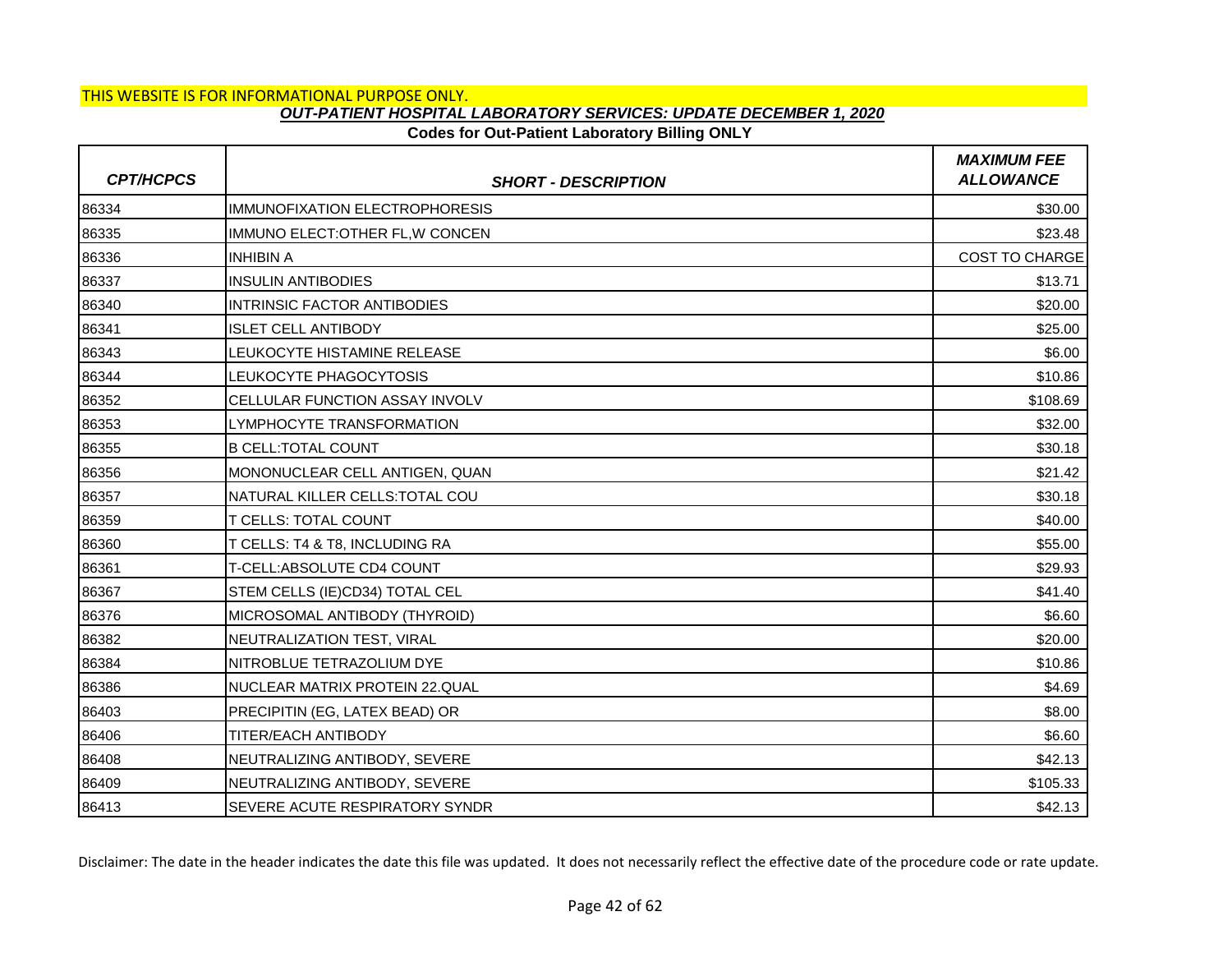# **Codes for Out-Patient Laboratory Billing ONLY**

| <b>CPT/HCPCS</b> | <b>SHORT - DESCRIPTION</b>            | <b>MAXIMUM FEE</b><br><b>ALLOWANCE</b> |
|------------------|---------------------------------------|----------------------------------------|
| 86430            | <b>RHEUMATOID FACTOR: QUAL.</b>       | \$1.80                                 |
| 86431            | <b>RHEUMATOID FACTOR: QUANTITATIV</b> | \$4.50                                 |
| 86480            | TBTEST CELL MED.MEAS.OF GG INT        | \$49.58                                |
| 86481            | TUBERCULOSIS TEST, CELL MEDIAT        | \$82.23                                |
| 86485            | <b>SKIN TEST: CANDIDA</b>             | <b>COST TO CHARGE</b>                  |
| 86486            | SKIN TEST: UNLISTED ANTIGEN, E        | \$4.61                                 |
| 86490            | COCCIDIOIDOMYCOSIS SKIN TEST          | <b>COST TO CHARGE</b>                  |
| 86510            | <b>HISTOPLASMOSIS SKIN TEST</b>       | COST TO CHARGE                         |
| 86580            | TB PATCH OR INTRADERMAL TEST          | <b>COST TO CHARGE</b>                  |
| 86590            | STREPTOKINASE, ANTIBODY               | \$8.00                                 |
| 86592            | SYPHILIS TEST(S), QUALITATIVE         | \$1.50                                 |
| 86593            | SYPHILIS TEST, QUANTITATIVE           | \$3.00                                 |
| 86602            | <b>ANTIBODY: ACTINOMYCES</b>          | \$10.00                                |
| 86603            | <b>ANTIBODY: ADENOVIRUS</b>           | \$10.00                                |
| 86606            | <b>ANTIBODY: ASPIRGILLUS</b>          | \$10.00                                |
| 86609            | ANTIBODY: BACTERIUM, NOT ELSEWH       | \$10.00                                |
| 86611            | <b>BARTONELLA</b>                     | \$11.20                                |
| 86612            | <b>ANTIBODY: BLASTOMYCES</b>          | \$10.00                                |
| 86615            | <b>ANTIBODY: BORDETELLA</b>           | \$10.00                                |
| 86617            | LYME CONFIRM-WESTER/IMMUNBLOT         | \$19.00                                |
| 86618            | ANTIBODY: BORELLIA BUFGDORFERI(       | \$23.00                                |
| 86619            | ANTIBODY: BORRELIA (RELAPSING FE      | \$10.00                                |
| 86622            | <b>ANTIBODY: BRUCELLA</b>             | \$8.00                                 |
| 86625            | <b>ANTIBODY: CAMPYLOBACTER</b>        | \$10.00                                |
| 86628            | <b>ANTIBODY: CANDIDA</b>              | \$10.00                                |
| 86631            | <b>ANTIBODY: CHLAMYDIA</b>            | \$10.00                                |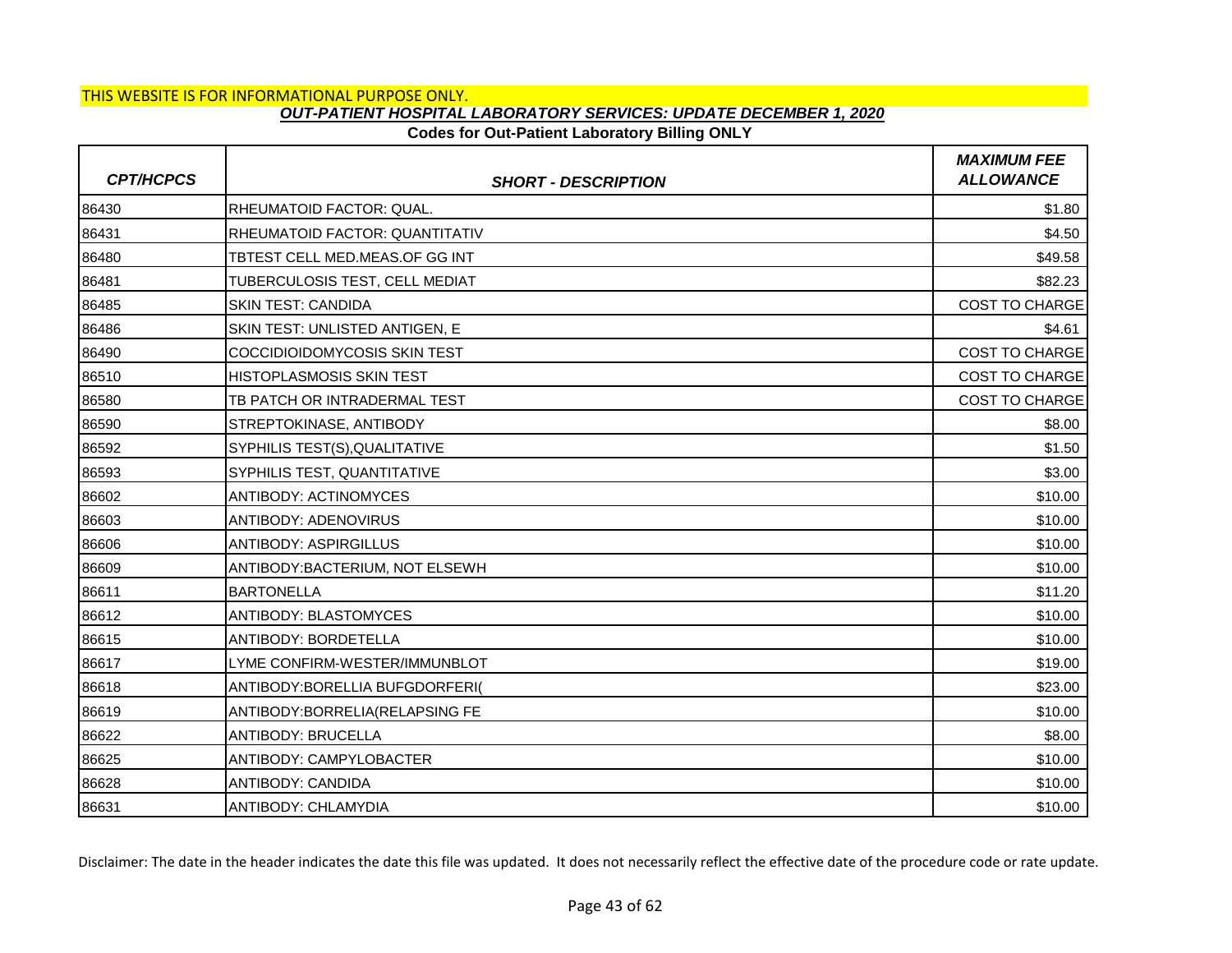# **Codes for Out-Patient Laboratory Billing ONLY**

| <b>CPT/HCPCS</b> | <b>SHORT - DESCRIPTION</b>             | <b>MAXIMUM FEE</b><br><b>ALLOWANCE</b> |
|------------------|----------------------------------------|----------------------------------------|
| 86632            | ANTIBODY: CHLAMYDIA, 1GM               | \$15.00                                |
| 86635            | <b>ANTIBODY: COCCIDIOIDES</b>          | \$10.00                                |
| 86638            | ANTIBODY: COXIELLA BRUNETII Q F        | \$12.50                                |
| 86641            | ANTIBODY: CRYPTOCOCCUS                 | \$12.50                                |
| 86644            | ANTIBODY: CYTOMEGALOVIRUS (CMV         | \$12.00                                |
| 86645            | ANTIBODY: (CMV), IGM                   | \$12.00                                |
| 86648            | <b>ANTIBODY: DIPTHERIA</b>             | \$18.00                                |
| 86651            | ANTIBODY:ENCEPHALITIS, CAL.LACR        | \$12.00                                |
| 86652            | ANTIBODY: ENCEPHALITIS. EAST. EQ       | \$12.00                                |
| 86653            | ANTIBODY: ENCEPHALITIS, ST. LOUI       | \$12.00                                |
| 86654            | ANTIBODY: ENCEPHALITIS, WEST. EQ       | \$12.00                                |
| 86658            | ANTIBODY: ENTEROVIRUS (EG, COXSA       | \$12.00                                |
| 86663            | ANTIBODY: EB VIRUS, EA                 | \$12.00                                |
| 86664            | ANTIBODY: EB VIRUS, EBNA               | \$16.70                                |
| 86665            | ANTIBODY: EB VIRUS, VCA                | \$19.80                                |
| 86666            | <b>EHRLICHIA</b>                       | \$11.20                                |
| 86668            | ANTIBODY:FRANCISELLA TULARENSI         | \$12.00                                |
| 86671            | ANTIBODY:FUNGUS, NOT ELSEWHERE         | \$15.00                                |
| 86674            | ANTIBODY: GIARDIA LAMBLIA              | <b>COST TO CHARGE</b>                  |
| 86677            | ANTIBODY: HELICOBACTER PYLORI          | \$12.00                                |
| 86682            | <b>ANTIBODY:HELMINTH, NOT ELSEWHER</b> | \$12.00                                |
| 86684            | <b>ANTIBODY:HEMOPHILUS INFLUENZA</b>   | \$15.00                                |
| 86687            | HTLV I ANTI DET IMMUNOASSAY            | \$9.23                                 |
| 86688            | <b>ANTIBODY: HTLV-II</b>               | \$13.00                                |
| 86689            | HTLV I ANTI DECT CONFIRM TEST          | \$21.20                                |
| 86692            | ANTIBODY: HEPATITIS, DELTA AGENT       | \$20.00                                |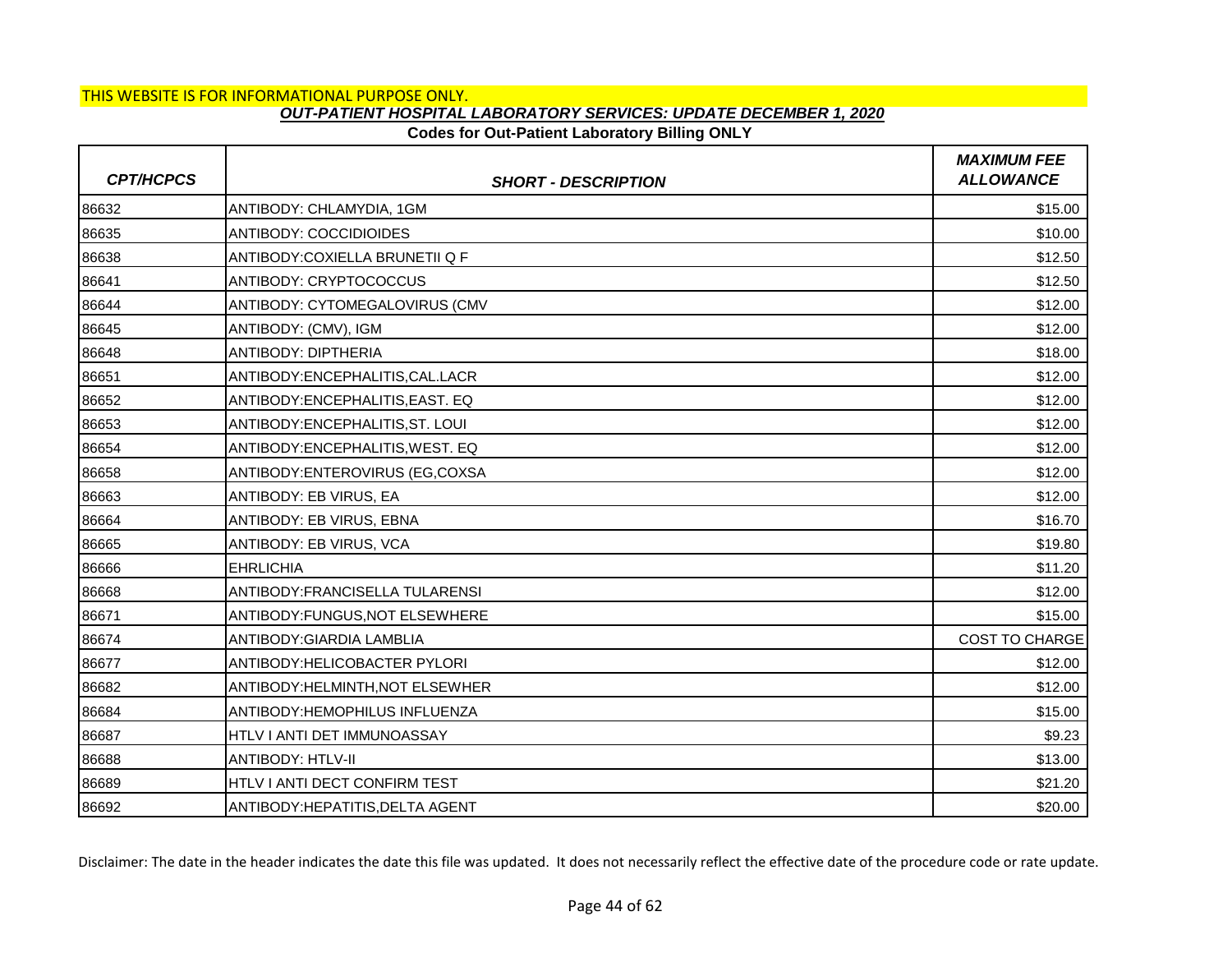# **Codes for Out-Patient Laboratory Billing ONLY**

| <b>CPT/HCPCS</b> | <b>SHORT - DESCRIPTION</b>            | <b>MAXIMUM FEE</b><br><b>ALLOWANCE</b> |
|------------------|---------------------------------------|----------------------------------------|
| 86694            | ANTIBODY:HERPES SIMPLEX, NON-SP       | \$12.80                                |
| 86695            | ANTIBODY: HERPES SIMPLEX, TYPE        | \$12.80                                |
| 86696            | <b>HERPES SIMPLEX TYPE 2</b>          | \$21.40                                |
| 86698            | ANTIBODY: HISTOPLASMA                 | \$15.00                                |
| 86701            | <b>ANTIBODY: HIV-1</b>                | \$12.00                                |
| 86702            | <b>ANTIBODY: HIV-2</b>                | \$13.00                                |
| 86703            | ANTIBODY:HIV-1&2, SINGLE ASSAY        | \$18.00                                |
| 86704            | HEPATITIS B CORE(HBC-AB):IGG A        | \$15.00                                |
| 86705            | <b>HEPATITUS B CORE ANTIBODY IGM</b>  | \$12.60                                |
| 86706            | <b>HEPATITUS B SURFACE HBS-AB</b>     | \$12.00                                |
| 86707            | HEPATITUS BE ANTIBODY (HBE-AB)        | \$12.00                                |
| 86708            | <b>HEPITITUS A ANTIBODY (HAAB):IG</b> | \$12.00                                |
| 86709            | HEPATITIS B SURFACE ANTIBODY H        | \$12.60                                |
| 86710            | <b>ANTIBODY: INFLUENZA VIRUS</b>      | \$12.00                                |
| 86711            | ANTIBODY: JC (JOHN CUNNINGHAM)        | \$13.51                                |
| 86713            | ANITBODY: LEGIONELLA                  | \$20.00                                |
| 86717            | ANTIBODY:LEISHMANIA                   | <b>COST TO CHARGE</b>                  |
| 86720            | ANITBODY:LEPTOSPIRA                   | \$15.00                                |
| 86723            | ANTIBODY: LITERIA MONOCYTOGENE        | \$15.00                                |
| 86727            | ANTIBODY:LYMPHOCYTIC CHORIOMEN        | \$15.00                                |
| 86732            | ANTIBODY:MUCORMYCORSIS                | \$15.00                                |
| 86735            | <b>ANTIBODY: MUMPS</b>                | \$15.00                                |
| 86738            | ANTIBODY: MICOPLASMA                  | \$12.00                                |
| 86741            | ANTIBODY:NEISSERIA MENINGITIDI        | \$12.00                                |
| 86744            | ANTIBODY:NOCARDIA                     | \$12.00                                |
| 86747            | <b>ANITBODY:PARVOVIRUS</b>            | \$12.00                                |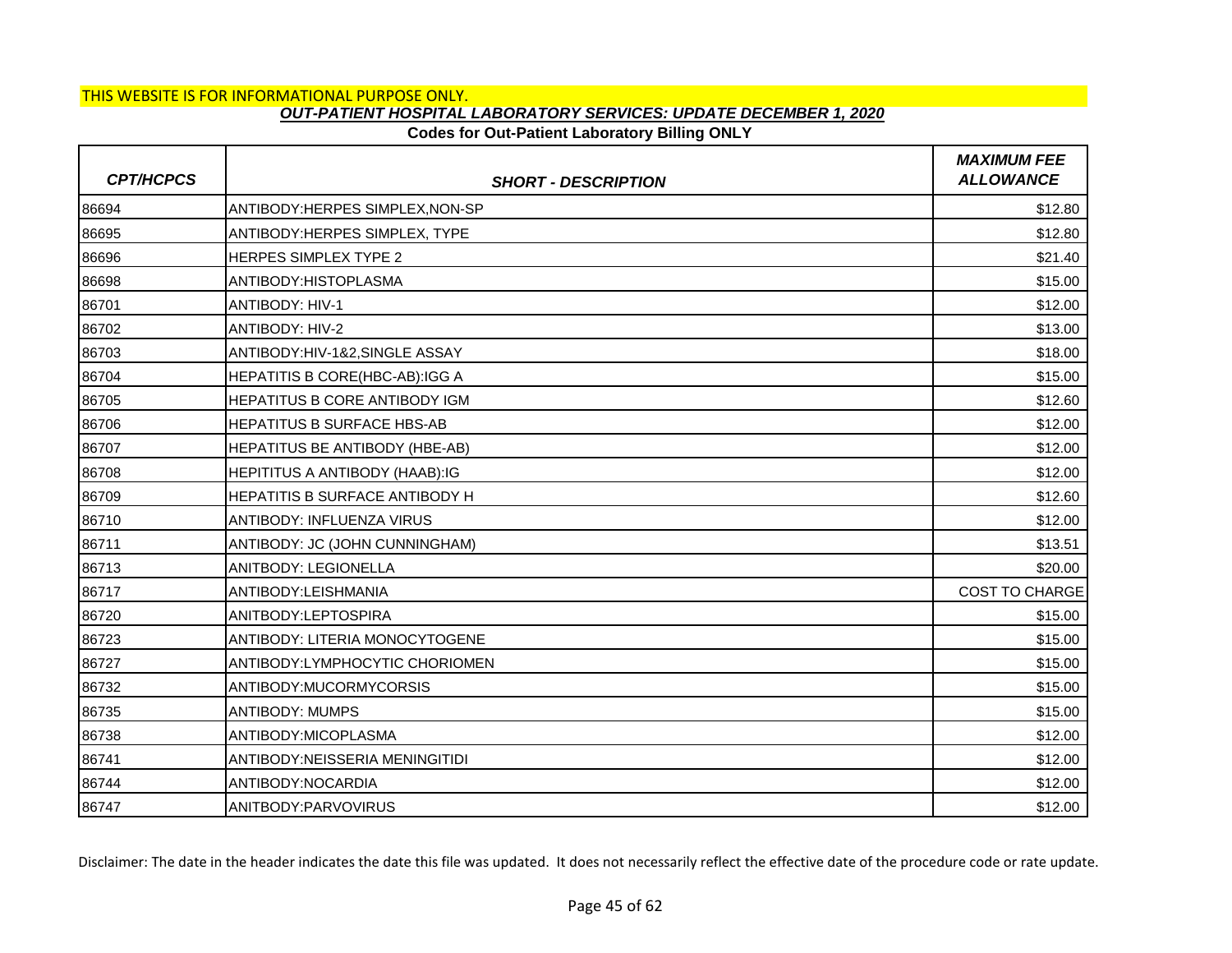## **Codes for Out-Patient Laboratory Billing ONLY**

| <b>CPT/HCPCS</b> | <b>SHORT - DESCRIPTION</b>            | <b>MAXIMUM FEE</b><br><b>ALLOWANCE</b> |
|------------------|---------------------------------------|----------------------------------------|
| 86750            | ANTIBODY: PLASMODIUM (MALARIA)        | \$12.00                                |
| 86753            | ANTIBODY: PROTOZOA, NOT ELSEWHER      | \$12.00                                |
| 86756            | ANTIBODY:RESPIRATORY SYNSYTIAL        | \$12.00                                |
| 86757            | <b>RICKETTSIA</b>                     | \$21.40                                |
| 86759            | <b>ANTIBODY: ROTAVIRUS</b>            | \$12.00                                |
| 86762            | <b>ANTIBODY: RUBELLA</b>              | \$12.00                                |
| 86765            | <b>ANTIBODY: RUBEOLA</b>              | \$10.00                                |
| 86768            | <b>ANTIBODY: SALMONELLA</b>           | \$12.00                                |
| 86769            | <b>ANTIBODY: SEVERE ACUTE RESPIRA</b> | \$42.13                                |
| 86771            | <b>ANTIBODY: SHIGELLA</b>             | \$12.00                                |
| 86774            | ANTIBODY:TETANUS                      | \$5.40                                 |
| 86777            | <b>ANTIBODY: TOXOPLASMA</b>           | \$12.00                                |
| 86778            | ANTIBODY:TOXOPLASMA,IGM               | \$15.00                                |
| 86780            | <b>ANTIBODY: TREPONEMA PALLIDUM</b>   | \$10.59                                |
| 86784            | ANTIBODY: TRICHINELLA                 | \$8.00                                 |
| 86787            | ANTIBODY:VARICELLA-ZOSTER             | \$12.60                                |
| 86788            | ANTIBODY: WEST NILE VIRUS, IGM        | \$13.48                                |
| 86789            | <b>ANTIBODY: WEST NILE VIRUS</b>      | \$11.51                                |
| 86790            | ANTIBODY: VIRUS, NOT ELSEWHERE        | <b>COST TO CHARGE</b>                  |
| 86793            | ANITBODY: YERSINIA                    | \$8.00                                 |
| 86794            | ANALYSIS FOR ANTIBODY TO ZIKA         | \$13.48                                |
| 86800            | THYROGLOBULIN ANTIBODY, RIA           | \$13.00                                |
| 86803            | <b>HEPATITUS C ANTIBODY</b>           | \$19.00                                |
| 86804            | <b>HEPATITUS C ANTI CONFIRM.IMMON</b> | \$20.00                                |
| 86805            | LYMPHOCYTOTOXICITY ASSAY CROSS        | \$22.00                                |
| 86806            | LYMPHOCYTOTOXICITY ASSAY C TIT        | \$22.00                                |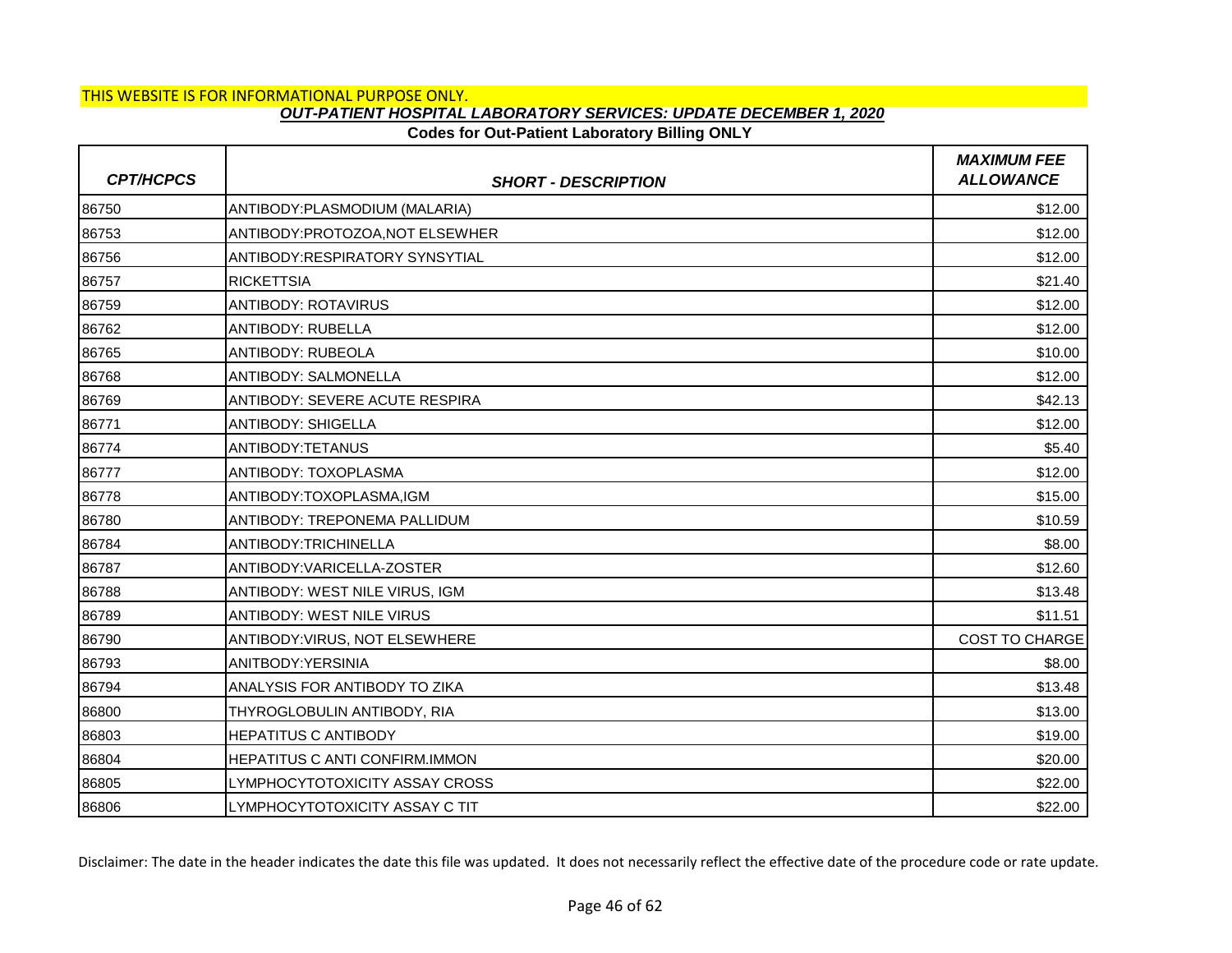# **Codes for Out-Patient Laboratory Billing ONLY**

| <b>CPT/HCPCS</b> | <b>SHORT - DESCRIPTION</b>            | <b>MAXIMUM FEE</b><br><b>ALLOWANCE</b> |
|------------------|---------------------------------------|----------------------------------------|
| 86807            | SERUM SCR CYTOTOXIC % REACTIVE        | \$54.00                                |
| 86808            | QUICK METHOD CYTOXIC % ANTI-P         | \$39.00                                |
| 86812            | <b>TISSUE TYPING:</b>                 | \$12.60                                |
| 86813            | <b>TISSUE TYPING:</b>                 | \$19.00                                |
| 86816            | <b>TISSUE TYPING:</b>                 | \$19.00                                |
| 86817            | <b>TISSUE TYPING:</b>                 | \$19.00                                |
| 86821            | <b>TISSUE TYPING:</b>                 | \$68.00                                |
| 86825            | HUMAN LEUKOCYTE ANTIGEN (HLA)         | \$88.14                                |
| 86826            | HUMAN LEUKOCYTE ANTIGEN (HLA)         | \$30.34                                |
| 86828            | ANTIBODY TO HUMAN LEUKOCYTE AN        | \$43.19                                |
| 86829            | ANTIBODY TO HUMAN LEUKOCYTE AN        | \$32.57                                |
| 86830            | ANTIBODY TO HUMAN LEUKOCYTE AN        | \$76.42                                |
| 86831            | ANTIBODY TO HUMAN LEUKOCYTE AN        | \$65.50                                |
| 86832            | ANTIBODY TO HUMAN LEUKOCYTE AN        | \$132.86                               |
| 86833            | ANTIBODY TO HUMAN LEUKOCYTE AN        | \$120.79                               |
| 86834            | ANTIBODY TO HUMAN LEUKOCYTE AN        | \$286.05                               |
| 86835            | ANTIBODY TO HUMAN LEUKOCYTE AN        | \$258.37                               |
| 86849            | UNLISTED IMMUNOLOGY PROCEDURE         | <b>COST TO CHARGE</b>                  |
| 86850            | ANTIBODY SCREEN, RBC, EACH SERUM      | <b>COST TO CHARGE</b>                  |
| 86860            | ANTIBODY ELUTION (RBC), EACH E        | <b>COST TO CHARGE</b>                  |
| 86870            | ANTIBODY IDENT. RBC ANT. EACH         | <b>COST TO CHARGE</b>                  |
| 86880            | <b>ANTIHUMAN GLOBULIN TEST:DIRECT</b> | \$5.00                                 |
| 86885            | COOMBS TEST:IND.QUAL.EACH ANTI        | \$6.80                                 |
| 86886            | ANTIHUMAN GLOBULIN TEST I DIRE        | \$5.00                                 |
| 86890            | AUTLOGOUS BLOOD OR COMPONENT,C        | \$75.00                                |
| 86891            | AUTOLOGOUS BLOOD: INTRA. OR POS       | \$75.00                                |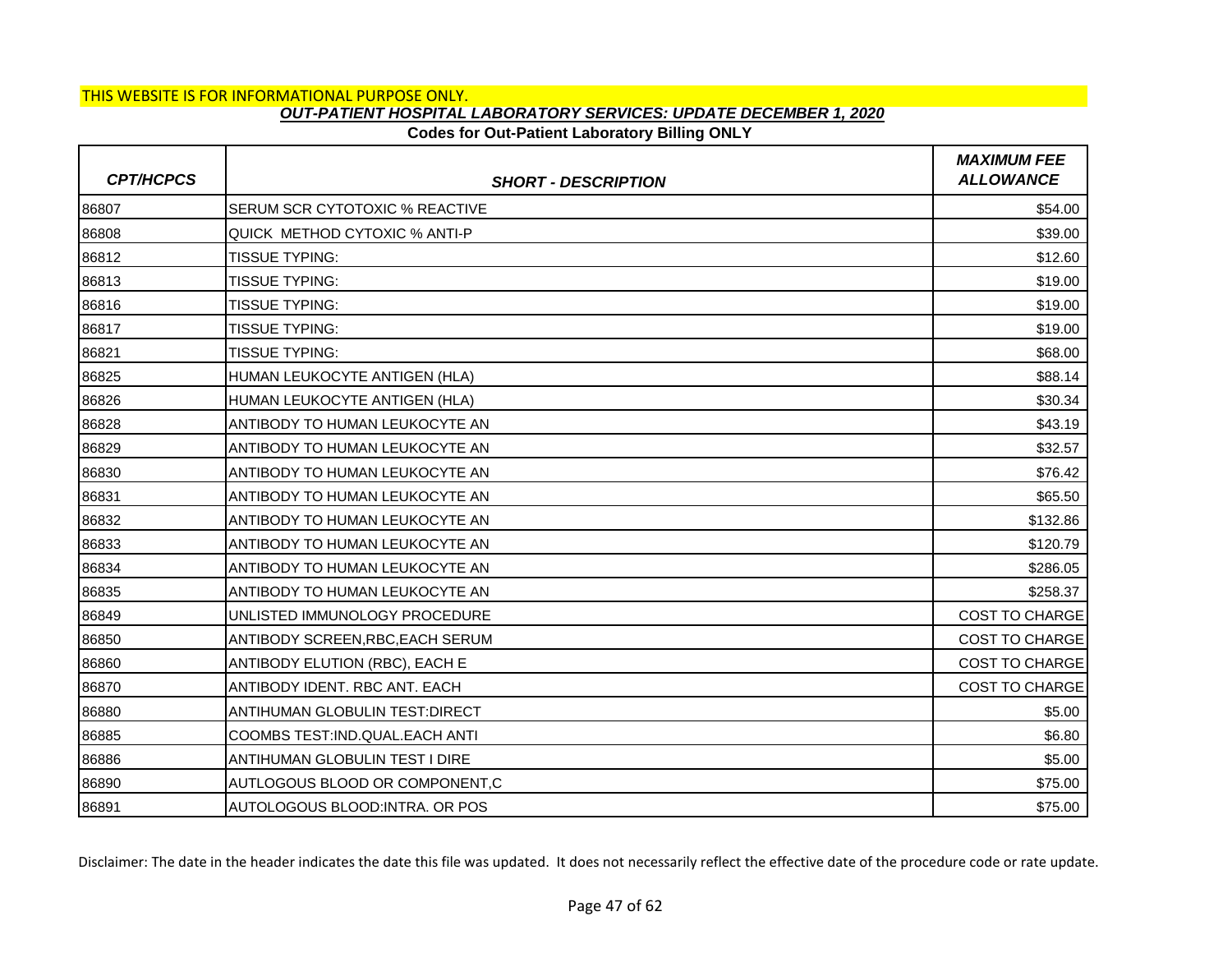## **Codes for Out-Patient Laboratory Billing ONLY**

| <b>CPT/HCPCS</b> | <b>SHORT - DESCRIPTION</b>              | <b>MAXIMUM FEE</b><br><b>ALLOWANCE</b> |
|------------------|-----------------------------------------|----------------------------------------|
| 86900            | <b>BLOOD TYPING' ABO</b>                | <b>COST TO CHARGE</b>                  |
| 86901            | BLOOD TYPING: RH (D)                    | COST TO CHARGE                         |
| 86902            | <b>BLOOD TYPING: ANTIGEN TESTING</b>    | \$4.18                                 |
| 86904            | BLOOD TYPING: ANT. SCR. COMP. UNIT      | <b>COST TO CHARGE</b>                  |
| 86905            | BLOOD TYPING, RBC ANT. OTHER THA        | \$3.00                                 |
| 86906            | <b>BLOOD TYPING, RH PHENOTYPING, CO</b> | \$2.00                                 |
| 86910            | BLOOD TYPING, PAT. TEST. ABO, RH &      | \$12.60                                |
| 86911            | BLOOD TYPING PATERNITY(EACH AD          | \$5.00                                 |
| 86920            | COMP.TEST EACH.IMM.SPIN TECHNI          | <b>COST TO CHARGE</b>                  |
| 86921            | COMP.TEST EACH.INCUBATION TECH          | <b>COST TO CHARGE</b>                  |
| 86922            | COMP.TEST EACH, ANTIGLOBULIN TE         | COST TO CHARGE                         |
| 86923            | <b>COMPATIBILITY TEST EACH UNIT E</b>   | \$12.00                                |
| 86927            | FRESH FROZEN PLASMA, THAWING, E         | <b>COST TO CHARGE</b>                  |
| 86930            | FROZEN BLOOD, PREP. FOR FREEZING        | COST TO CHARGE                         |
| 86931            | FROZEN BLOOD, PREP. FREEZ.& THA         | <b>COST TO CHARGE</b>                  |
| 86932            | FROZEN BLOOD, PREP. W. FREEZ& THAW      | COST TO CHARGE                         |
| 86940            | HEMOLYSINS & AGGLUTININS, AUTO,         | \$9.50                                 |
| 86941            | HEM.& AGGL.AUTO, SCREEN, EACH: IN       | \$12.50                                |
| 86945            | <b>IRRADIATION BLOOD PRODUCT, EACH</b>  | <b>COST TO CHARGE</b>                  |
| 86950            | LEUKOCYTE TRANSFUSION                   | <b>COST TO CHARGE</b>                  |
| 86960            | <b>VOLUME REDUCTION BLOOD:PLALELE</b>   | \$25.00                                |
| 86965            | POOLING PLALELETS OR OTHER BLO          | <b>COST TO CHARGE</b>                  |
| 86970            | PRET. RBC'S USE RBC ANT. DET.           | <b>COST TO CHARGE</b>                  |
| 86971            | PRET.RBC'S USE RBC INC.ENZYMES          | <b>COST TO CHARGE</b>                  |
| 86972            | PRET.RBC'S USE RBC DENSITY GRA          | <b>COST TO CHARGE</b>                  |
| 86975            | PRET.SERUM USE RBC, INC. DRUGS          | <b>COST TO CHARGE</b>                  |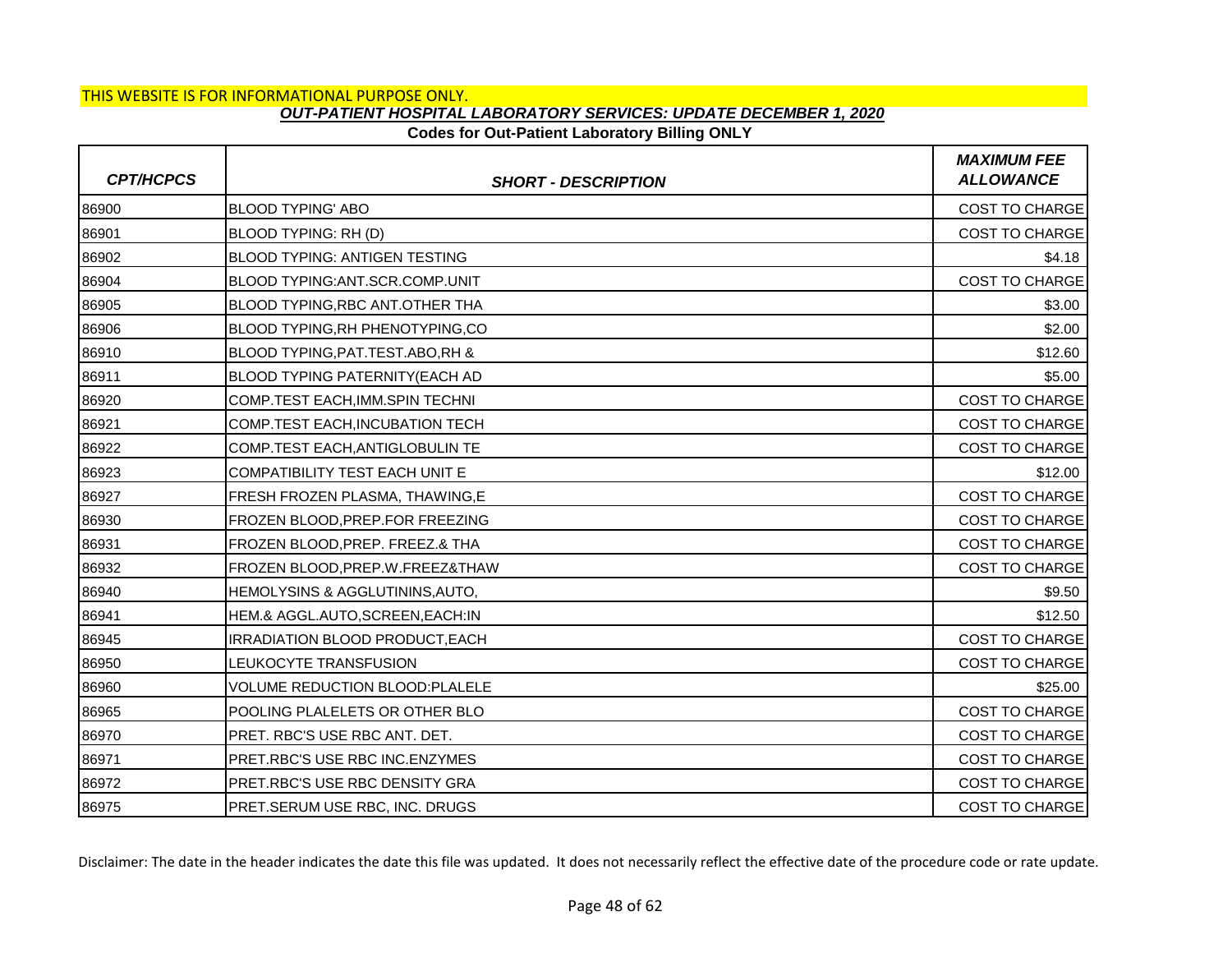## **Codes for Out-Patient Laboratory Billing ONLY**

| <b>CPT/HCPCS</b> | <b>SHORT - DESCRIPTION</b>            | <b>MAXIMUM FEE</b><br><b>ALLOWANCE</b> |
|------------------|---------------------------------------|----------------------------------------|
| 86976            | PRET.SERUM USE RBC:BY DILUTION        | <b>COST TO CHARGE</b>                  |
| 86977            | PRET.SERUM USE RBC:INC. WITH I        | <b>COST TO CHARGE</b>                  |
| 86978            | PRET.SERUM USE RBC:DIF.RED CEL        | <b>COST TO CHARGE</b>                  |
| 86985            | SPLITTING BLOOD OR PRODUCTS.EA        | <b>COST TO CHARGE</b>                  |
| 86999            | UNLISTED TRANSF. PROCEDURE            | <b>COST TO CHARGE</b>                  |
| 87003            | SMALL ANIMAL INOCULATION              | \$15.00                                |
| 87015            | SPECIMEN CONCENTRATION                | \$5.10                                 |
| 87040            | BLOOD CULTURE FOR BACTERIA            | \$9.00                                 |
| 87045            | STOOL CULTURE FOR BACTERIA            | \$9.00                                 |
| 87046            | STOOL ADD PATH ISOLATION AND P        | \$3.00                                 |
| 87070            | CULTURE SPECIMEN, BACTERIA            | \$9.00                                 |
| 87071            | <b>QUANTITATIVE, AEROBIC ISOLATES</b> | \$6.00                                 |
| 87073            | QUANT, ANEROBIC W ISOL ANY SOUR       | \$6.00                                 |
| 87075            | CULTURE SPECIMEN, BACTERIA            | \$9.00                                 |
| 87076            | <b>BACTERIA IDENTIFICATION</b>        | \$6.00                                 |
| 87077            | AEROBIC ISOLATE CULTURE EACH I        | \$9.00                                 |
| 87081            | <b>BACTERIA CULTURE SCREEN</b>        | \$9.00                                 |
| 87084            | PRESUM PATHOG CUL SCR: W/COLONY       | \$3.00                                 |
| 87086            | URINE CULTURE, COLONY COUNT           | \$6.00                                 |
| 87088            | URINE BACTERIA CULTURE                | \$2.70                                 |
| 87101            | <b>SKIN FUNGUS CULTURE</b>            | \$8.00                                 |
| 87102            | <b>FUNGUS ISOLATION CULTURE</b>       | \$8.00                                 |
| 87103            | CULTURE, FUNGI, ISOLATION BLOOD       | \$8.00                                 |
| 87106            | <b>FUNGUS IDENTIFICATION</b>          | \$8.00                                 |
| 87107            | <b>CULTURE MOLD</b>                   | \$11.42                                |
| 87109            | <b>MYCOPLASMA CULTURE</b>             | \$14.00                                |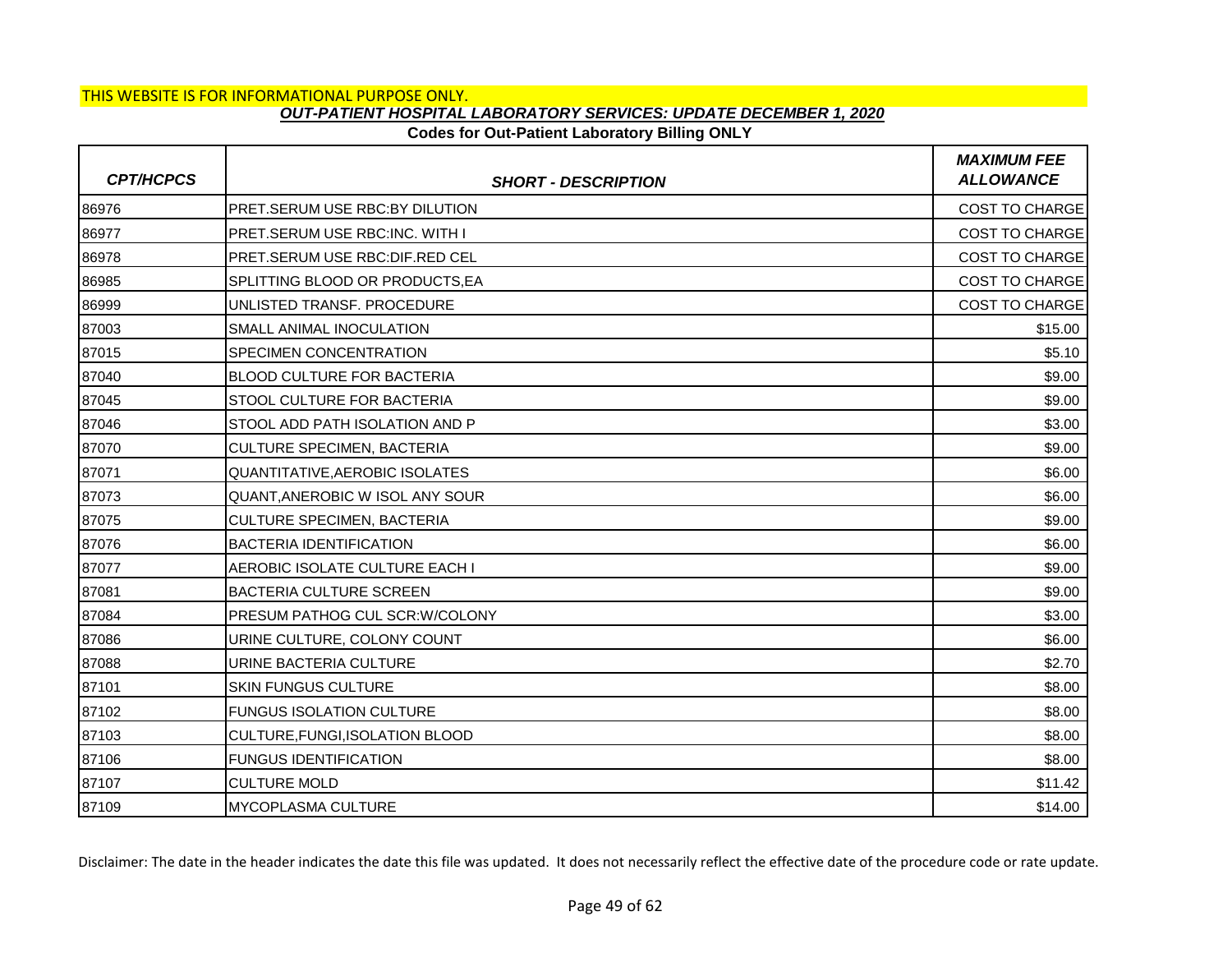# **Codes for Out-Patient Laboratory Billing ONLY**

| <b>CPT/HCPCS</b> | <b>SHORT - DESCRIPTION</b>            | <b>MAXIMUM FEE</b><br><b>ALLOWANCE</b> |
|------------------|---------------------------------------|----------------------------------------|
| 87110            | CULTURE, CHLAMYDIA                    | \$15.00                                |
| 87116            | <b>MYCOBACTERIA CULTURE</b>           | \$6.00                                 |
| 87118            | IMYCOBACTERIA IDENTIFICATION          | \$12.00                                |
| 87140            | <b>CULTURE TYPING, FLUORESCENT</b>    | \$3.00                                 |
| 87143            | CULTURE TYPING, GLC METHOD            | \$3.00                                 |
| 87147            | CULTURE TYPING, SEROLOGIC             | \$3.00                                 |
| 87149            | <b>IDENTIFICATION BY NUCLEIC ACID</b> | \$22.00                                |
| 87150            | CULTURE, TYPING: ID BY NUCLEIC        | \$28.07                                |
| 87152            | <b>IDENTIFICATION BY PULSE FIELD</b>  | \$5.79                                 |
| 87153            | CULTURE, TYPING: ID BY NUCLEIC        | \$92.29                                |
| 87158            | CULTURE TYPING, ADDED METHOD          | \$3.00                                 |
| 87164            | DARK FIELD EXAMINATION                | \$6.00                                 |
| 87166            | DARK FIELD EXAMINATION                | \$6.00                                 |
| 87168            | MACROSOPIC EXAM ARTHROPOD             | \$4.72                                 |
| 87169            | IMACROSCOPIC EXAM:PARASITE            | \$4.72                                 |
| 87172            | PINWORM EXAM(EG CELLOPHANE TAP        | \$4.72                                 |
| 87176            | <b>ENDOTOXIN, BACTERIAL</b>           | \$6.40                                 |
| 87177            | OVA AND PARASITES SMEARS              | \$5.10                                 |
| 87181            | ANTIBIOTIC SENSITIVITY, EACH          | \$5.80                                 |
| 87184            | <b>ANTIBIOTIC SENSITIVITY, EACH</b>   | \$9.00                                 |
| 87185            | <b>ENZYME MICREOBE SUSCEPTIBLE</b>    | \$5.25                                 |
| 87186            | <b>ANTIBIOTIC SENSITIVITY, MIC</b>    | \$11.00                                |
| 87187            | SUSCEPTIBILITY STUD MICRODIL E        | \$13.00                                |
| 87188            | <b>ANTIBIOTIC SENSITIVITY, EACH</b>   | \$6.00                                 |
| 87190            | TB ANTIBIOTIC SENSITIVITY             | \$0.78                                 |
| 87197            | <b>SERUM BACTERICIDAL TITER</b>       | \$15.00                                |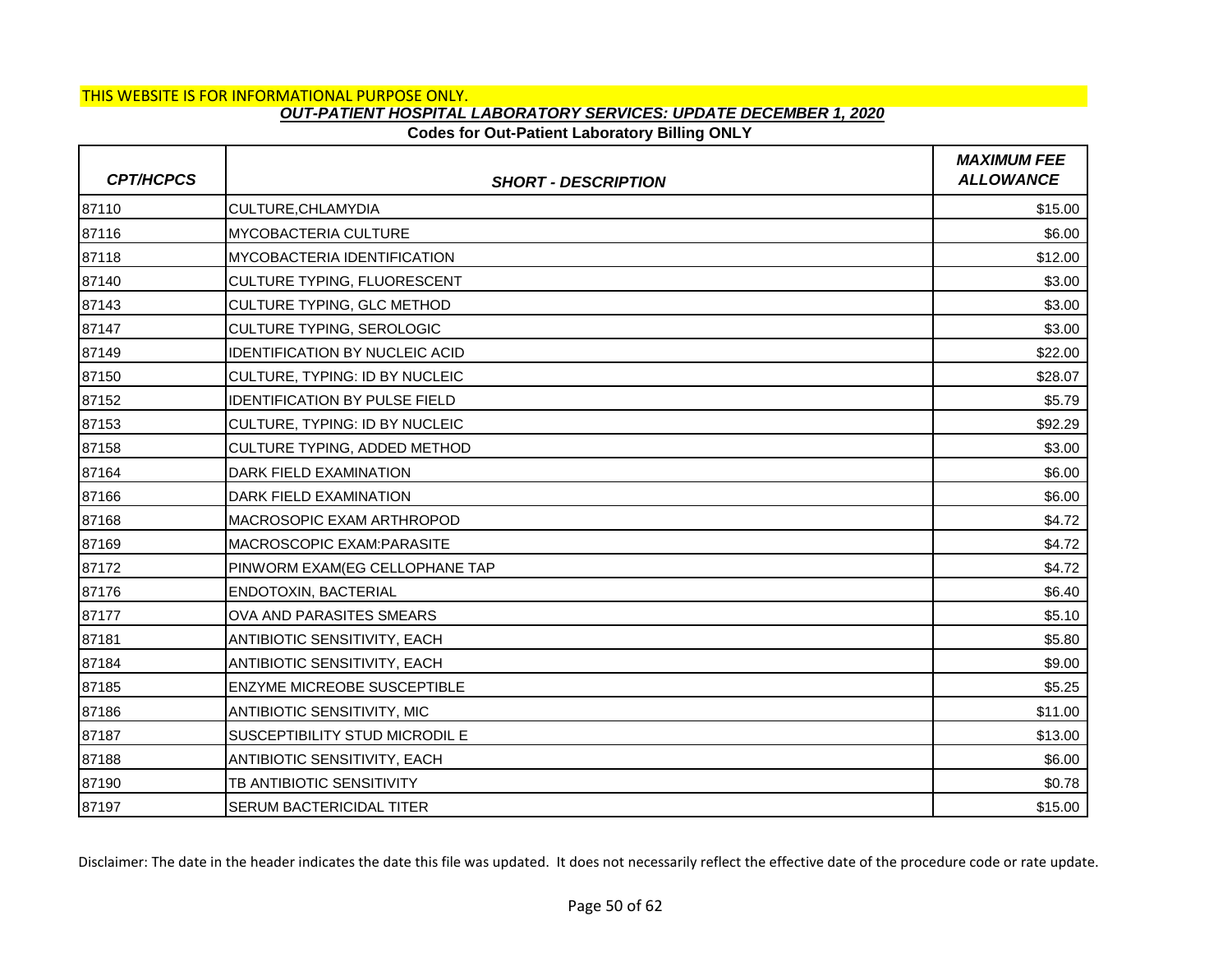# **Codes for Out-Patient Laboratory Billing ONLY**

| <b>CPT/HCPCS</b> | <b>SHORT - DESCRIPTION</b>           | <b>MAXIMUM FEE</b><br><b>ALLOWANCE</b> |
|------------------|--------------------------------------|----------------------------------------|
| 87205            | SMEAR, STAIN & INTERPRET, ROUT       | \$4.20                                 |
| 87206            | SMEAR, STAIN & INTERPRET             | \$4.20                                 |
| 87207            | SMEAR, STAIN & INTERPRET, SPEC       | \$3.00                                 |
| 87209            | SMEAR PRIM.SOURCE COMPLEX SP.        | \$14.38                                |
| 87210            | SMEAR, STAIN & INTERPRET, WET        | \$2.40                                 |
| 87220            | <b>TISSUE EXAMINATION FOR FUNGI</b>  | \$2.40                                 |
| 87230            | TOXIN/ANTITOXIN ASSAY.TISSUE C       | \$27.00                                |
| 87250            | <b>VIRUS INOCULATION FOR TEST</b>    | \$25.50                                |
| 87252            | VIRUS ID:TISSUE CULT.INOCULATI       | \$29.50                                |
| 87253            | VIRUS ID:TISS CULT,ADD STDY,@        | \$6.00                                 |
| 87254            | VIRUS ISOLATION: SHELL VIAL EAC      | \$5.41                                 |
| 87255            | <b>VIRUS ISOLATION:ID-NON IMMUNO</b> | \$30.00                                |
| 87260            | INFECTIOUSAGENT ANTIGEN: ADENOV      | \$10.00                                |
| 87265            | <b>BORDETELLA PERTUSSIS</b>          | \$10.00                                |
| 87267            | INFECT:AG:ANTIGEN:ENTERO:VIRUS       | \$10.00                                |
| 87269            | GIARDIA/INF AG ANTIGEN IMMUNO        | \$10.00                                |
| 87270            | CHLAMYDIA TRACHOMATIS                | \$10.00                                |
| 87271            | INFECT:AG:ANTI:CYTOMEGLOVIRUS        | \$10.00                                |
| 87272            | <b>CRYPTOSPORIDUM GIARDIA</b>        | \$12.00                                |
| 87273            | <b>HERPES SIMPLEX 2 AG</b>           | \$12.18                                |
| 87274            | <b>HERPES SIMPLEX VIRUS</b>          | \$12.80                                |
| 87275            | <b>INFLUENZA B VIRUS</b>             | \$12.18                                |
| 87276            | <b>INFLUENZA A VIRUS</b>             | \$12.00                                |
| 87278            | LEGIONELLA PNEUMOPHILA               | \$15.00                                |
| 87279            | PARAINFLUENZA, AG, IF                | \$12.18                                |
| 87280            | <b>RESPIRATORY SYNCYTIAL VIRUS</b>   | \$12.00                                |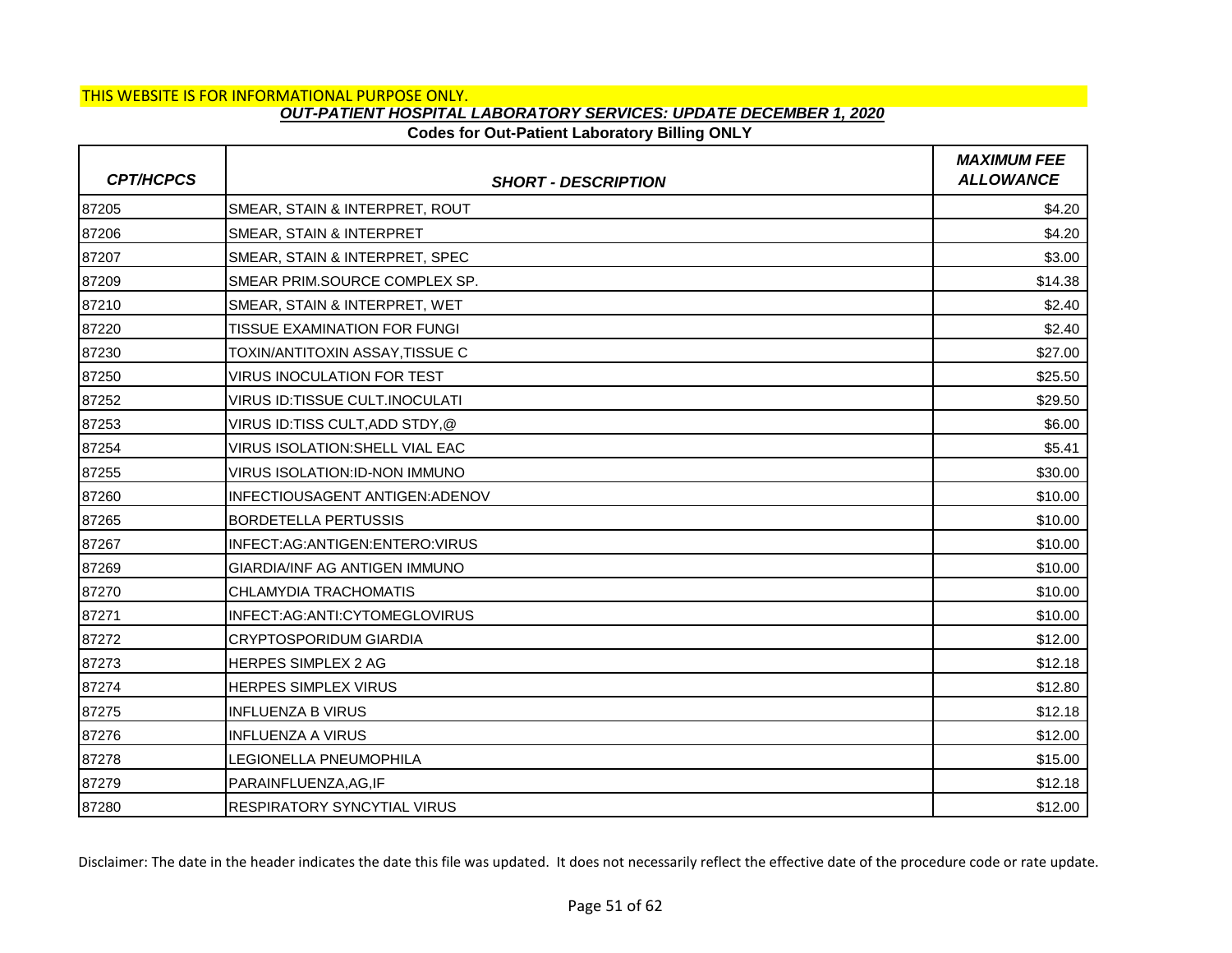# **Codes for Out-Patient Laboratory Billing ONLY**

| <b>CPT/HCPCS</b> | <b>SHORT - DESCRIPTION</b>            | <b>MAXIMUM FEE</b><br><b>ALLOWANCE</b> |
|------------------|---------------------------------------|----------------------------------------|
| 87281            | PNEUMOCYSTIS CARINI                   | \$12.18                                |
| 87283            | <b>RUBEOLA</b>                        | \$12.18                                |
| 87285            | <b>TREPONEMA PALLIDUM</b>             | \$12.00                                |
| 87290            | VARICELLA ZOSTER VIRUS                | \$12.60                                |
| 87299            | <b>INFECTIOUS AGENT ANTIGEN BY FL</b> | \$12.00                                |
| 87300            | AG DETECTION POLYVAL EACH             | \$6.00                                 |
| 87301            | <b>INFECT.ANTIGEN ADENOVIRUS ENTE</b> | \$12.00                                |
| 87305            | <b>INFECTIOUS AGENT ANTIGEN DETEC</b> | \$9.58                                 |
| 87320            | CHLAMYDIA TRACHOMATIS                 | \$12.50                                |
| 87324            | <b>CLOSTRIDIUM DIFFICILE TOXIN A</b>  | \$12.50                                |
| 87327            | CRPTOCOCCUS NEOFORMANS                | \$12.18                                |
| 87328            | CRYPTOSPORIDUM/GIARDIA                | \$12.50                                |
| 87329            | <b>GIARDIA/INFEC AG ANTIGEN ENZYM</b> | \$12.00                                |
| 87332            | <b>CYTOMEGALOVIRUS</b>                | \$12.00                                |
| 87335            | <b>ESCHERICHIA COLI</b>               | \$12.00                                |
| 87336            | ENTAMOEBA HISTOLYTICA DISPAR G        | \$12.18                                |
| 87337            | ENTAMOEBA HISTOLYTICA GROUP           | \$12.18                                |
| 87338            | <b>IFECT AGENT ANT:HELI PYLORI:ST</b> | <b>COST TO CHARGE</b>                  |
| 87339            | <b>HELICOBACTER PYLORI</b>            | \$12.18                                |
| 87340            | HEPATITIS B SURFACE ANTIGEN HB        | \$14.00                                |
| 87341            | <b>HEPATITIS B SURFACE ANTIGEN HB</b> | \$11.42                                |
| 87350            | <b>HEPATITUS BE ANTIGEN HBEAG</b>     | \$14.00                                |
| 87380            | <b>HEPATITIS DELTA AGENT</b>          | \$20.00                                |
| 87385            | <b>HISTOPLASMA CAPSULATUM</b>         | \$15.00                                |
| 87389            | <b>INFECTIOUS AGENT ANTIGEN DETEC</b> | \$19.26                                |
| 87390            | $HIV-1$                               | \$15.00                                |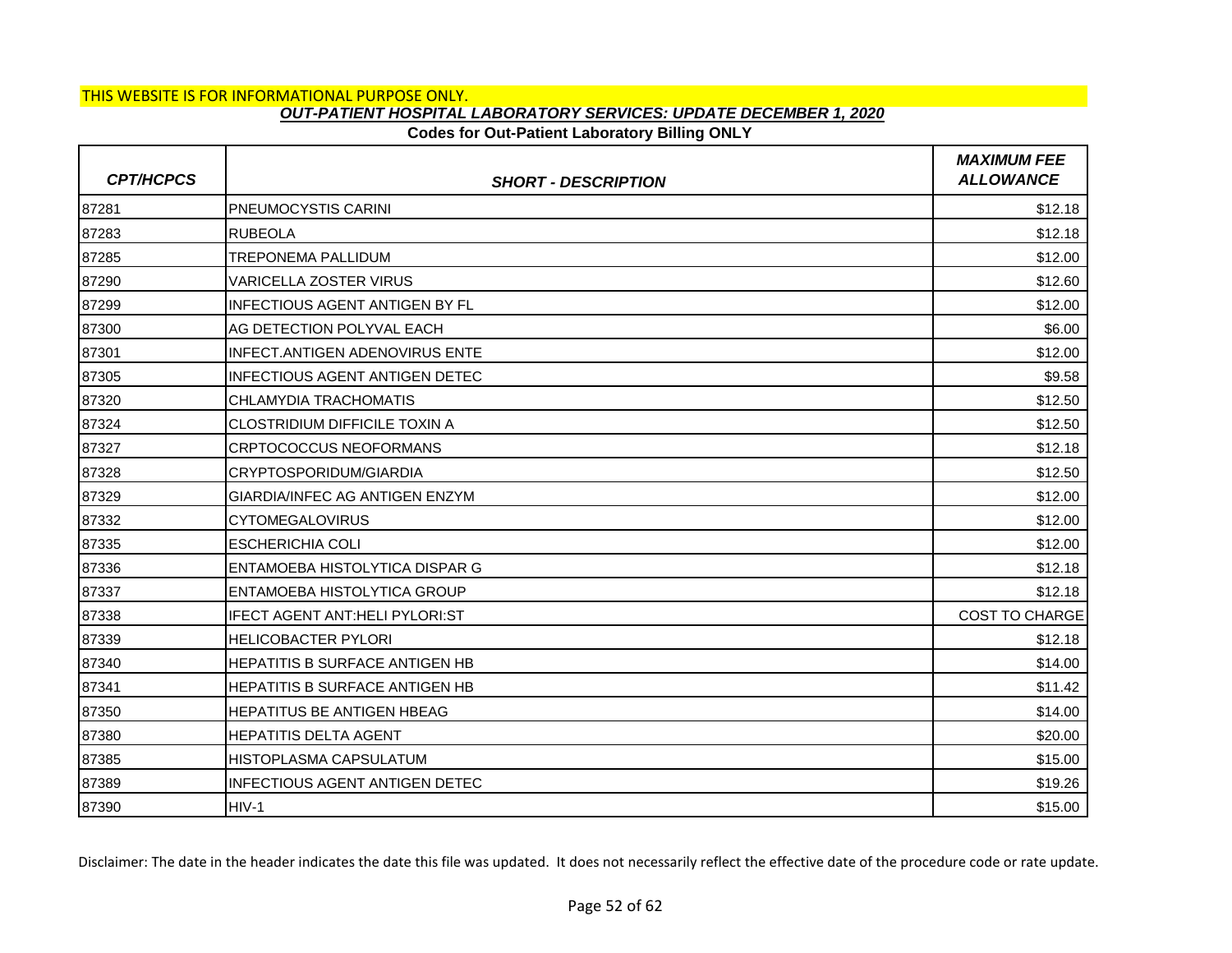# **Codes for Out-Patient Laboratory Billing ONLY**

| <b>CPT/HCPCS</b> | <b>SHORT - DESCRIPTION</b>            | <b>MAXIMUM FEE</b><br><b>ALLOWANCE</b> |
|------------------|---------------------------------------|----------------------------------------|
| 87391            | $HIV-2$                               | \$15.00                                |
| 87400            | INFLUENZA ALB, AG, EIA EACH           | \$6.00                                 |
| 87420            | <b>RESPIRATORY SYNCYTIAL VIRUS</b>    | \$12.00                                |
| 87425            | <b>ROTAVIRUS</b>                      | \$12.00                                |
| 87426            | <b>INFECTIOUS AGENT ANTIGEN DETEC</b> | \$45.23                                |
| 87427            | SHIGA-LIKE TOXIN AG.EIA               | \$12.18                                |
| 87428            | <b>INFECTIOUS AGENT DETECTION BY</b>  | \$73.49                                |
| 87430            | STREPTOCOCCUS GROUP A                 | \$12.00                                |
| 87449            | INF.AGENT ANTINOTOTHERWISE SPE        | \$12.00                                |
| 87450            | <b>INFECT AGENT ANTI NOSP SINGLE</b>  | \$10.00                                |
| 87451            | AG DETECT POLYVAL, EIA, MULT          | \$10.60                                |
| 87471            | QUINTANA AMPLIFIED PROBE TECH         | \$30.00                                |
| 87472            | <b>BARTONELLA QUANTIFICATION</b>      | \$20.00                                |
| 87475            | BORELIA BURGDORFERI NUCLEA ACI        | \$25.00                                |
| 87476            | BORRELIA BURGDORFERI NACID AMP        | \$38.00                                |
| 87480            | CANDIDA SPECIES DIRECT PROBE N        | \$25.00                                |
| 87481            | CANDIDA SPECIES AMPLIFIED             | \$38.00                                |
| 87482            | CANDIDA SPECIES QUANTITATIVE          | \$20.00                                |
| 87483            | TEST FOR DETECTING NUCLEIC ACI        | \$333.42                               |
| 87485            | CHLAMYDIA PNEUMONIAE DIRECT PR        | \$25.00                                |
| 87486            | CHLAMYDIA PNEUMONIAE DIRECT PR        | \$38.00                                |
| 87487            | <b>CLAMYDIA PNEUMONIAE QUANTIFICA</b> | \$20.00                                |
| 87490            | CHLAMYDIA TRACHOMATIS DIRECT P        | \$20.00                                |
| 87491            | CHLAMYDIA TRACHOMATIS AMPLIFIE        | \$38.00                                |
| 87492            | CHLAMYDIA TRACHOMATIS QUANTIFA        | \$20.00                                |
| 87493            | <b>INFECTIOUS AGENT DETECTION BY</b>  | \$29.82                                |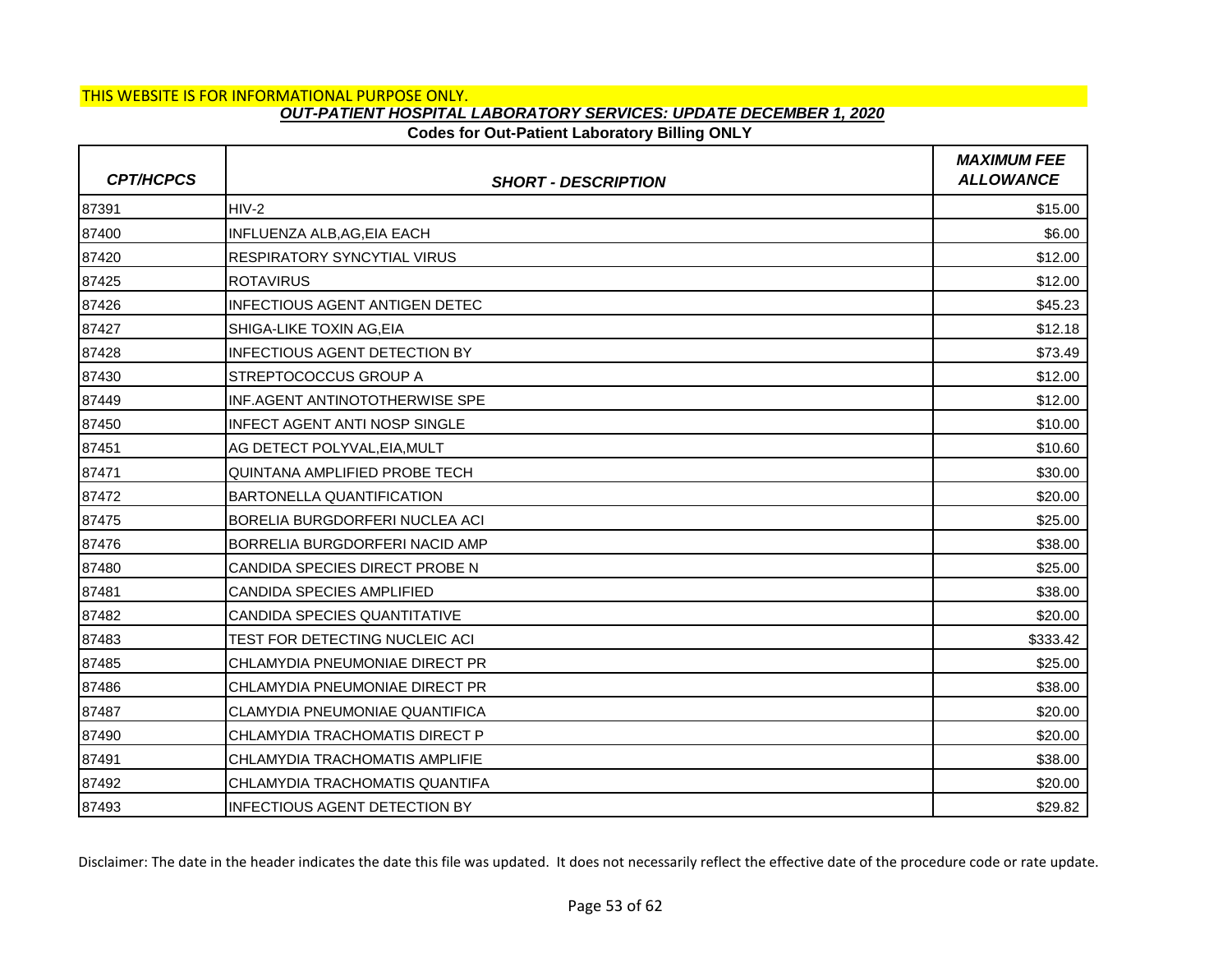# **Codes for Out-Patient Laboratory Billing ONLY**

| <b>CPT/HCPCS</b> | <b>SHORT - DESCRIPTION</b>             | <b>MAXIMUM FEE</b><br><b>ALLOWANCE</b> |
|------------------|----------------------------------------|----------------------------------------|
| 87495            | <b>CYTOMEGALOVIRUS DIRECT PROBE</b>    | \$25.00                                |
| 87496            | CYTOMEGALOVIRUS AMPLIFIED PROB         | \$38.00                                |
| 87497            | CYTOMEGALOVIRUS QUANTIFICATION         | \$20.00                                |
| 87498            | INFECTIOUS AGENT DETECTION BY          | \$28.07                                |
| 87500            | <b>INFECTIOUS AGENT DETECTION BY</b>   | \$28.07                                |
| 87501            | INFECTIOUS AGENT DETECTION BY          | \$41.05                                |
| 87502            | INFECTIOUS AGENT DETECTION BY          | \$76.64                                |
| 87503            | <b>INFECTIOUS AGENT DETECTION BY</b>   | \$22.79                                |
| 87505            | <b>IDETECTION TEST FOR DIGESTIVE T</b> | \$102.63                               |
| 87506            | DETECTION TEST FOR DIGESTIVE T         | \$210.39                               |
| 87507            | <b>DETECTION TEST FOR DIGESTIVE T</b>  | \$333.42                               |
| 87510            | <b>GARDNERELLA VAGINALIS DIRECT P</b>  | \$25.00                                |
| 87511            | GARDNERELLA VAGINALIS AMPLIFIE         | \$28.00                                |
| 87512            | <b>GARDNERELLA VAGINALIS QUANTIFI</b>  | \$20.00                                |
| 87516            | IHEPATITUS B VIRUS AMPLIFIED           | \$38.00                                |
| 87517            | HEPATITUS B VIRUS QUANTIFICATI         | \$20.00                                |
| 87520            | <b>HEPATITUS C DIRECR</b>              | \$25.00                                |
| 87521            | IHEPATITIS C AMPLIFIED PROBE           | \$38.00                                |
| 87522            | <b>HEPATITUS C QUANTITATIVE</b>        | \$20.00                                |
| 87525            | <b>HEPATITIS G DIRECT PROBE</b>        | \$25.00                                |
| 87526            | <b>HEPATITIS G AMPLIFIED</b>           | \$38.00                                |
| 87527            | <b>HEPATIITS G QUANTIFICATION</b>      | \$20.00                                |
| 87528            | HERPES SIMPLEX VIRUS DIRECT PR         | \$25.00                                |
| 87529            | <b>HERPES SIMPLEX VIRUS AMPLIFIED</b>  | \$38.00                                |
| 87530            | HERPES SIMPLEX QUANTIFICATION          | \$20.00                                |
| 87531            | <b>HERPES VIRUS-6-DIRECT PROBE</b>     | \$25.00                                |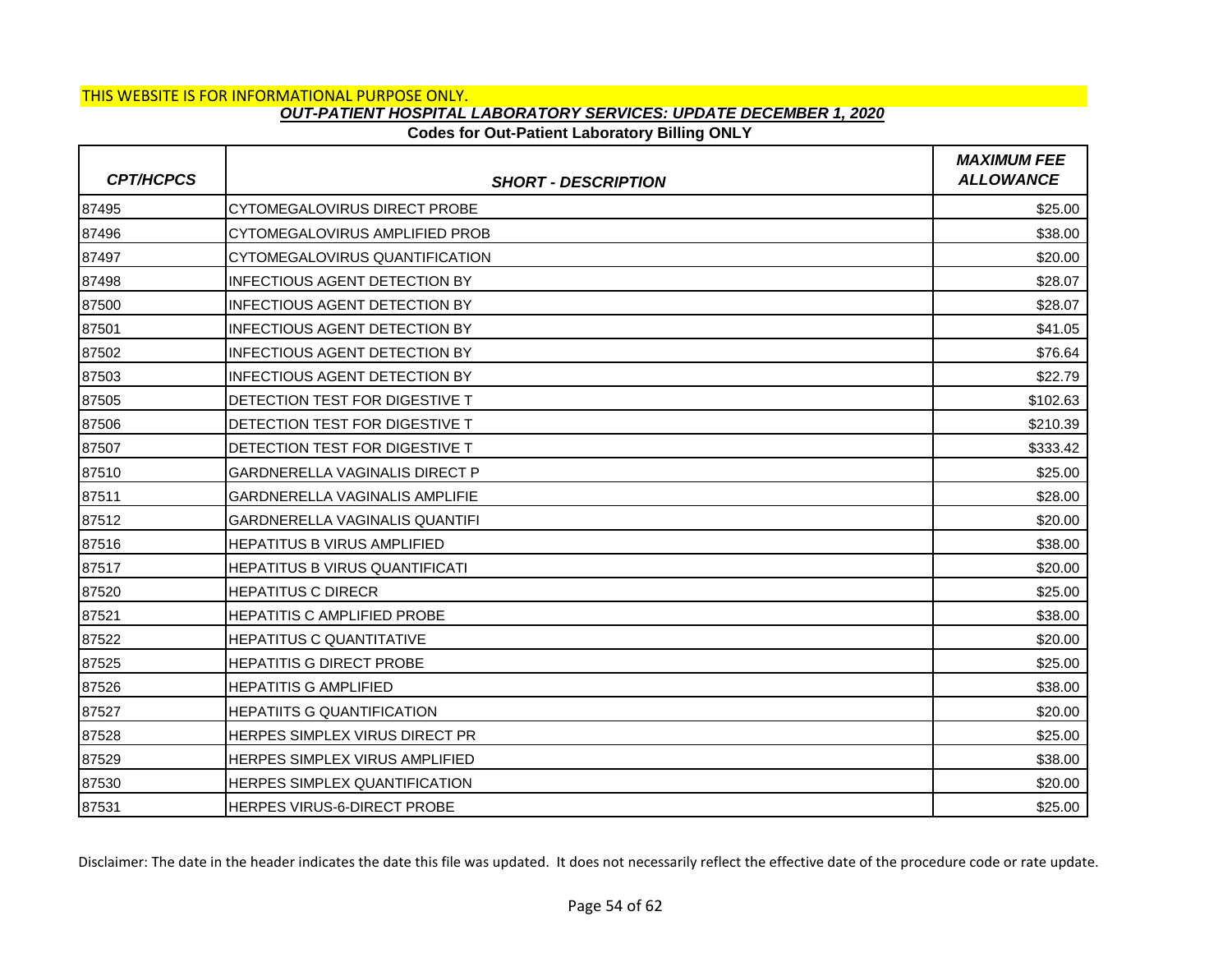## **Codes for Out-Patient Laboratory Billing ONLY**

| <b>CPT/HCPCS</b> | <b>SHORT - DESCRIPTION</b>            | <b>MAXIMUM FEE</b><br><b>ALLOWANCE</b> |
|------------------|---------------------------------------|----------------------------------------|
| 87532            | <b>HERPES VIRUS-6-AMPLIFIED PROBE</b> | \$38.00                                |
| 87533            | HERPES VIRUS-6-QUANTIFICATION         | \$20.00                                |
| 87534            | <b>HIV-1 DIRECT PROBE</b>             | \$25.00                                |
| 87535            | <b>HIV-1-AMPLIFIED PROBE</b>          | \$38.00                                |
| 87536            | <b>HIV VIRAL LOAD TEST</b>            | \$92.87                                |
| 87537            | <b>HIV-2-DIRECT PROBE</b>             | \$25.00                                |
| 87538            | <b>HIV-2-AMPLIFIED PROBE</b>          | \$38.00                                |
| 87539            | HIV-2-QUANTIFICATION                  | \$20.00                                |
| 87540            | <b>LEGIONELLA PNEUMOPHILIA</b>        | \$25.00                                |
| 87541            | <b>LEGIONELLA PNEUMOPHILIA</b>        | \$38.00                                |
| 87542            | LEGIONELLA PNEUMOPHILA QUANTIF        | \$20.00                                |
| 87550            | <b>MYCOBACTERIA SPECIES DIRECT PR</b> | \$25.00                                |
| 87551            | MYCOBACTERIA SPECIES DIRECT PR        | \$38.00                                |
| 87552            | MYCOBACTERIA SPECIES QUANTIFIC        | \$20.00                                |
| 87555            | <b>MYCOBACTERIA TUBERCULOSIS DIRE</b> | \$25.00                                |
| 87556            | MYCOBACTERIA TUBERCULOLSIS AMP        | \$38.00                                |
| 87557            | MYCOBACTERIA TUBERCULOSIS QUAN        | \$20.00                                |
| 87560            | MYCOBACTERIA AVIUM INTRA. DIRE        | \$25.00                                |
| 87561            | MYCOBACTERIA AVIUM INTRA. AMPL        | \$38.00                                |
| 87562            | MYCOBACTERIA AVIUM INTRACELLUL        | \$20.00                                |
| 87563            | DETECTION OF MYCOPLASMA GENITA        | \$28.07                                |
| 87580            | MYCOPLASMA PNEUMONIA DIRECT PR        | \$25.00                                |
| 87581            | MYCOPLASMA PNEUMONIA AMPLIFIED        | \$38.00                                |
| 87582            | <b>MYCOPLASMA PNEUMONIA QUANTIFIE</b> | \$20.00                                |
| 87590            | NEISSERIA GONORRHOEAE DIRECT P        | \$25.00                                |
| 87591            | NEISSERIA GONORRHOEAE AMPLIFIE        | \$38.00                                |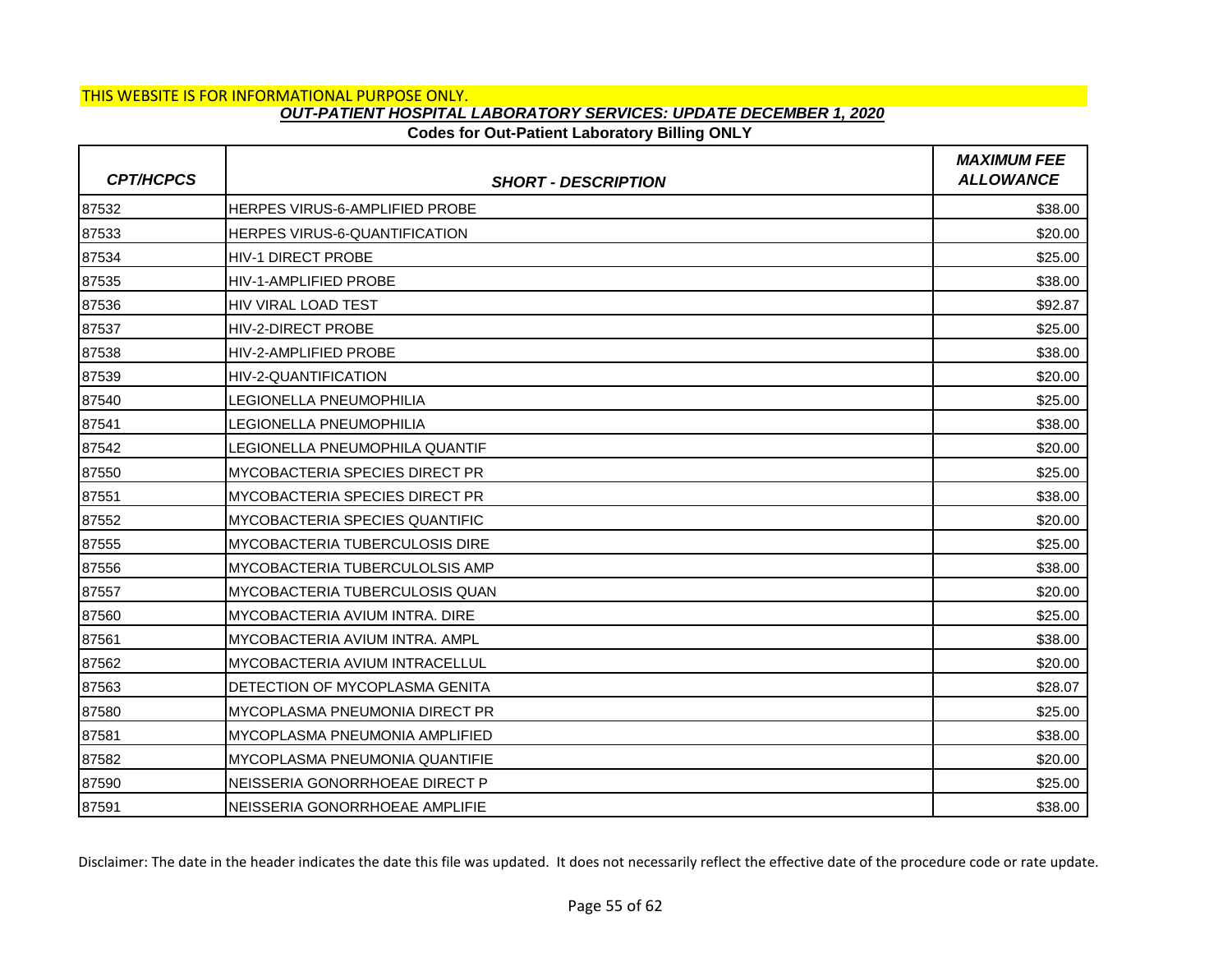## **Codes for Out-Patient Laboratory Billing ONLY**

| <b>CPT/HCPCS</b> | <b>SHORT - DESCRIPTION</b>            | <b>MAXIMUM FEE</b><br><b>ALLOWANCE</b> |
|------------------|---------------------------------------|----------------------------------------|
| 87592            | INEISSERIA GONORRHOEAE QUANTIFI       | \$20.00                                |
| 87623            | DETECTION TEST FOR HUMAN PAPIL        | \$28.07                                |
| 87624            | DETECTION TEST FOR HUMAN PAPIL        | \$28.07                                |
| 87625            | DETECTION TEST FOR HUMAN PAPIL        | \$32.44                                |
| 87631            | <b>INFECTIOUS AGENT DETECTION BY</b>  | \$114.10                               |
| 87632            | <b>INFECTIOUS AGENT DETECTION BY</b>  | \$174.45                               |
| 87633            | <b>INFECTIOUS AGENT DETECTION BY</b>  | \$333.42                               |
| 87634            | DETECTION TEST FOR RESPIRATORY        | \$56.16                                |
| 87635            | IADNA SARS-COV-2 COVID-19 AMPL        | \$51.33                                |
| 87636            | <b>SEVERE ACUTE RESPIRATORY SYNDR</b> | \$142.63                               |
| 87637            | <b>SEVERE ACUTE RESPIRATORY SYNDR</b> | \$142.63                               |
| 87640            | <b>INFECTIOUS AGENT DETECTION BY</b>  | \$28.07                                |
| 87641            | INFECTIOUS AGENT DETECTION BY         | \$28.07                                |
| 87650            | <b>STREOTOCOCCUS GROUP A DIRECT P</b> | \$25.00                                |
| 87651            | <b>STREPTOCOCCUS GROUP A AMPLIFIE</b> | \$38.00                                |
| 87652            | STREPTOCOCCUS GROUP A QUANTIFI        | \$20.00                                |
| 87653            | <b>INFECTIOUS AGENT DETECTION BY</b>  | \$28.07                                |
| 87660            | TRICHMONAS/VAG/DIRECT PROBE TE        | \$25.00                                |
| 87661            | <b>INFECTIOUS AGENT DETECTION BY</b>  | \$28.07                                |
| 87662            | DETECTION TEST FOR ZIKA VIRUS         | \$41.05                                |
| 87797            | IINFECTIOUS AGENT BY DNA NOT SP       | \$25.00                                |
| 87798            | <b>INFECTIOUS AGENT BY DNA SPECIF</b> | \$38.00                                |
| 87799            | <b>INFECTIOUS AGENT BY DNA NOT SP</b> | \$20.00                                |
| 87800            | DETECT ANGT MULT.DNA/RNA DIREC        | \$25.00                                |
| 87801            | DETECT AGNT MULT, DNA, AMPLIFIED      | \$38.00                                |
| 87802            | <b>INFECTIOUS AG ANTIGEN STREP B</b>  | \$12.17                                |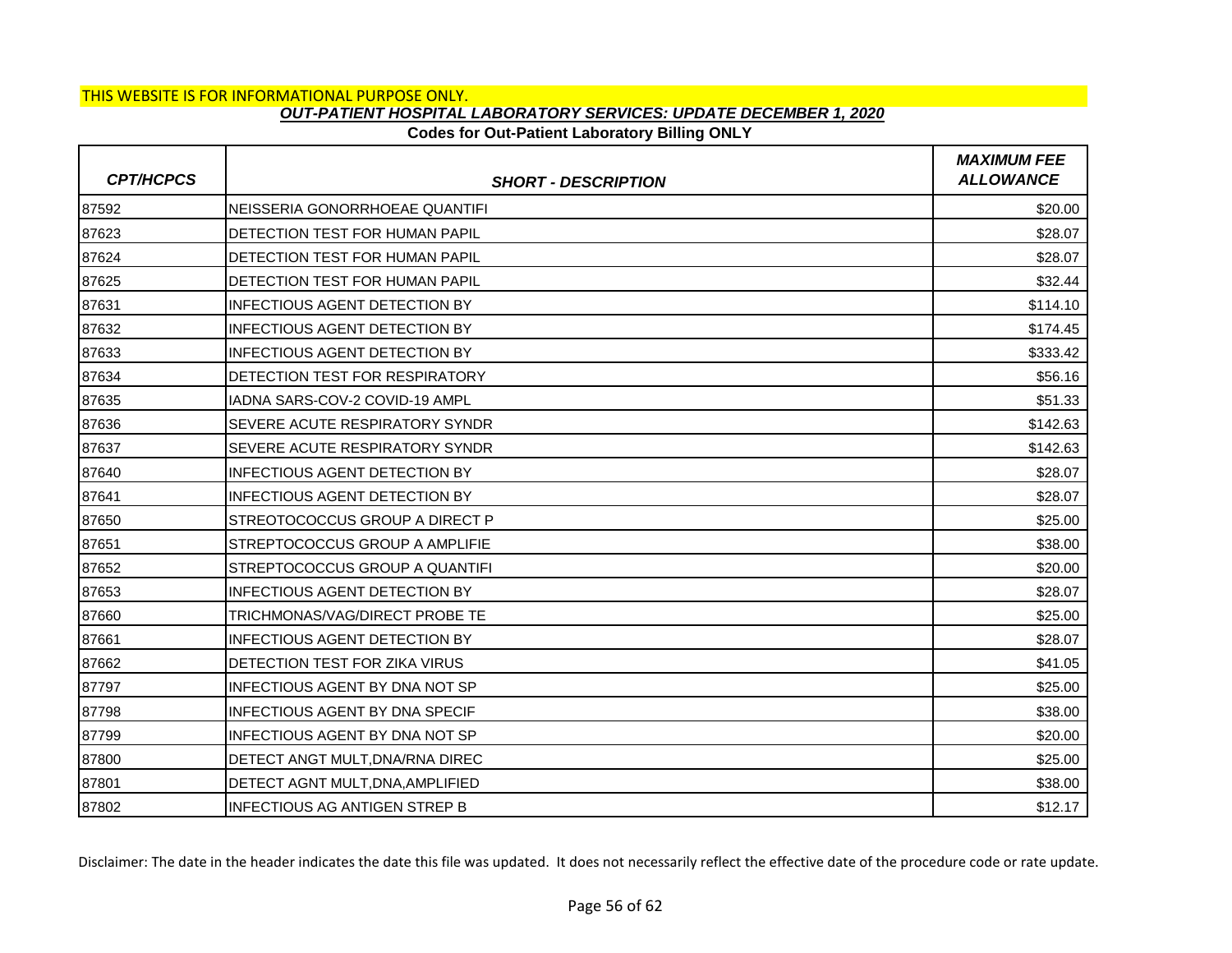### **Codes for Out-Patient Laboratory Billing ONLY**

| <b>CPT/HCPCS</b> | <b>SHORT - DESCRIPTION</b>            | <b>MAXIMUM FEE</b><br><b>ALLOWANCE</b> |
|------------------|---------------------------------------|----------------------------------------|
| 87803            | <b>INFECTIOUS AGENT ANTIGEN CLOST</b> | \$12.17                                |
| 87804            | <b>INFECTIOUS AG ANTIGEN INFLUENZ</b> | \$12.17                                |
| 87806            | <b>DETECTION TEST FOR HIV-1</b>       | \$26.42                                |
| 87807            | <b>INFECTIOUS AG ANTIGEN DET IMMU</b> | \$10.48                                |
| 87808            | <b>INFECTIOUS AGENT ANTIGEN DETEC</b> | \$12.02                                |
| 87809            | <b>INFECTIOUS AGENT ANTIGEN DETEC</b> | \$12.02                                |
| 87810            | INF.AGENT CHLAMYDIA IMMUNOASSA        | \$12.00                                |
| 87811            | SEVERE ACUTE RESPIRATORY SYNDR        | \$41.38                                |
| 87850            | NESSERIA GONORRHOEAE                  | \$12.00                                |
| 87880            | <b>STREP A</b>                        | \$12.00                                |
| 87899            | NOT OTHERWISE SP                      | \$12.00                                |
| 87900            | <b>INFECT AG. DRUG SUS PHENOTYPE</b>  | \$104.28                               |
| 87901            | <b>GENOTYPE</b>                       | \$287.75                               |
| 87902            | <b>INFECTIOUS AGENT GENOTYPE HEP</b>  | \$287.75                               |
| 87903            | PHENOTYPE (FIRST TEN DRUGS TES        | \$546.18                               |
| 87904            | PHENOTYPE EACH ADDITIONAL DRUG        | \$28.66                                |
| 87905            | INFECTIOUS AGENT ENZYMATIC ACT        | \$9.78                                 |
| 87906            | <b>INFECTIOUS AGENT GENOTYPE ANAL</b> | \$102.98                               |
| 87910            | INFECTIOUS AGENT GENOTYPE ANAL        | \$205.96                               |
| 87912            | INFECTIOUS AGENT GENOTYPE ANAL        | \$205.96                               |
| 87999            | UNLISTED MICROBIOLOGY PROCEDUR        | <b>COST TO CHARGE</b>                  |
| 88104            | <b>CYTOPATHOLOGY</b>                  | <b>COST TO CHARGE</b>                  |
| 88106            | <b>CYTOPATHOLOGY</b>                  | <b>COST TO CHARGE</b>                  |
| 88108            | CYTOPATHOLOGY, FLUIDS, WASHING        | <b>COST TO CHARGE</b>                  |
| 88112            | CYTOPATH/LIQUID BASE SLIDE PRE        | \$18.00                                |
| 88120            | CYTOPATHOLOGY, IN SITU HYBRIDI        | \$503.46                               |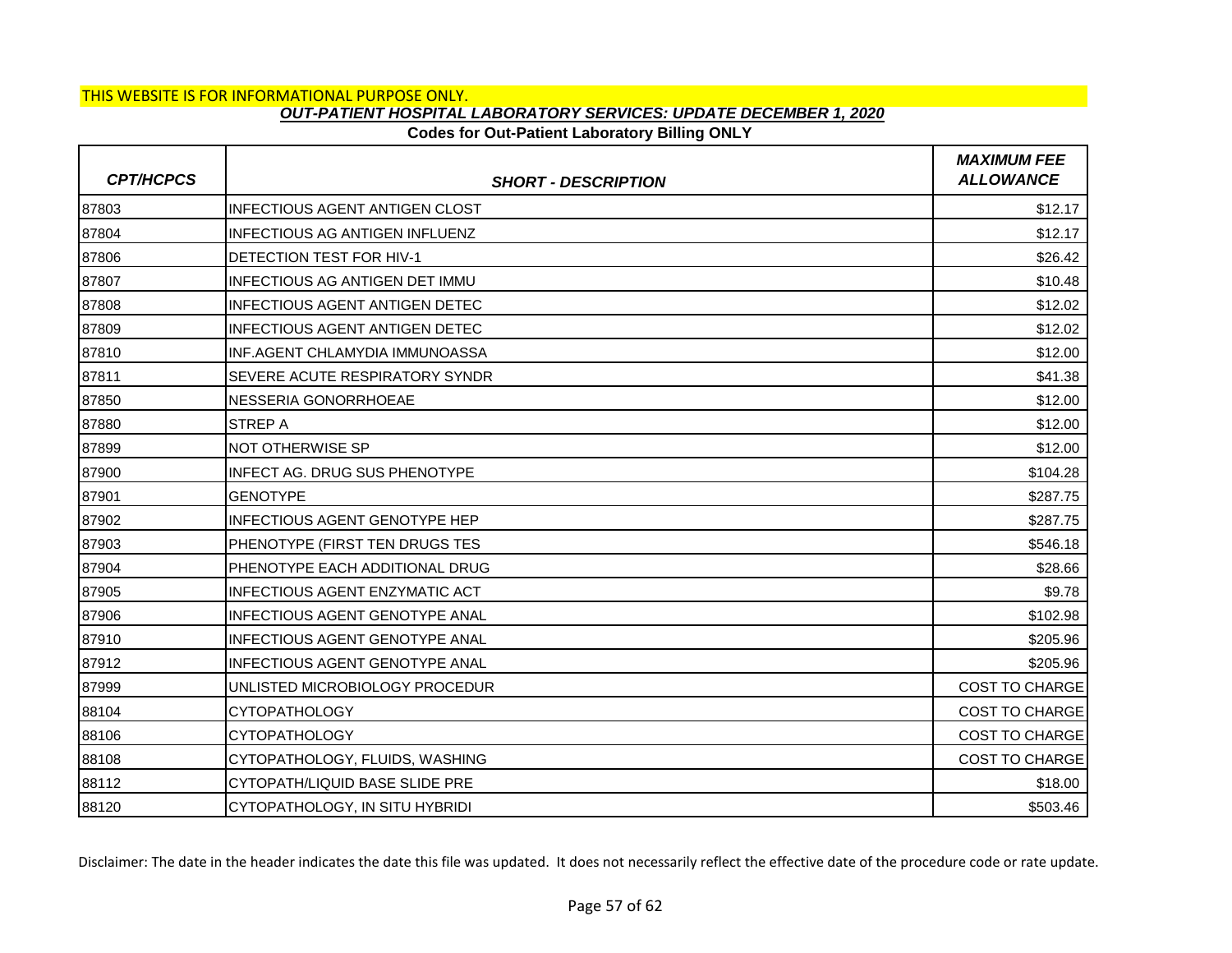## **Codes for Out-Patient Laboratory Billing ONLY**

| <b>CPT/HCPCS</b> | <b>SHORT - DESCRIPTION</b>            | <b>MAXIMUM FEE</b><br><b>ALLOWANCE</b> |
|------------------|---------------------------------------|----------------------------------------|
| 88121            | CYTOPATHOLOGY, IN SITU HYBRIDI        | \$384.54                               |
| 88125            | FORENSIC CYTOPATHOLOGY                | COST TO CHARGE                         |
| 88130            | <b>SEX CHROMATIN IDENTIFICATION</b>   | \$9.65                                 |
| 88140            | <b>SEX CHROMATIN IDENTIFICATION</b>   | \$4.20                                 |
| 88141            | CYTOPATH.CERVICAL AND VAGINAL         | \$6.00                                 |
| 88142            | CYTOPATH.CERVICAL/VAGINAL PROF        | \$18.00                                |
| 88143            | CYTOPATH/C/VAG T/LAYER C/RESCR        | \$18.00                                |
| 88147            | CYTO/PATH C/VAG AUTOMATED PHYS        | \$13.48                                |
| 88148            | CYTO/PATH C/VAG AUTO RESCREENI        | \$13.48                                |
| 88150            | CYTOPATHOLOGY, PAP SMEAR              | \$6.00                                 |
| 88152            | CYTOPATH CERVICAL VAGINAL MANU        | \$6.00                                 |
| 88153            | CYTO/PATH, SLIDES C/V RESCREEN        | \$6.00                                 |
| 88155            | CYTOPATH, (PAP): W/DEF.HORMONAL       | \$6.00                                 |
| 88160            | <b>CYTOPATHOLOGY</b>                  | COST TO CHARGE                         |
| 88161            | CYTOPATH:PREP,SCREEN,INTER            | <b>COST TO CHARGE</b>                  |
| 88162            | CYTOPATH: EXT.STUDY, +5 SLIDES        | COST TO CHARGE                         |
| 88164            | CYTOPATH SLIDES C/VAG BETHESDA        | \$6.00                                 |
| 88165            | CYTOPATH SLIDES C/VAG BETHESDA        | \$6.00                                 |
| 88166            | CYTOPATH TBS SYS C/VAG AUTO           | \$6.00                                 |
| 88167            | CYTOPATH TBS C/VAG SELECT             | \$6.00                                 |
| 88172            | IMMEDIATE EVAL/ASPIRATE, SPEC A       | <b>COST TO CHARGE</b>                  |
| 88173            | FINE NEEDLE ASPIRATE: INTERP/         | COST TO CHARGE                         |
| 88174            | CYTOPATH: ANYREPORT SYS AUTO TH       | \$23.50                                |
| 88175            | CYTOW/SER:BY, AUTO, THIN LAYER P      | \$28.50                                |
| 88177            | CYTOPATHOLOGY, EVALUATION OF F        | \$24.86                                |
| 88182            | <b>FLOW CYTOMETRY EACH CELL SURFA</b> | \$64.98                                |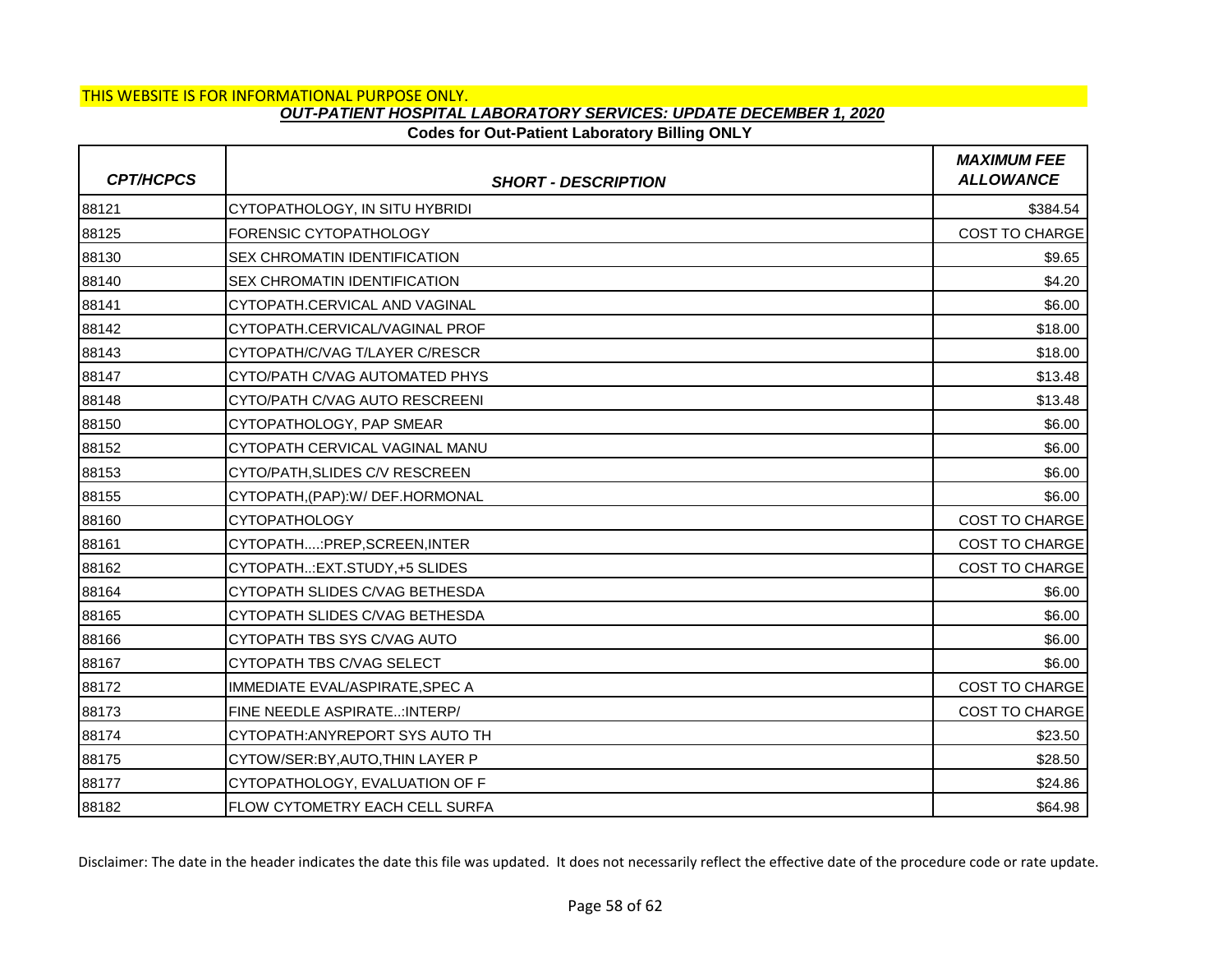## **Codes for Out-Patient Laboratory Billing ONLY**

| <b>CPT/HCPCS</b> | <b>SHORT - DESCRIPTION</b>             | <b>MAXIMUM FEE</b><br><b>ALLOWANCE</b> |
|------------------|----------------------------------------|----------------------------------------|
| 88184            | <b>FLOW.CYTOMETRY-CELL FIRST MARK</b>  | \$58.58                                |
| 88185            | FLOW CYTOMETRY-CELL SURFACE TC         | \$19.25                                |
| 88187            | <b>FLOW CYTOMETRY, INTREP:2-8 MARK</b> | \$31.53                                |
| 88188            | FLOW-CYTOMETRY INTERP:9-15 MAR         | \$53.16                                |
| 88189            | FLOW-CYTOMETRY, INTERP:16 OR MO        | \$71.18                                |
| 88199            | UNLISTED CYTOPATHOLOGY PROCEDU         | <b>COST TO CHARGE</b>                  |
| 88230            | TISSUE CULT. CHROM ANA LYMP            | \$90.00                                |
| 88233            | TISSUE CULT. CHROM ANAL SKIN O         | \$90.00                                |
| 88235            | <b>TISSUE CULT CHROM ANALYSIS</b>      | \$90.00                                |
| 88237            | TISSU CULT CHROM: BONE MARROW C        | \$90.00                                |
| 88239            | TISSUE CULT ANAL: OTHER TISSUE         | \$90.00                                |
| 88240            | <b>CRYO P/STORAGE OF CELLS EACH C</b>  | \$7.75                                 |
| 88241            | <b>FROZEN CELL PREPARATION</b>         | \$7.75                                 |
| 88245            | CHROM ANAL/BREAKAGE SYND:25 CE         | \$184.00                               |
| 88248            | CHROM ANAL/BREAKAGE SYND, 100 C        | \$230.00                               |
| 88249            | CHROMOSOME ANALYSIS SCORE 100          | \$230.00                               |
| 88262            | CHROMOSOME COUNT: 1-20 CELLS           | \$136.03                               |
| 88263            | CHROM ANAL:45 CELL-MOSAICISM           | \$184.00                               |
| 88264            | CHROMOSOME ANALYSIS: ANALYZE 20        | \$136.03                               |
| 88267            | CHROMOSOME COUNT: AMNIOTIC             | \$230.00                               |
| 88271            | CYTOGENETICS DNA PROBE FISH EA         | \$16.00                                |
| 88273            | CYTOGENETICS 10-30                     | \$35.00                                |
| 88274            | CYTOGENETICS 25-99                     | \$45.00                                |
| 88275            | CYTOGENETICS 100-300                   | \$55.00                                |
| 88280            | CHROMOSOME COUNT: ADDITIONAL           | \$34.00                                |
| 88283            | CHROM ANAL: ADD SPEC BANDING TE        | \$46.00                                |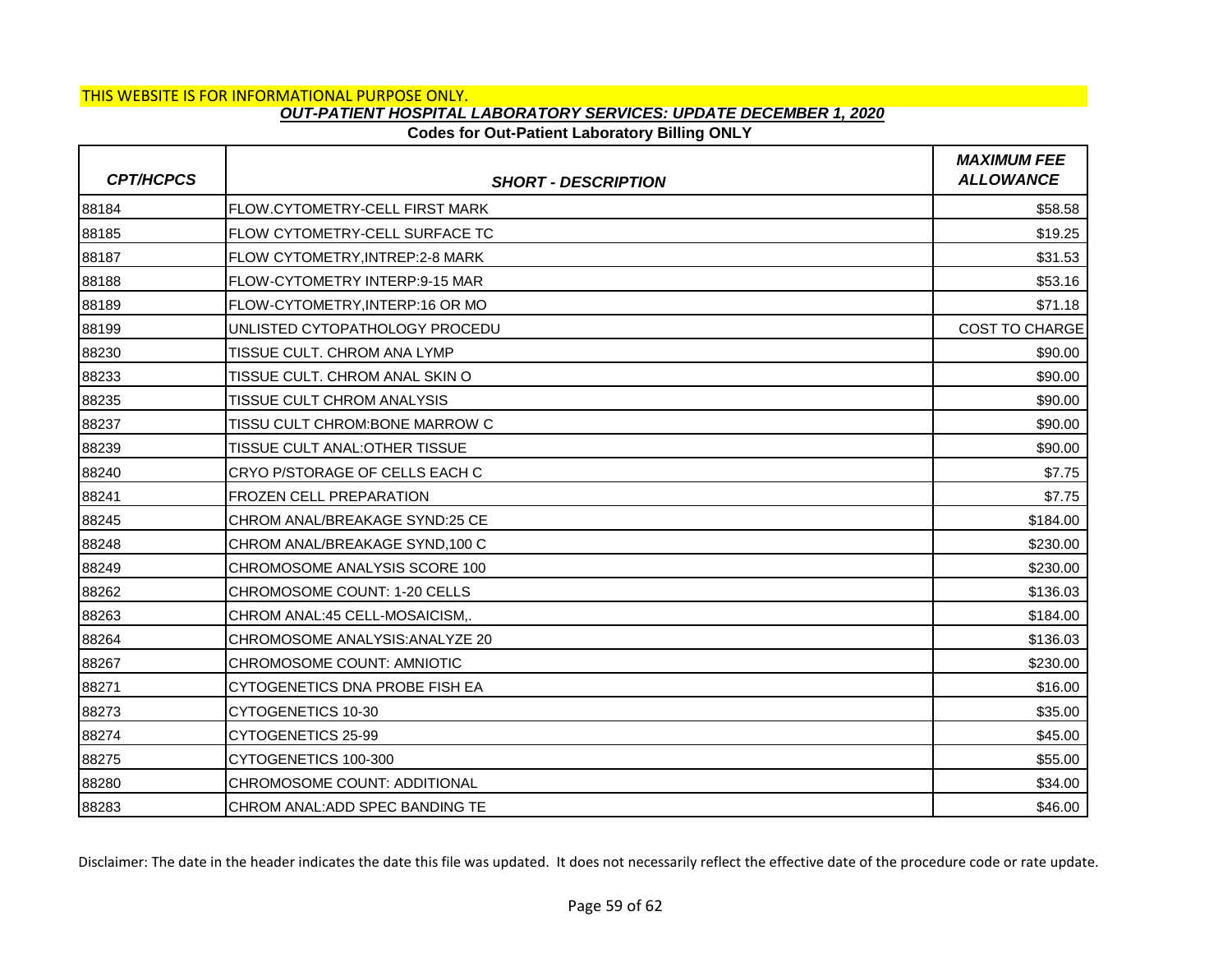### **Codes for Out-Patient Laboratory Billing ONLY**

| <b>CPT/HCPCS</b> | <b>SHORT - DESCRIPTION</b>            | <b>MAXIMUM FEE</b><br><b>ALLOWANCE</b> |
|------------------|---------------------------------------|----------------------------------------|
| 88285            | CHROMOSOME COUNT: ADDITIONAL          | \$21.23                                |
| 88289            | CHROM ANAL: ADD HI RESOLUTION S       | \$40.00                                |
| 88291            | CYTO/MOLECULAR REPORT                 | \$26.82                                |
| 88299            | UNLISTED CYTOGENIC STUDY              | COST TO CHARGE                         |
| 88300            | SURGICAL PATHOLOGY, GROSS             | COST TO CHARGE                         |
| 88302            | SURGICAL PATHOLOGY, COMPLETE          | <b>COST TO CHARGE</b>                  |
| 88304            | SURGICAL PATHOLOGY, COMPLETE          | <b>COST TO CHARGE</b>                  |
| 88305            | SURGICAL PATHOLOGY, COMPLETE          | COST TO CHARGE                         |
| 88307            | SURGICAL PATHOLOGY, COMPLETE          | <b>COST TO CHARGE</b>                  |
| 88309            | SURGICAL PATHOLOGY, COMPLETE          | <b>COST TO CHARGE</b>                  |
| 88311            | SURGICAL PATHOLOGY: DECALCIFIC        | COST TO CHARGE                         |
| 88312            | <b>SPECIAL STAINS</b>                 | <b>COST TO CHARGE</b>                  |
| 88313            | <b>SPECIAL STAINS</b>                 | <b>COST TO CHARGE</b>                  |
| 88314            | GROSS & MICROSCOPIC EXAM 3 SPE        | COST TO CHARGE                         |
| 88319            | DETERMINATIVE HISTOCHEMISTRY T        | <b>COST TO CHARGE</b>                  |
| 88321            | <b>IMICROSLIDE CONSULTATION</b>       | <b>COST TO CHARGE</b>                  |
| 88323            | MICROSLIDE CONSULTATION               | COST TO CHARGE                         |
| 88325            | COMPREHENSIVE REVIEW OF DATA          | <b>COST TO CHARGE</b>                  |
| 88329            | <b>CONSULTATION DURING SURGERY</b>    | <b>COST TO CHARGE</b>                  |
| 88331            | <b>CONSULTATION DURING SURGERY</b>    | COST TO CHARGE                         |
| 88332            | <b>CONSULTATION DURING SURGERY</b>    | <b>COST TO CHARGE</b>                  |
| 88333            | CYTOLOGIC EXAM (TOUCHPREP, SQUA       | \$75.66                                |
| 88334            | CYTOLOGIC EXAM EACH ADD SITE          | \$47.58                                |
| 88341            | SPECIAL STAINED SPECIMEN SLIDE        | \$79.42                                |
| 88342            | IMMUNOCYTOCHEMISTRY (INCLUDING        | <b>COST TO CHARGE</b>                  |
| 88344            | <b>SPECIAL STAINED SPECIMEN SLIDE</b> | \$148.64                               |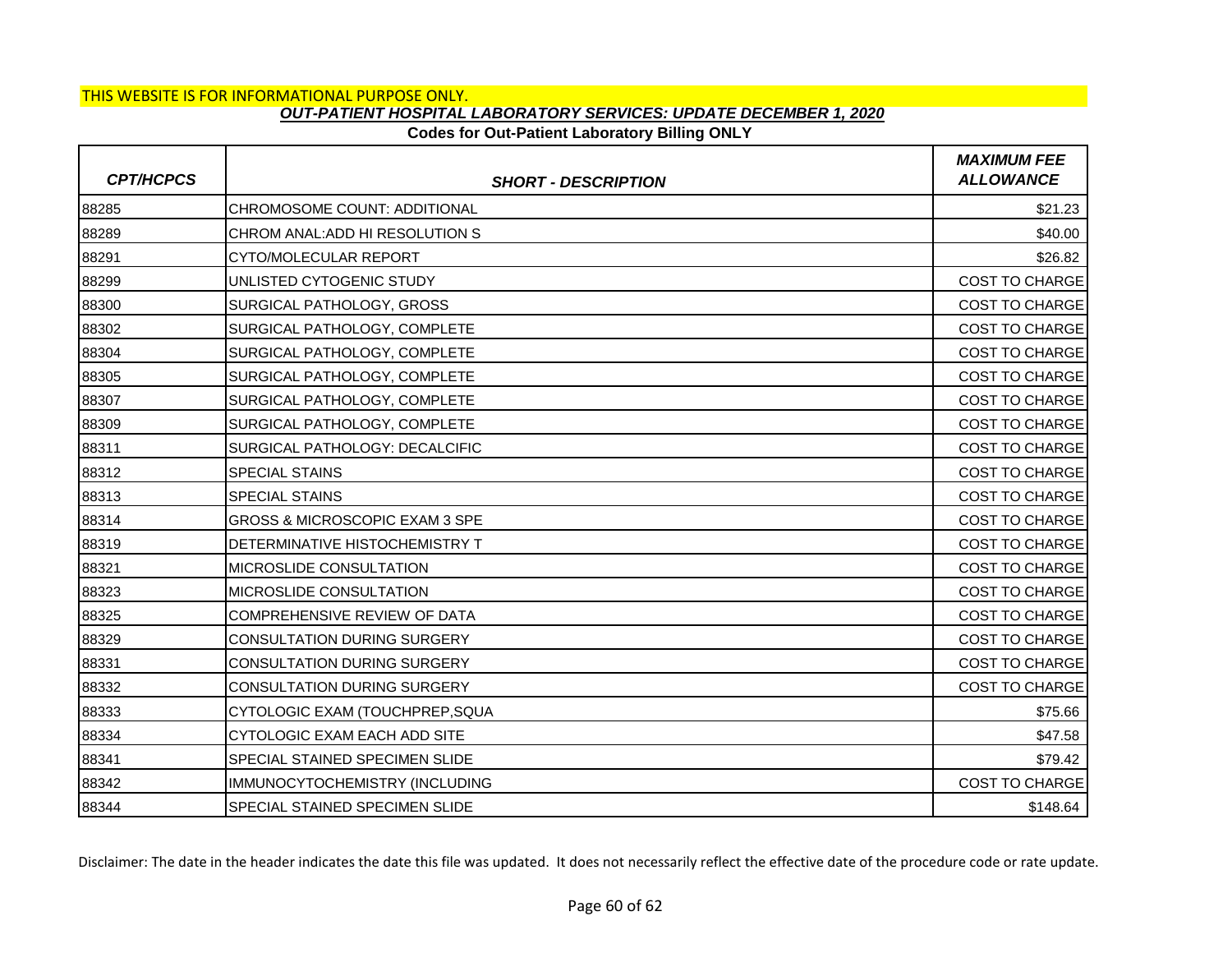# **Codes for Out-Patient Laboratory Billing ONLY**

| <b>CPT/HCPCS</b> | <b>SHORT - DESCRIPTION</b>                | <b>MAXIMUM FEE</b><br><b>ALLOWANCE</b> |
|------------------|-------------------------------------------|----------------------------------------|
| 88346            | IMMUNOFLUORESCENT ST EA DIRECT            | \$40.00                                |
| 88347            | IMMUNOFLUORESCENT ST EA ANT IN            | \$45.00                                |
| 88348            | <b>ELECTRON MICROSCOPY</b>                | <b>COST TO CHARGE</b>                  |
| 88350            | <b>ANTIBODY EVALUATION</b>                | COST TO CHARGE                         |
| 88355            | <b>MORPHOMETRIC ANALYSIS:SKELETAL</b>     | <b>COST TO CHARGE</b>                  |
| 88356            | SKELETAL MUSCLE NERVE: MORPHOME           | <b>COST TO CHARGE</b>                  |
| 88358            | <b>IMORPHOMETRIC ANALYSIS TUMOR</b>       | <b>COST TO CHARGE</b>                  |
| 88360            | TUMOR-IMMUNO-EG, HER-2/NEU ESTR           | \$107.12                               |
| 88361            | TUMOR HER 2/NEU QUANT/OR SEMIQ            | \$94.00                                |
| 88362            | <b>NERVE TEASING PREPARATIONS</b>         | <b>COST TO CHARGE</b>                  |
| 88363            | EXAMINATION AND SELECTION OF R            | \$19.67                                |
| 88364            | <b>CELL EXAMINATION</b>                   | \$118.72                               |
| 88365            | TISSUE IN SITU HYBRIDIZATION I            | \$47.25                                |
| 88366            | <b>CELL EXAMINATION</b>                   | \$238.51                               |
| 88367            | IN-SITU HYBIRD-QUANT-SEMI QUAT            | \$96.90                                |
| 88368            | IN SITU HYBIRD QUANT SEMI EACH            | \$112.58                               |
| 88369            | MICROSCOPIC GENETIC EXAMINATIO            | \$98.23                                |
| 88371            | <b>PROTEIN ANAL TISSUE.INT &amp; REPO</b> | COST TO CHARGE                         |
| 88372            | <b>PROTEIN ANAL TISSUE: IMM PROBE</b>     | <b>COST TO CHARGE</b>                  |
| 88373            | MICROSCOPIC GENETIC EXAMINATIO            | \$62.90                                |
| 88374            | MICROSCOPIC GENETIC EXAMINATIO            | \$296.92                               |
| 88377            | MICROSCOPIC GENETIC EXAMINATIO            | \$350.14                               |
| 88380            | <b>IMICRODISSECTION</b>                   | <b>COST TO CHARGE</b>                  |
| 88381            | MICRODISSECTION (IE, SAMPLE PR            | \$155.73                               |
| 88387            | MACROSCOPIC EXAMINATION, DISSEC           | \$29.22                                |
| 88388            | MACROSCOPIC EXAMINATION, DISSEC           | \$30.94                                |